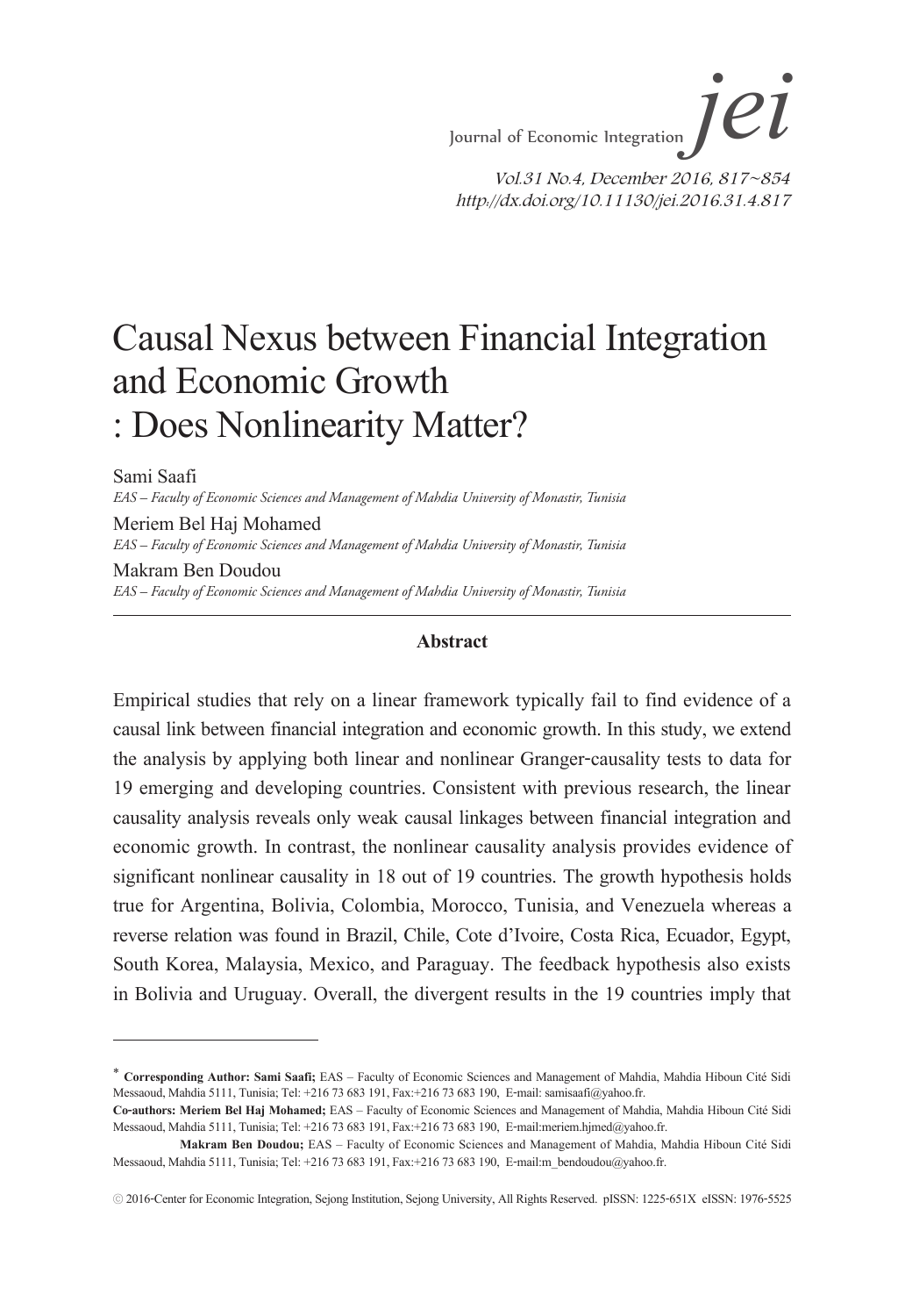## *jei* Vol.31 No.4, December 2016, 817~854 Sami Saafi, Meriem Bel Haj Mohamed, and Makram Ben Doudou http://dx.doi.org/10.11130/jei.2016.31.4.817

policies cannot be uniformly implemented as there would have been different effects in each country.

#### **JEL Classifications:** C14, C22, F3, O4

**Keywords**: Financial Integration, Economic Growth, Nonlinear Granger Causality, Developing Countries, Emerging Economies

## **I. Introduction**

Over the past three decades, there has been a rapid and intense global financial integration process, especially for emerging and developing economies (Lane and Milesi-Ferretti 2007, Vo and Daly 2007, Gehringer 2015, Malik 2015, Ahmed 2016). From a theoretical viewpoint, such financial integration should promote international consumption risk-sharing and, thereby, enhance production specialization, capital allocation, and economic growth (Obstfeld 1994, Acemoglu and Zilibotti 1997). Financial integration may also spur economic growth indirectly through improved factor productivity. This occurs, as noted by Gehringer (2013), via better and more efficient allocation of resources (Obstfeld 1994, Acemoglu and Zilibotti 1997, Edison *et al.* 2002), as well as easier access to investment opportunities (Giannett *et al*. 2002). Moreover, financial openness may enhance the functioning of domestic financial systems through intensification of competition and the import of financial services (Klein and Olivei 2001, Levine 2001). This in turn leads to greater investment and, hence, faster economic growth.

The nexus between financial integration and economic growth has been closely analyzed by a number of studies, but the empirical evidence in these studies remains controversial and ambiguous. While some support the view that capital account liberalization has a positive effect on economic growth (Quinn 1997, Henry 2000, Bekaert *et al.* 2005, Klein and Olivei 2008, Quinn and Toyoda 2008, Vithessonthi and Tongurai 2012, De Nicolò and Juvenal 2014), others fail to provide such support (Grilli and Milesi-Ferretti 1995, Kraay 1998, Rodrick 1998, Edison *et al.* 2002, Fratzscher and Bussière 2004, Bumann *et al.* 2013 among others). A few other empirical researchers also report evidence of a negative effect of financial liberalization on growth (Eichengreen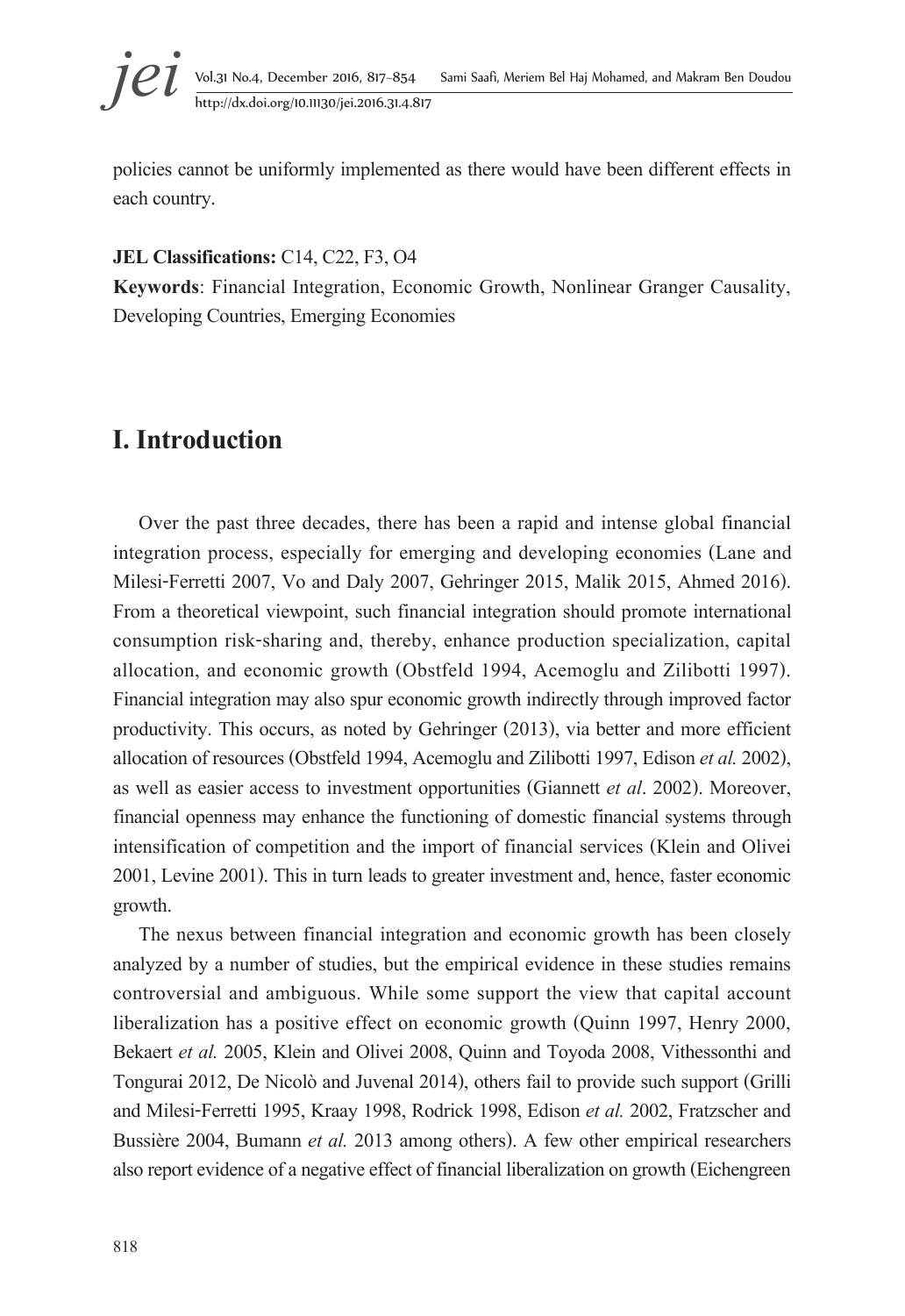and Leblang 2003, Ahmed 2011, Ahmed 2016). These mixed results have been attributed to, among other elements, the limitations of the empirical approaches used. One major problem with the cross-country approach commonly employed in the aforementioned studies is its inability to capture country- and economy-specific experiences in terms of growth dynamics (Mmolainyane and Ahmed 2015). In other words, the presence of a significant relation in some countries does not necessarily imply that this exists in other countries as well. Such heterogeneity across countries is due to differences in financial and asset characteristics, institutional setup, and levels of economic development (Ahmed 2013). These differences suggest that the financial integration–growth relation may be country-specific. Therefore, it is necessary to recognize the heterogeneous nature of the countries under investigation.

In recognition of this situation, in a newly emerging strand of literature, researchers have increasingly turned to time-series analysis that enables them to control for the presence of country-specific heterogeneity and cope with the endogeneity problem and/ or causal mechanisms. However, these times-series studies also have mixed results. For instance, Ray (2012) examined the relation between financial integration and economic growth in India for the 1990~2010 period, using the Johansen procedure (Johansen 1988, Johansen and Juselius 1990). The study's empirical evidence reported a unidirectional causality running from economic growth to financial integration with no feedback. Hye and Wizarat (2013) analyzed the financial liberalization–growth nexus in Pakistan for the 1971~2007 period. The authors adopted the Autoregressive Distributed lag (ADL) approach to cointegration for their empirical analysis. Their findings indicated no significant long-run impact of financial integration on growth.

In an extensive study, Ahmed and Mmolainyane (2014) examined the long-run equilibrium and causal relations between financial integration and economic growth in Botswana. Their study was based on a production function framework, controlling for trade openness, physical capital, labor, inflation, and institutional structure. Using a Vector Error Correction Model (VECM) and annual data for the 1974~2009 period, they found that financial integration had no significant direct effect on economic growth but did play an indirect role in growth through positive effects on financial development. The authors explained these results by the weakness in Foreign Direct Investment (FDI) inflows to this country during the sample period. In a more recent study, Dinar *et al.* (2015) investigated the relation between financial liberalization and economic growth in Turkey for 1998~2012 period using Gregory and Hansen's (1996) testing approach for threshold cointegration. They found a long-run cointegrating relation among the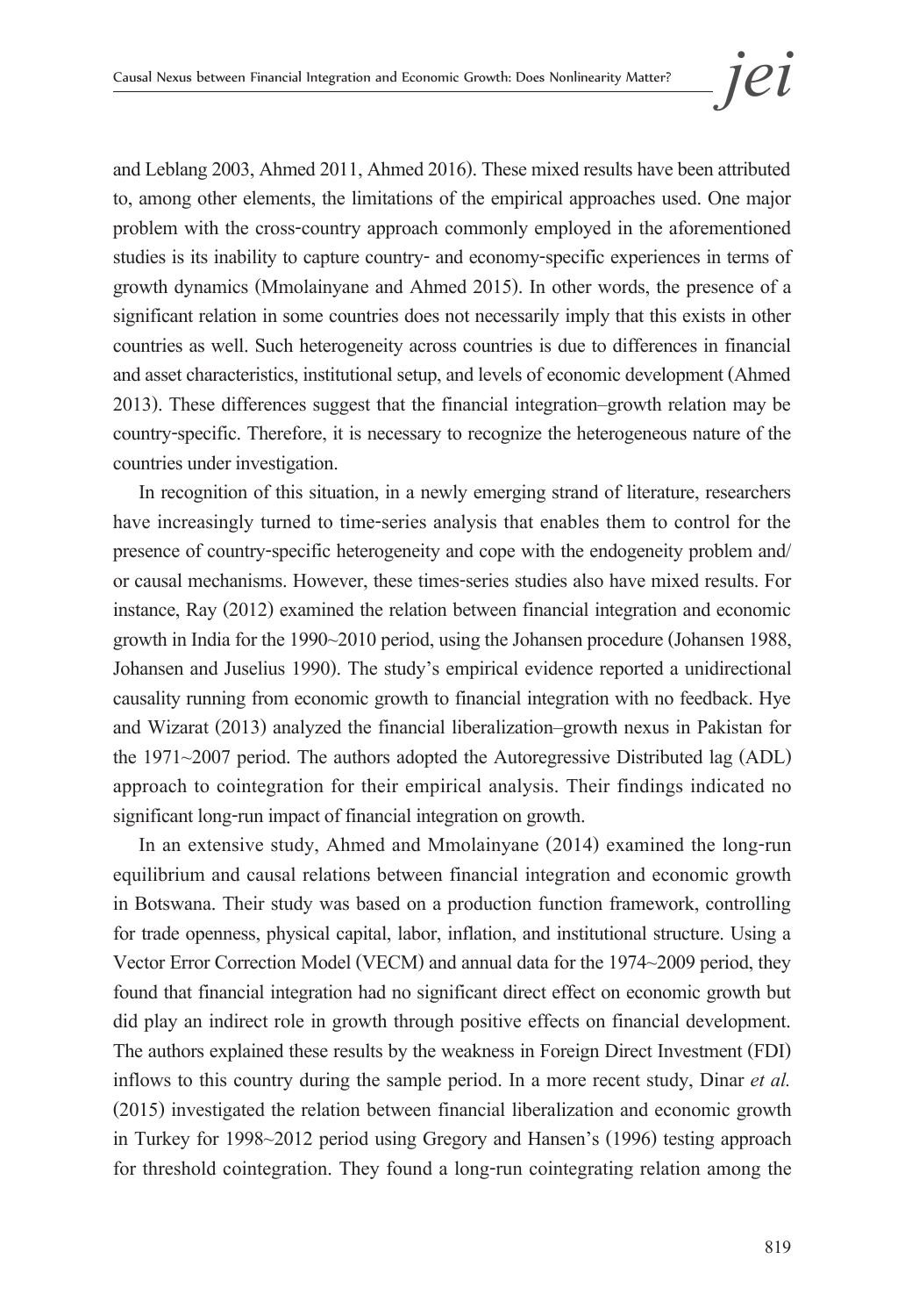variables. To achieve these results, the authors also carried out Toda and Yamamoto's (1995) causality procedure and found evidence of a unidirectional Granger causality running from economic growth to financial liberalization.

As the above literature review indicates, most empirical studies dealing with causality between financial integration and economic growth resort only to traditional linear Granger causality tests. This means that researchers often neglect a possible nonlinear relation between these variables because the traditional Granger causality test, designed to detect linear causality, is ineffective in uncovering certain nonlinear relations (Baek and Brock 1992, Hiemstra and Jones 1994). Recent empirical evidence, however, suggests that this relation is very likely tobenonlinear in that the growth effect of financial integration may vary under alternative economic or financial conditions (Kose *et al.* 2011, Friedrich *et al.* 2013, Malik 2015). In a number of earlier empirical studies, this type of nonlinear behavior has been parsimoniously captured by panel threshold regression models (Chen and Quang 2014). Nevertheless, these studies adopt a unidirectional approach, ignoring the possibility of mutual dependence between financial integration and economic growth. Therefore, this study aims to fill this literature gap by applying linear and nonlinear Granger causality tests in investigating the causality between the two variables studied. In particular, besides the linear Granger causality test of Toda and Yamamoto (1995), the nonlinear Granger test proposed by Kyrtsou and Labys (2006) is also applied to capture both linear and nonlinear Granger causality between financial integration and economic growth.

The examination of nonlinear and asymmetric causal links between financial integration and economic growth is motivated by both theoretical and empirical insights. Indeed, most economic and financial time series exhibit a nonlinear behavior over time and tend to interact with each other in a nonlinear fashion. This recognition has been confirmed by, among others, the occurrences of severe economic and financial crises (e.g., the 1997~1998 Asian financial crisis, the 2007~2008 US subprime crisis, and the 2008~2009 global financial crisis), wars and other extreme events(e.g., the September 11, 2001 terrorist attack, the Second Gulf war in 2003, the 2006 oil price shock, and the Arab Spring movements), sudden changes in macroeconomic policies, financial and economic reforms, increased complexity of financial markets, structural change, and reallocation shocks. All the aforementioned factors may cause unexpected changes in the behavior of economic and financial variables, which particularly induce financial structural breaks, asymmetric responses to shocks, and leverage effects (Ajmi *et al.* 2013, Atil *et al.* 2014, Bildirici and Turkmen 2015). Under these circumstances, financial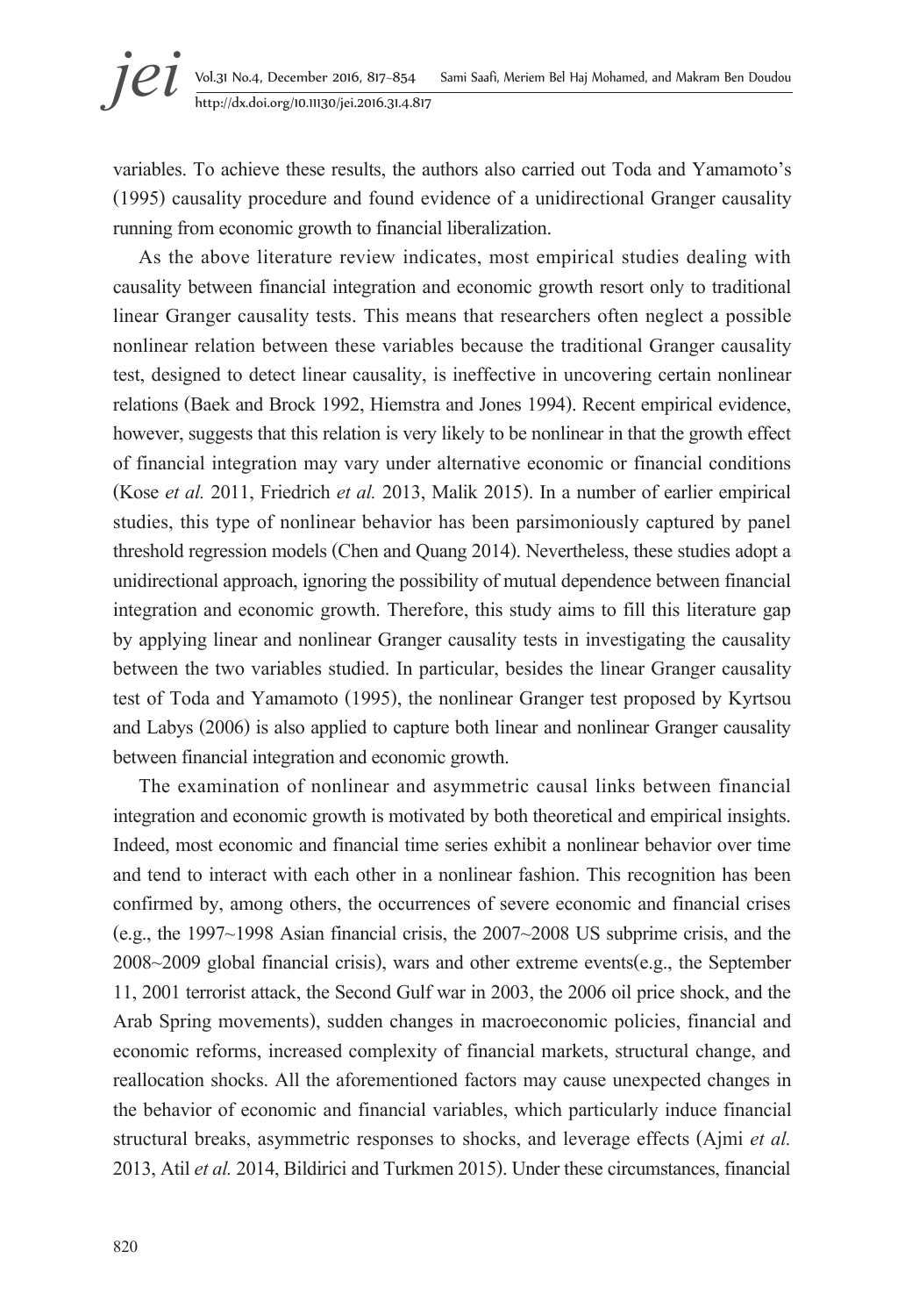integration and economic growth are likely to exhibit a nonlinear pattern, and their joint dynamics imply a more complex than just a simple and stable relationship. In view of this, nonparametric analysis techniques are more suitable because they place direct emphasis on prediction without imposing a linear functional form (Saafi *et al.* 2015a). The failure in previous literature to account for asymmetry and nonlinearity between financial integration and economic growth may have resulted in incorrect inferences about the existence/non-existence of the financial integration–growth relation.

This research aims to examine whether there is a nonlinear causal relationship in the financial integration–growth nexus in 19 emerging and developing countries for the 1970~2011 period. Specifically, this study makes three main contributions. First, it takes a novel approach in examining the countries under investigation, deviating from the common use in the literature of cross-country and panel regression analysis to the use of separate regression models for each country. Through this approach, we can control for any differences in the financial and economic environment across countries. Notwithstanding its significance, there has been limited research that has adopted country-specific time series data to examine the effect of financial integration on economic growth. Second, this study considers three types of financial integration indicators to quantify the impact of financial openness on growth and, further, to examine the sensitivity of the results. Third, unlike previous time-series studies that have investigated the link between financial integration and economic growth, we do not assume that the dynamics of this relationship are linear. In addition to the linear Granger causality test, we employ Kyrtsou and Labys 's nonlinear method, which enables us to test for nonlinear Granger causality and, at the same time, avoid making spurious inferences. To the best of our knowledge, this is the first study to employ the nonlinear causality test of Kyrtsou and Labys (2006) based on the bivariate noisy Mackey–Glass (hereafter M-G) process to explore the nonlinear relation between financial integration and economic growth. The most important feature of the nonlinear M-G process is that it enables the filtering of the more complex dependent dynamics in a time series (Kyrtsou and Labys 2006). Because of this advantage, it has been widely used in the literature (Kyrtsou and Labys 2006, Hristu Varsekelis and Kyrtsou 2008, Kumar 2009, Kumar and Thenmozhi 2012, Ajmi *et al.* 2013, Bildirici and Turkmen 2015, Saafi *et al.* 2015a, 2015b). It is expected that the analysis in this study will add new insights to the existing literature that will help the policymakers to formulate and implement sound economic policies in order to sustain economic development.

The remainder of the study is structured as follows. Section II describes the empirical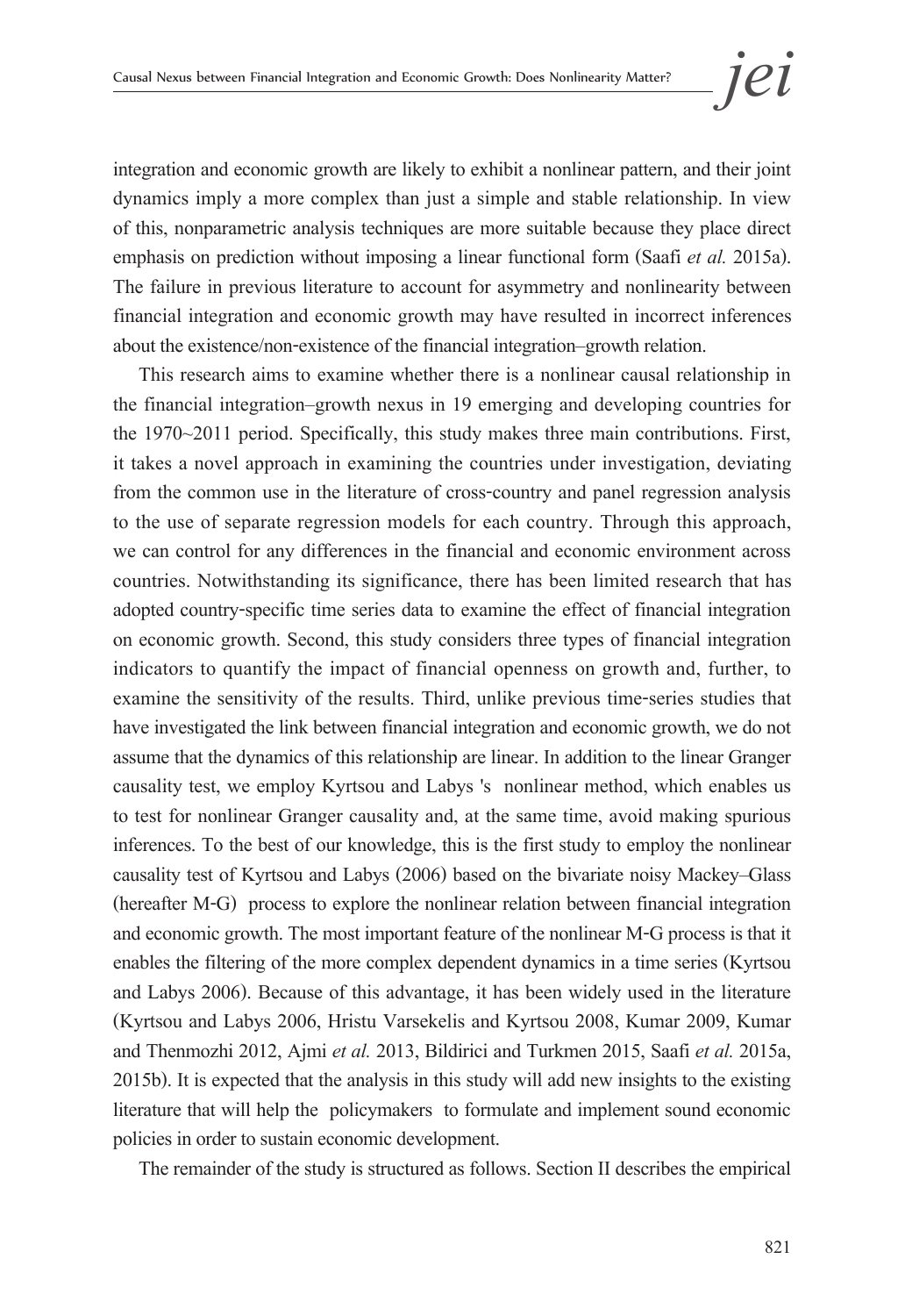methodology. Section III discusses the data and presents some summary statistics. Section IV reports the empirical results, while Section V provides concluding remarks.

## **II. Methodology**

In this study, we applied both linear and nonlinear Granger causality tests to explore the dynamic relations between financial integration and economic growth. The corresponding techniques, i.e., the linear and nonlinear Granger causality tests, are respectively described in subsections A and B.

### **A. Granger causality approach**

Following the pioneering contribution of Granger (1969), various versions of Granger causality tests have been proposed by researchers to examine the short-run causal relation between variables (Sims *et al.*1990, Toda and Phillips 1993, Toda and Yamamoto 1995, Dolado and Lutkepohl 1996). Among those, Toda and Yamamoto's non-causality test has attracted a great deal of interest over the years in both empirical and theoretical studies. One of its greatest advantages is that it does not require pre-testing for integration or cointegration properties of the Vector Auto-Regression (VAR) system and thus avoids the potential biases of pre-testing that undermine traditional causality tests (Rambaldi and Doran 1996, Zapata and Rambaldi 1997, Clark and Mirza 2006). In other words, unlike the conventional Granger causality test, the Toda–Yamamoto technique fits a standard VAR on levels of the variables and not on their first differences, thereby minimizing the risks perhaps associated with misidentifying the orders of integration of the series or the presence of cointegration. In addition, it minimizes the possibility of distorting the test size, which frequently results from pre-testing (Giles 1997, Mavrotas and Kelly 2001).

The adoption of the Toda and Yamamoto (1995) approach to causality testing in empirical studies has become increasingly popular in the literature. This approach has also become a prominent technique to study the linear causal relation between economic and financial variables. For example, it has been shown to be especially useful for exploring the relations between healthcare expenditure and GDP (Amiri and Ventelou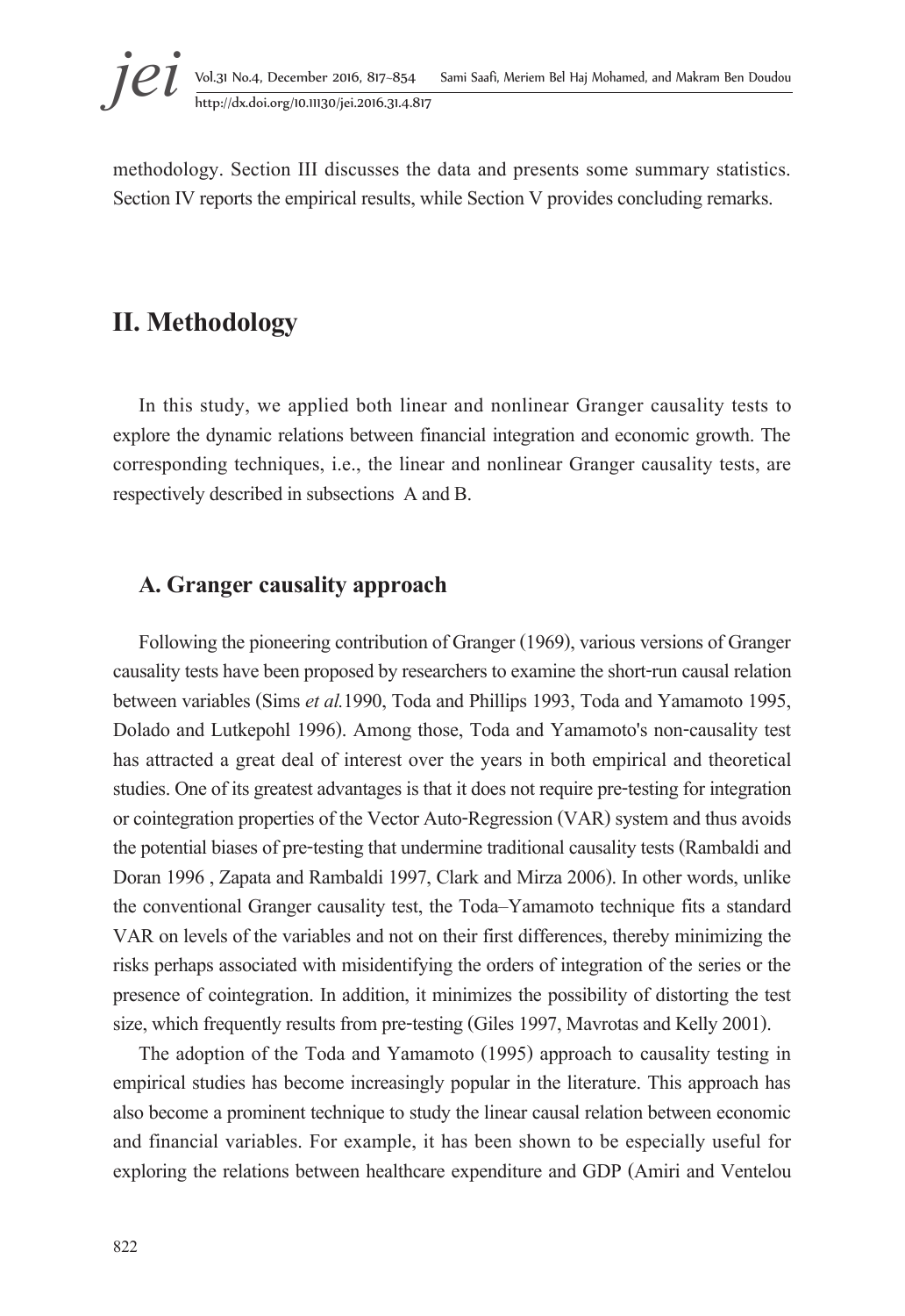2012), oil and commodity prices (Nazlioglu and Soytas 2011), oil price shocks and stock market performance (Le and Chang 2015), terms of trade and economic growth (Jawaid and Raza 2013), energy consumption and output (Payne 2009, Menyah and Wolde-Rufael 2010), debt and growth (Kemba and Khan 2016), the shadow economy and unemployment (Saafi *et al.* 2015a, 2015b), and economic growth and financial development (Abu-Bader and Abu-Qarn 2008, Wolde-Rufael 2009).

Toda and Yamamoto (1995) used the modified Wald (MWALD) statistic for testing linear restrictions on the coefficients in an augmented VAR  $(k+d_{max})$  model, where k is the optimal lag order in the VAR system and  $d_{\text{max}}$  is the maximal order of integration in the model. The MWALD statistic follows an asymptotic  $x^2$  distribution with k degrees of freedom  $(x^2(k))$ . Two steps are involved in implementing the procedure. In the first step, the optimal lag length  $(k)$  and the maximum order of integration  $(d_{max})$  of the series under consideration have to be determined using one of the information criteria methods. Such a step is crucial as it avoids spurious causality or absence of causality (Clark and Mirza 2006). The selected  $VAR(k)$  is then augmented by the maximal order of integration and a VAR of order  $(k+d_{\text{max}})$  is estimated. In the second step, the modified Wald test is applied to the first k VAR coefficient matrix (but not all lagged coefficients) to conduct inference on Granger causality.

In accordance with that approach, the financial integration–economic growth model is represented with the following VAR system:

$$
EG_t = \beta_0 + \sum_{i=1}^k \beta_{1i} EG_{t-i} + \sum_{j=k+1}^{k+d_{max}} \beta_{2j} EG_{t-j} + \sum_{i=1}^k \phi_{1i} FI_{t-i} + \sum_{j=k+1}^{k+d_{max}} \phi_{2j} FI_{t-j} + \varepsilon_{2t}
$$
 (1)

$$
FI_{t} = \alpha_{0} + \sum_{i=1}^{k} \alpha_{1i} FI_{t-i} + \sum_{j=k+1}^{k+d_{max}} \alpha_{2j} FI_{t-j} + \sum_{i=1}^{k} \gamma_{1i} EG_{t-i} + \sum_{j=k+1}^{k+d_{max}} \gamma_{2j} EG_{t-j} + \varepsilon_{1t}
$$
 (2)

Where *FI* denotes the financial integration indicator and *EG* denotes the per-capita GDP growth rate (proxy for economic growth).  $\varepsilon_{1t}$  and  $\varepsilon_{2t}$  are error terms that are assumed to be white noise with zero mean, constant variance and no autocorrelation. From Equstion (1) Granger causality from  $FI_t$  to  $EG_t$  implies  $\phi_{1i} \neq 0 \forall i$ ; similarly in Equstion (2), *EG<sub>t</sub>* Granger-causes *FI<sub>t</sub>* if  $\gamma_{1i} \neq 0 \forall i$ . For testing the null hypothesis, Toda and Yamamoto (1995) suggested that the conventional F-statistic used for the traditional Granger causality test may be invalid as the test does not have a standard distribution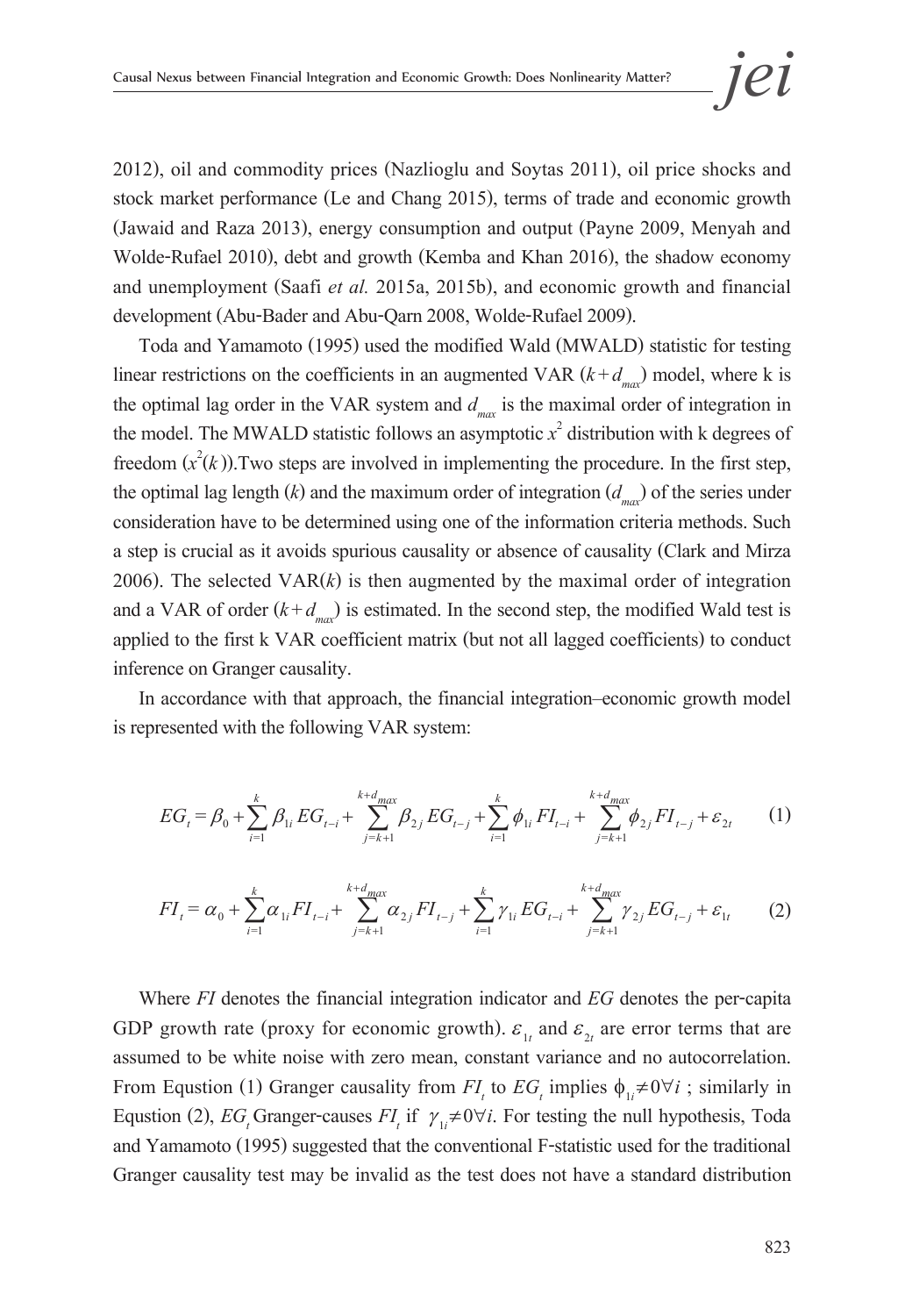when the time series data are integrated or cointegrated. Zapata and Rambaldi (1997) used Monte Carlo simulations to investigate the size and power properties of three different versions of the Granger non-causality test in standard and modified form, including the MWALD test proposed by Toda and Yamamoto (1995). The results show that the MWALD test exhibits better power and size properties relative to the likelihood and WALD tests.

### **B. Kyrtsou–Labys nonlinear Granger causality approach**

One of the common criticisms of the linear approach to causality testing is that such tests fail to detect nonlinear causal relations. Owing to this weakness, various nonparametric causality tests have been proposed in the literature. The earliest test is the one suggested by Baek and Brock (1992), which is based on the correlation integral, a measure of spatial dependence across time and is applied to the residuals of linear Granger causality models. One main shortcoming of this test is that it depends on the assumption that the variables are mutually independent and identically distributed (hereafter iid). This is relaxed in the study by Hiemstra and Jones (1994). They developed a modified test statistic for the nonlinear causality, which allows each series to exhibit short-term temporal dependence. To detect nonlinear causal relations, the modified Baek and Brock test is applied to the residual series from a VAR model and not to the initial stationary variables as input in the model. However, as pointed out by Kyrtsou and Labys (2006), linear filtering of data using VAR methodology before the application of the Hiemstra and Jones test of nonlinear Granger causality can lead to serious distortions. To overcome this drawback, Kyrtsou and Labys (2006) proposed a new test procedure which could be used to detect a possible nonlinear causality relation between two time series.

To define nonlinear Granger causality, Kyrtsou and Labys (2006) proposed a bivariate noisy M-G model. Its general form is as follows:

$$
EG_{t} = \alpha_{11} \frac{EG_{t-\tau_1}}{1 + EG_{t-\tau_1}^{c_1}} - \beta_{11} EG_{t-1} + \alpha_{12} \frac{FI_{t-\tau_2}}{1 + FI_{t-1}^{c_2}} - \beta_{12} FI_{t-1} + \xi_{1,t}
$$
  
\n
$$
FI_{t} = \alpha_{21} \frac{EG_{t-\tau_1}}{1 + EG_{t-\tau_1}^{c_1}} - \beta_{21} EG_{t-1} - \alpha_{22} \frac{FI_{t-\tau_2}}{1 + FI_{t-1}^{c_2}} - \beta_{22} FI_{t-1} + \xi_{2,t}
$$
\n(3)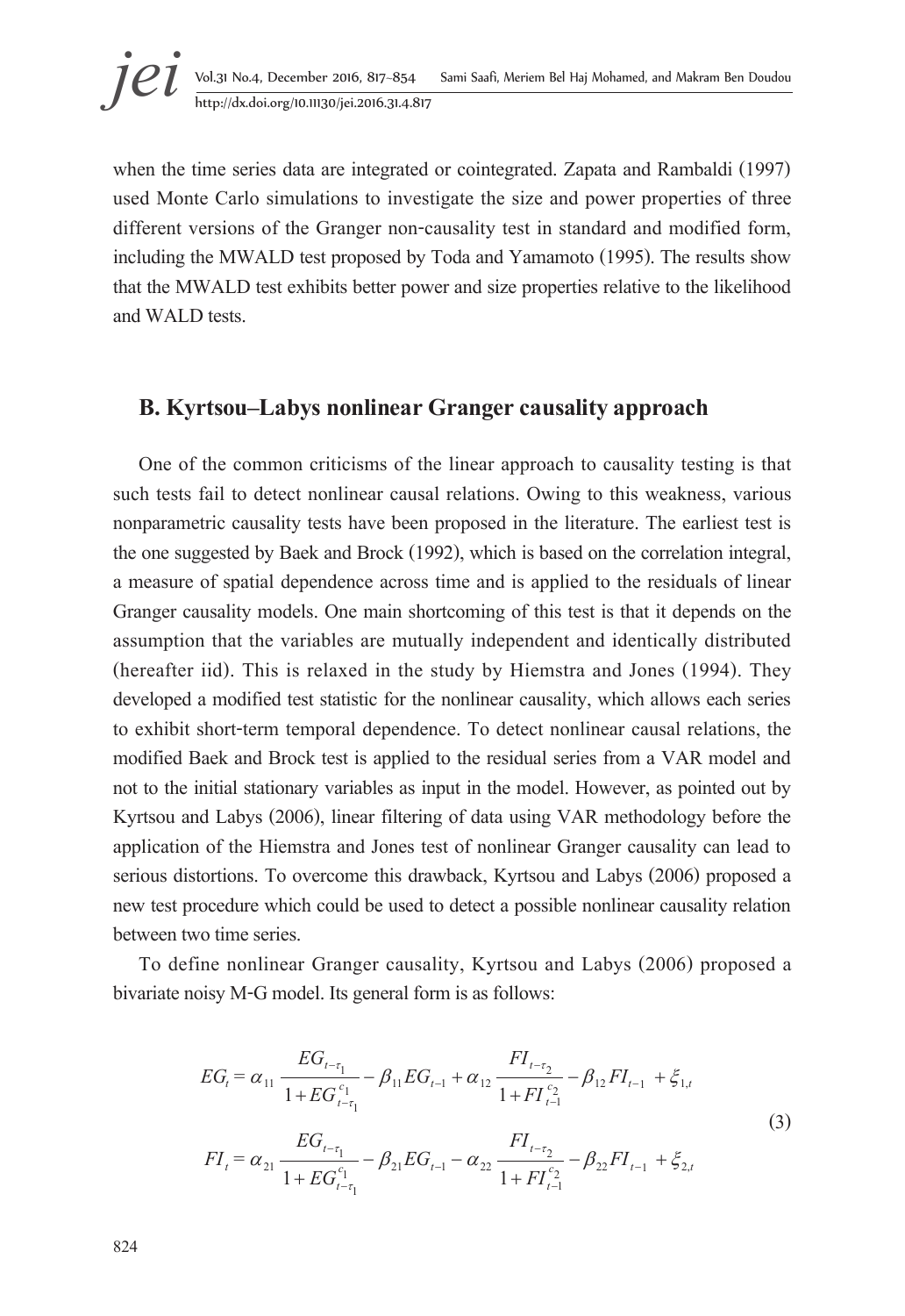where  $\xi_{2,t}$  and  $\xi_{2,t}$ :  $N(0,1)$ ,  $t = \tau,..., N, \tau = max(\tau_1, \tau_2)$ .  $\beta_{ij}$  and  $\alpha_{ij}$  indicate the nonlinear and linear effects of the independent variables on the dependent variable, respectively.  $\tau_1$  denotes the integer delays, and  $c_i$  denotes the constants which can be chosen via prior selection. In this study, following Kyrtsou and Labys' suggestion, the best delays (lags),  $\tau_1$  and  $\tau_2$ , are selected on the basis of likelihood ratio tests and the Schwarz criterion. The Kyrtsou and Labys' causality test is similar to the linear Granger causality test, except that the models fitted to the series are M–G processes. This test is performed by estimating the M–G model parameters under no constraint with ordinary least squares. To test reverse causality (i.e., from *FI* to *EG*), another M–G model is estimated under the constraint  $\alpha_{12} = 0$  that reflects our null hypothesis. Let  $\hat{A}$  and  $\hat{v}$  be the residuals obtained � � by the unconstrained and constrained best-fit M–G model, respectively. Thus, the corresponding sums of residual squares can be written as  $S_c = \sum_{i=1}^{T} \hat{v}^2$ .  $S_c = \sum_{t=1}^{T} \hat{v}^2$ , and  $S_c = \sum_{t=1}^{T} \hat{v}^2$ .  $S_c = \sum_{t}^T$ Let  $n_{u} = 4$  be the number of free parameters in the M–G model and on the other side  $n_{c} = 1$ be the number of parameters required to be zero when estimating the restricted model. Evidently, the test statistic satisfies the following:

$$
S_F = \frac{(S_c - S_u)/n_c}{S_u/(T - n_u - 1)} \sim F(n_c, T - n_u - 1),\tag{4}
$$

where  $S_F$  is the test statistic.

## **III. Data and Summary Statistics**

#### **A. Data sources**

The annual data used in this study cover the 1970~2011 for 19 emerging and developing countries—Argentina, Bolivia, Botswana, Brazil, Chile, Colombia, Cote d'Ivoire, Costa Rica, Ecuador, Egypt, Malaysia, Mexico, Morocco, Paraguay, Peru, South Korea, Tunisia, Uruguay, and Venezuela. The selection of countries and sample period is dictated by data availability, especially the availability of data on financial integration. Data on per capita GDP growth are sourced from the online World Bank's World Development Indicators database. As a measure of financial integration,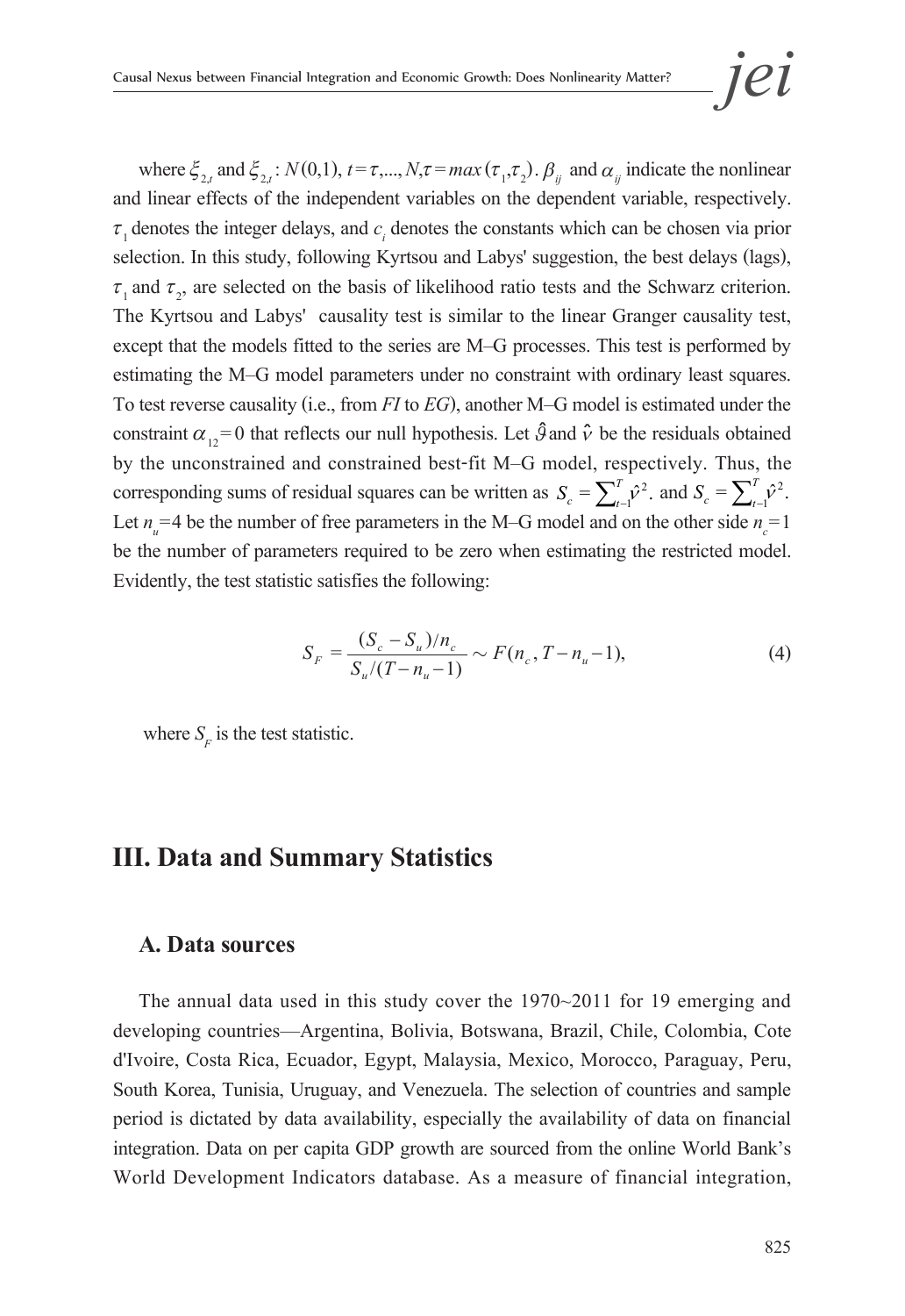**jei** Vol.31 No.4, December 2016, 817–854 Sami Saafi, Meriem Bel Haj Mohamed, and Makram Ben Doudou<br>http://dx.doi.org/10.11130/jei.2016.31.4.817

following Bekaert *et al.* (2005), Honig (2008), Ahmed and Mmolainyane (2014), Motelle and Biekpe (2015), and Ahmed (2016), among others, we use the capital account openness index, developed by Chinn and Ito (2008). This indicator (KAOPEN) is the first principal component of the binary variables pertaining to cross-border financial transactions, based on the intensity of controls reported in the IMF's Annual Report on Exchange Arrangements and Exchange Restrictions (AREAER). For obtaining a more robust and appropriate measure of international financial integration, we also construct two de facto financial openness indicators using the updated and extended version of the External Wealth of Nations Mark II database compiled by Lane and Milesi-Ferretti (2007). The first indicator is the aggregate stock of external assets and liabilities to GDP (LMF1). The second measure of the extent of international financial integration is the sum of total foreign equity assets and liabilities as a share of GDP (LMF2). Table 1 provides the summary statistics of these variables. As can be seen in the table, there is a wide variation in per capita GDP growth among the countries. The mean per capita GDP growth ranges from a high of 5.502% in Botswana to a low of −0.818% in Cote d'Ivoire. There are also considerable differences across countries in the degree of financial integration. For example, for the KAOPEN index when employed as an indicator for international financial openness, the highest mean index value is about 135.6% (Peru) and the lowest is −131.9% (Colombia).

## **B. Preliminary Analysis**

Before conducting any causality testing, it is necessary to identify the exact order of integration  $(d_{\text{max}})$  of the variables involved in our study. To accomplish this and to provi de an analysis of sensitivity and robustness, this study performs three different standard unit root tests, namely, the Dickey and Fuller (1979) (ADF), the Phillips and Perron (1988) (PP) and the Kwiatkowski *et al.* (1992) (KPSS). These tests are performed on a countryby-country basis. The results are reported in Table 2. With very few exceptions, the ADF and PP test results suggest that at the 5% significance level, all four variables considered in this study are non-stationary in their levels but stationary in their first differences. This implies that the financial integration variables and economic growth rates are integrated of order one  $(I(1))$ . In addition, we cross-check these results applying the KPSS test, which is based on the null hypothesis of stationarity. The KPSS test results support this finding.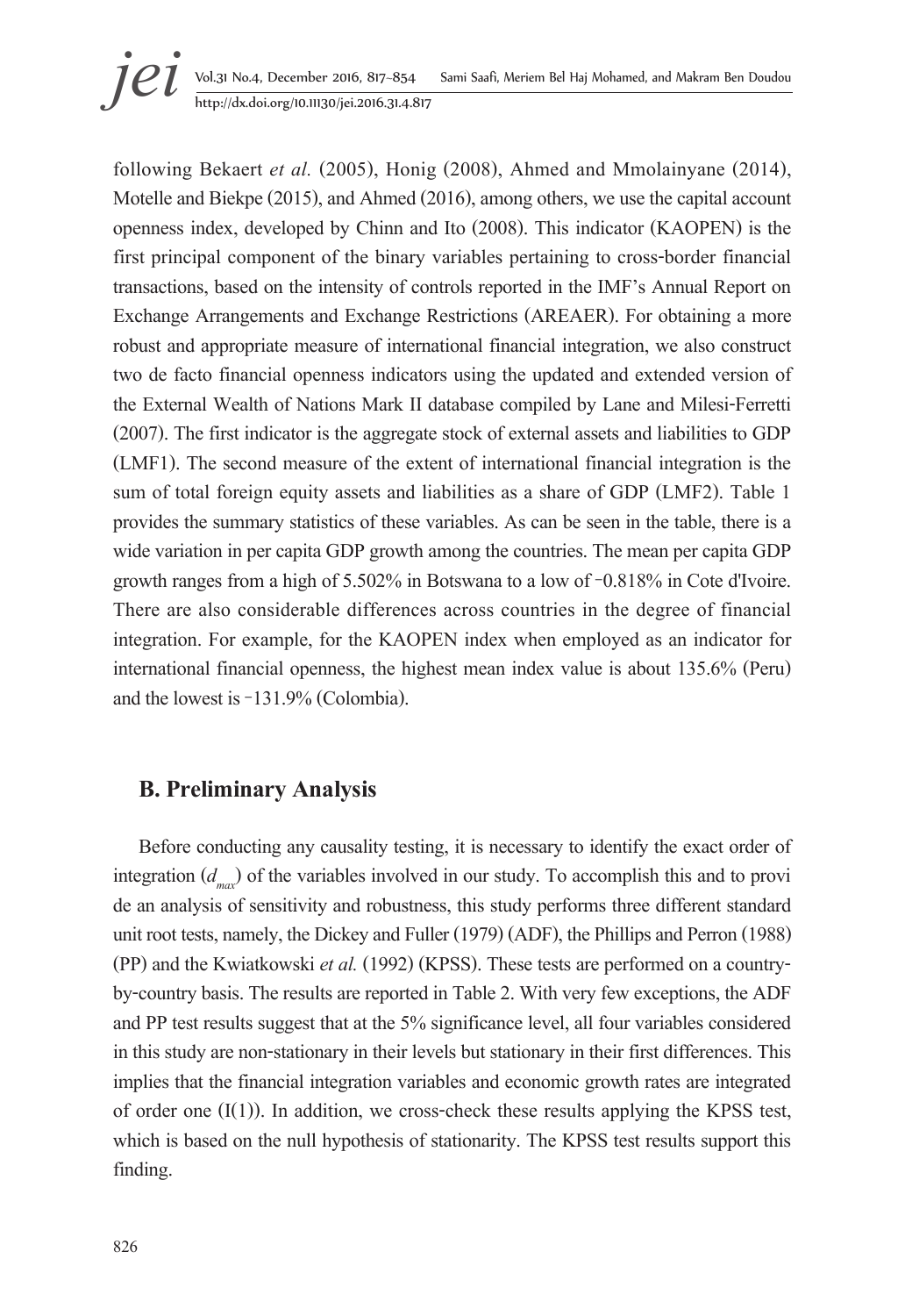To further assess the robustness of conventional unit roots tests, the Zivot and Andrews (1992) (ZA) test allowing for an endogenous structural break was also conducted. The use of this test is entirely justified by the potential of structural change in the financial integration and economic growth series over the study period, which is characterized by turbulent economic and financial crises and extreme terrorist and geopolitical events. As shown in Table 3, for the 19 developing countries, the ZA test results support the hypothesis that all variables used in the analysis are integrated of I(1) at a 5% critical level and are thus appropriate for further analysis. In what follows, we assume all our series are unit root processes in levels and stationary in first differences.

Of note, for most of the emerging and developing countries in the sample, structural breaks around economic growth and financial integration appear to have mainly occurred at the end of the 1980s and in the mid-1990s, corresponding to the start of economic liberalization within the context of structural adjustment, initiated by international financial institutions (such as the International Monetary Fund and World Bank). Moreover, from the mid-1980s to the end of the 1990s, some of these countries experienced several crises such as the stock market crash in 1987, the Mexican currency crisis in 1994, and the Asian currency crises in July 1997.

|                 |                           | <b>GROWTH</b> | <b>KAOPEN</b> | LMF1  | LMF2  |
|-----------------|---------------------------|---------------|---------------|-------|-------|
|                 | Mean                      | 0.966         | $-0.341$      | 0.870 | 0.159 |
|                 | <b>Standard Deviation</b> | 5.978         | 1.214         | 0.697 | 0.174 |
| Argentina       | Maximum                   | 11.135        | 2.175         | 3.150 | 0.630 |
|                 | Minimum                   | $-11.733$     | $-1.864$      | 0.097 | 0.013 |
|                 | Mean                      | 0.679         | 0.685         | 1.194 | 1.194 |
| <b>Bolivia</b>  | <b>Standard Deviation</b> | 2.857         | 0.837         | 0.332 | 0.332 |
|                 | Maximum                   | 5.338         | 1.383         | 1.780 | 1.780 |
|                 | Minimum                   | $-6.278$      | $-1.864$      | 0.568 | 0.568 |
|                 | Mean                      | 5.502         | 0.303         | 1.380 | 0.378 |
| <b>Botswana</b> | <b>Standard Deviation</b> | 5.278         | 1.298         | 0.335 | 0.133 |
|                 | Maximum                   | 22.253        | 2.439         | 1.868 | 0.692 |
|                 | Minimum                   | $-8.691$      | $-1.863$      | 0.549 | 0.000 |

#### **Table 1. Descriptive statistics**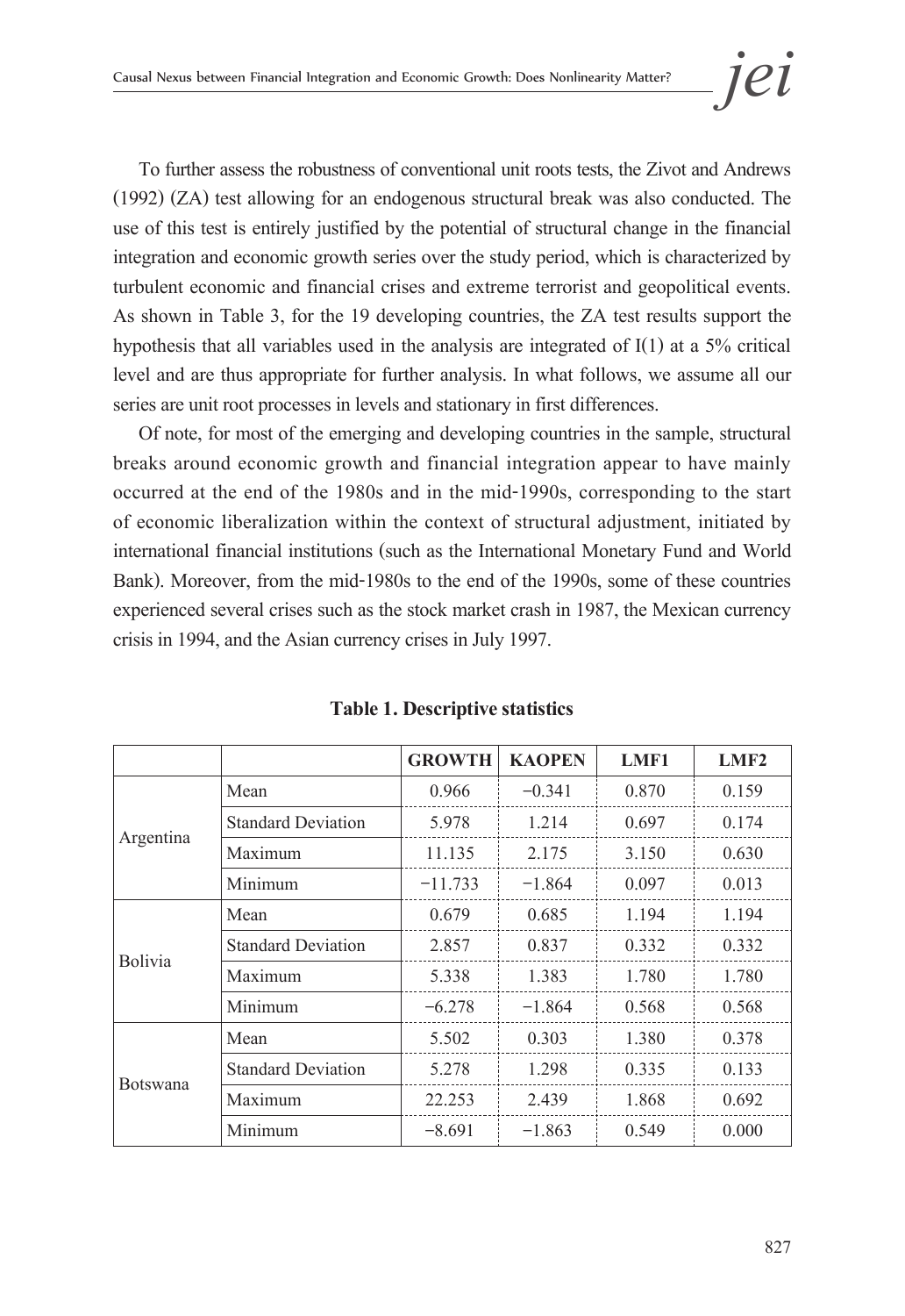

|               |                           | <b>GROWTH</b> | <b>KAOPEN</b> | LMF1  | LMF <sub>2</sub> |
|---------------|---------------------------|---------------|---------------|-------|------------------|
|               | Mean                      | 2.336         | $-1.318$      | 0.669 | 0.228            |
|               | <b>Standard Deviation</b> | 3.948         | 0.863         | 0.193 | 0.168            |
| <b>Brazil</b> | Maximum                   | 11.311        | 0.414         | 1.018 | 0.620            |
|               | Minimum                   | $-6.595$      | $-1.864$      | 0.354 | 0.097            |
|               | Mean                      | 2.814         | $-0.541$      | 1.364 | 0.568            |
|               | <b>Standard Deviation</b> | 4.896         | 1.650         | 0.474 | 0.415            |
| Chile         | Maximum                   | 10.230        | 2.439         | 2.361 | 1.546            |
|               | Minimum                   | $-12.724$     | $-1.864$      | 0.550 | 0.187            |
|               | Mean                      | 2.105         | $-1.319$      | 0.583 | 0.154            |
|               | <b>Standard Deviation</b> | 2.249         | 0.752         | 0.212 | 0.131            |
| Colombia      | Maximum                   | 5.973         | 1.120         | 0.955 | 0.458            |
|               | Minimum                   | $-5.830$      | $-1.864$      | 0.312 | 0.035            |
|               | Mean                      | $-0.818$      | $-0.770$      | 1.367 | 0.160            |
| Cote d'Ivoire | <b>Standard Deviation</b> | 4.180         | 0.523         | 0.519 | 0.519            |
|               | Maximum                   | 7.858         | $-0.113$      | 2.157 | 0.357            |
|               | Minimum                   | $-14.768$     | $-1.864$      | 0.280 | 0.075            |
|               | Mean                      | 2.141         | $-0.061$      | 1.012 | 0.138            |
| Costa Rica    | <b>Standard Deviation</b> | 4.180         | 1.217         | 0.425 | 0.131            |
|               | Maximum                   | 6.987         | 2.439         | 1.982 | 0.447            |
|               | Minimum                   | $-9.843$      | $-1.864$      | 0.448 | 0.035            |
|               | Mean                      | 1.744         | 0.2942        | 0.864 | 0.168            |
|               | <b>Standard Deviation</b> | 3.172         | 0.985         | 0.985 | 0.080            |
| Ecuador       | Maximum                   | 10.806        | 2.439         | 1.444 | 0.351            |
|               | Minimum                   | $-6.635$      | $-1.072$      | 0.447 | 0.055            |
|               | Mean                      | 3.257         | $-0.378$      | 1.023 | 0.181            |
|               | <b>Standard Deviation</b> | 2.757         | 1.850         | 0.392 | 0.128            |
| Egypt         | Maximum                   | 12.253        | 2.439         | 1.819 | 0.396            |
|               | Minimum                   | $-1.344$      | $-1.864$      | 0.305 | 0.004            |
|               | Mean                      | 5.418         | $-0.502$      | 0.718 | 0.165            |
|               | <b>Standard Deviation</b> | 3.449         | 0.620         | 0.336 | 0.336            |
| South Korea   | Maximum                   | 10.071        | 0.942         | 1.626 | 0.666            |
|               | Minimum                   | $-7.524$      | $-1.168$      | 0.321 | 0.017            |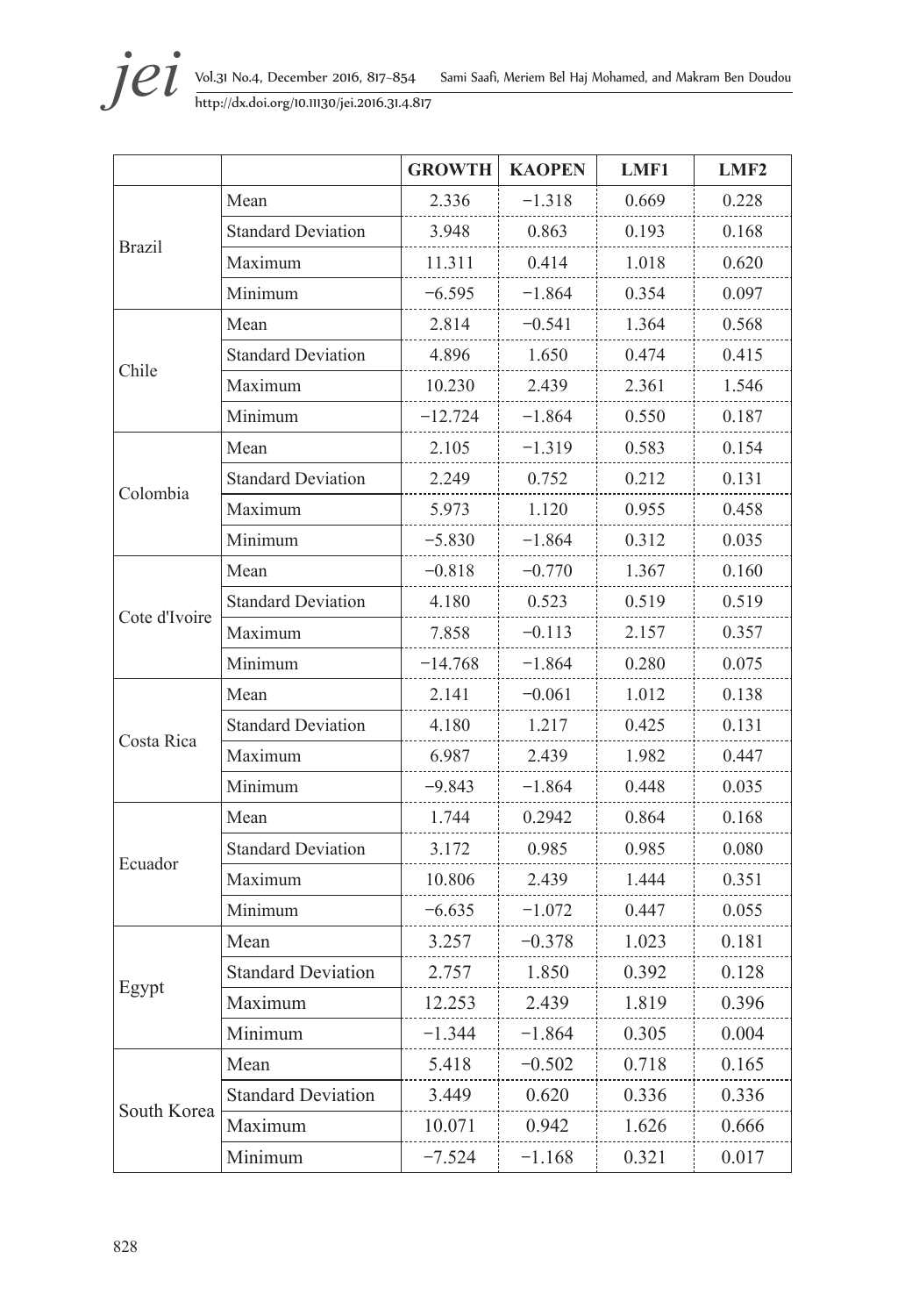|           |                           | <b>GROWTH</b> | <b>KAOPEN</b> | LMF1  | LMF <sub>2</sub> |
|-----------|---------------------------|---------------|---------------|-------|------------------|
|           | Mean                      | 3.912         | 0.911         | 1.410 | 0.538            |
|           | <b>Standard Deviation</b> | 3.647         | 1.097         | 1.097 | 0.293            |
| Malaysia  | Maximum                   | 9.033         | 2.439         | 2.345 | 1.172            |
|           | Minimum                   | $-9.635$      | $-1.168$      | 0.617 | 0.208            |
|           | Mean                      | 1.526         | 0.911         | 0.646 | 0.207            |
| Mexico    | <b>Standard Deviation</b> | 3.381         | 1.307         | 0.263 | 0.179            |
|           | Maximum                   | 6.980         | 2.439         | 1.187 | 0.633            |
|           | Minimum                   | $-7.587$      | $-1.863$      | 0.229 | 0.036            |
|           | Mean                      | 2.410         | $-1.309$      | 0.942 | 0.182            |
|           | <b>Standard Deviation</b> | 4.127         | 0.463         | 0.306 | 0.179            |
| Morocco   | Maximum                   | 10.537        | $-0.113$      | 1.339 | 0.586            |
|           | Minimum                   | $-8.025$      | $-1.864$      | 0.350 | 0.036            |
|           | Mean                      | 2.314         | $-0.352$      | 1.057 | 0.106            |
|           | <b>Standard Deviation</b> | 4.022         | 0.179         | 0.727 | 0.040            |
| Paraguay  | Maximum                   | 11.126        | 1.383         | 3.013 | 0.177            |
|           | Minimum                   | $-5.879$      | $-1.864$      | 0.490 | 0.039            |
|           | Mean                      | 0.484         | 1.3567        | 0.893 | 0.193            |
|           | <b>Standard Deviation</b> | 5.423         | 0.040         | 0.202 | 0.164            |
| Peru      | Maximum                   | 2.439         | 10.760        | 1.211 | 0.587            |
|           | Minumum                   | $-1.864$      | $-13.870$     | 0.526 | 0.033            |
|           | Mean                      | 3.038         | $-1.068$      | 1.117 | 0.500            |
|           | <b>Standard Deviation</b> | 3.440         | 0.313         | 0.324 | 0.179            |
| Tunisia   | Maximum                   | 15.826        | $-0.113$      | 1.596 | 0.778            |
|           | Minimum                   | $-4.502$      | $-1.169$      | 0.537 | 0.201            |
|           | Mean                      | 2.066         | 1.015         | 1.138 | 0.108            |
|           | <b>Standard Deviation</b> | 4.696         | 1.423         | 0.583 | 0.101            |
| Uruguay   | Maximum                   | 8.574         | 2.439         | 2.483 | 0.392            |
|           | Minimum                   | $-10.853$     | $-1.864$      | 0.280 | 0.020            |
|           | Mean                      | $-0.014$      | 0.207         | 1.060 | 0.180            |
|           | <b>Standard Deviation</b> | 5.501         | 1.346         | 0.386 | 0.177            |
| Venezuela | Maximum                   | 16.196        | 2.439         | 1.964 | 0.656            |
|           | Minimum                   | $-10.896$     | $-1.864$      | 0.459 | 0.0132           |

(Note) GROWTH: per capita GDP growth, KAPOEN: capital account openness index, LMF1: aggregate stock of external assets and liabilities to GDP, LMF2: sum of total foreign equity assets and liabilities as a share of GDP.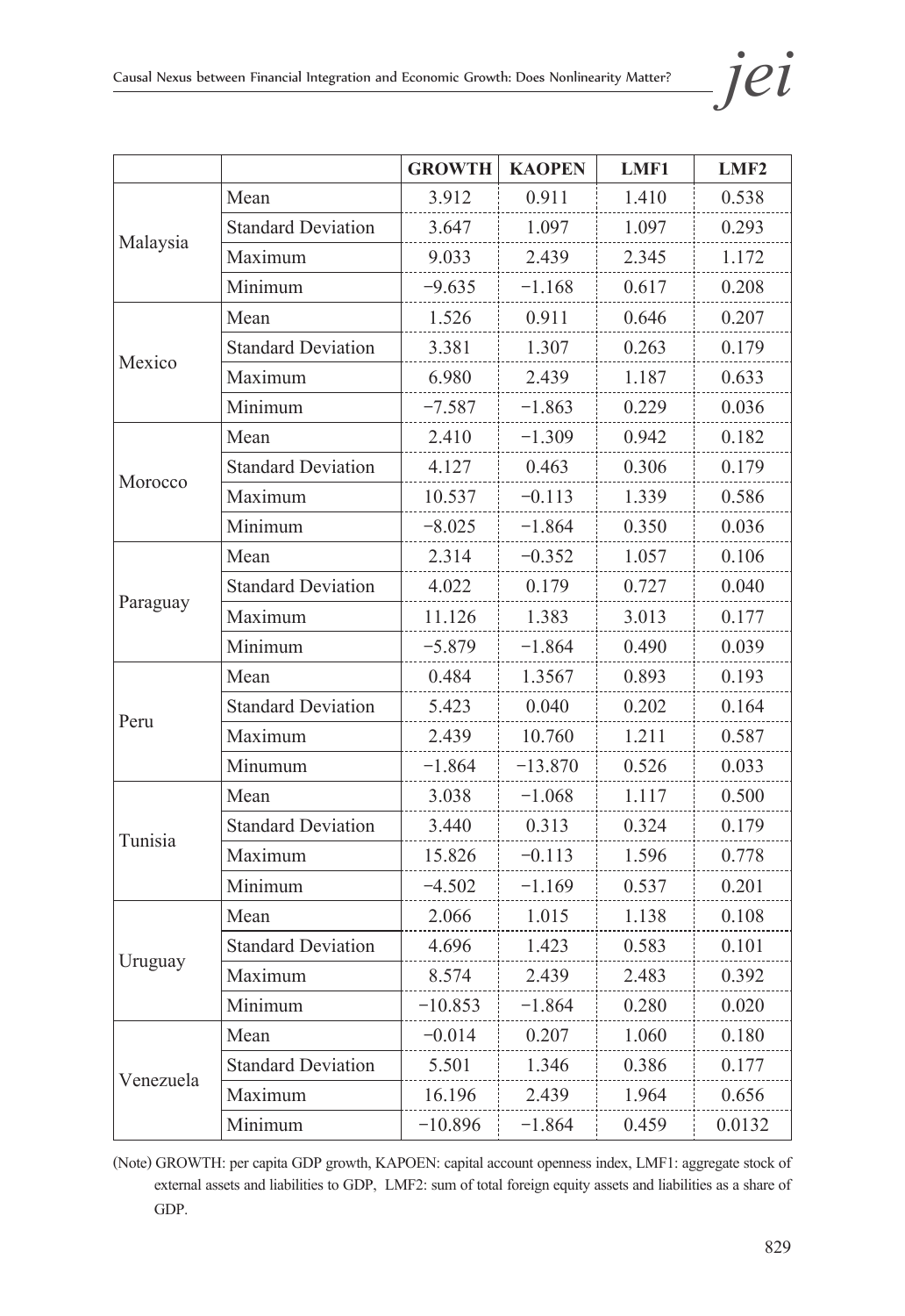| i<br>                               |
|-------------------------------------|
|                                     |
| m<br>ĺ<br>ĺ                         |
| $\frac{1}{2}$<br>$\frac{1}{2}$<br>Ç |
| i                                   |
| Table 2 Resu<br>i<br>Í              |
|                                     |
|                                     |
|                                     |
|                                     |
|                                     |
| $\overline{30}$<br>3                |

|            |                          |               |                        | DF unit root test |           |           | PP unit root test |                |            |        | KPSS unit root test |        |                   |
|------------|--------------------------|---------------|------------------------|-------------------|-----------|-----------|-------------------|----------------|------------|--------|---------------------|--------|-------------------|
| Country    |                          | <b>KAOPEN</b> | <b>UWTH</b><br>$G_{R}$ | <b>LMF1</b>       | LMIF2     | KAOPEN    | GROWTH            | LMIF1          | LMIF2      | KAOPEN | GROWTH              | LMF1   | LMIF <sub>2</sub> |
|            | level                    | 2.3402        | 3449                   | $-0.2023$         | 0.848     | $-2.3891$ | 0.7759            | $-1.4901$      | $-0.0519$  | 0.0918 | 0.0631              | 0.112  | 0.2303            |
| Argentina  | $\triangleleft$          | $-3.6842$     | 9749                   | $-4.1393$         | $-3.0983$ | $-5.8866$ | $-9.2112$         | $-6.9698$      | $-5.8991$  | 0.052  | 0.052               | 0.0578 | 0.0688            |
|            | level                    | $-1.8006$     | $-1.6206$              | $-0.2416$         | $-0.2416$ | $-2.09$   | 1.065             | $-1.9095$      | $-1.9095$  | 0.1391 | 0.117               | 0.13   | 0.13              |
| Bolivia    | $\prec$                  | $-2.5512$     | .1346<br>4.            | $-2.5035$         | $-2.5035$ | $-5.5865$ | $-8.4859$         | $-5.1774$      | $-5.1774$  | 0.08   | 0.067               | 0.0588 | 0.0588            |
|            | level                    | $-0.1379$     | $-1.9437$              | $\overline{a}$    | $-0.4362$ | $-0.786$  | 0.1675            | $-2.5551$      | 2.3624     | 0.2057 | 0.0988              | 0.2557 | 0.1066            |
| Botswana   | $\triangleleft$          | $-2.8389$     | .7598<br>ှ             | $-3.6548$         | $-3.0476$ | $-6.9136$ | $-8.4989$         | $-7.5615$      | $-6.6189$  | 0.0531 | 0.063               | 0.0483 | 0.1588            |
|            | level                    | $-1.1925$     | 0.3074                 | 0.4708            | 3.509     | $-0.3116$ | 1.954             | $-2.2661$      | $-0.2063$  | 0.2475 | 0.1809              | 0.1054 | 0.0778            |
| Brazil     | $\triangleleft$          | $-2.6579$     | $-4.9985$              | $-3.8197$         | $-2.0996$ | $-5.8199$ | $-11.0542$        | $-7.7085$      | $-11.0776$ | 0.1109 | 0.0439              | 0.0598 | 0.0778            |
| Chile      | level                    | $-1.4663$     | 0.2042                 | 0.5695            | 2.2194    | $-1.3204$ | 2.3466            | $-1.21$        | 0.5123     | 0.1951 | 0.0995              | 0.0835 | 0.2755            |
|            | $\triangleleft$          | $-3.3113$     | $-4.493$               | $-3.7726$         | $-3.1061$ | $-7.231$  | $-8.9201$         | $-6.1702$      | $-8.518$   | 0.0709 | 0.0388              | 0.0445 | 0.0608            |
|            | level                    | $-1.2148$     | $-1.9139$              | 0.9936            | 2.9272    | $-0.9141$ | 3.0425            | $-0.5888$<br>ļ | 2.1069     | 0.2195 | 0.1124              | 0.0797 | 0.276             |
| Colombia   | $\triangleleft$          | $-4.778$      | 4715<br><u>नं</u>      | $-3.3005$         | $-2.899$  | $-8.8493$ | $-9.9644$         | $-6.7349$      | $-6.1252$  | 0.053  | 0.0412              | 0.0522 | 0.0484            |
| Cote       | level                    | $-0.9218$     | 0.2315                 | 0.2718            | 1.5398    | $-2.8249$ | $-1.1559$         | $-2.1947$      | 0.396      | 0.0612 | 0.1147              | 0.2683 | 0.2521            |
| d'Ivoire   | $\triangleleft$          | $-4.643$      | $-3.9367$              | $-3.062$          | $-1.8148$ | $-9.1187$ | $-8.0242$         | $-8.1282$      | $-7.288$   | 0.0497 | 0.0626              | 0.0647 | 0.079             |
|            | $ $ evel                 | $-0.0186$     | 0.2386                 | $-0.3997$         | 1.0828    | $-0.9071$ | 1.9434            | $-1.8708$      | 2.2245     | 0.2391 | 0.0949              | 0.1689 | 0.2778            |
| Costa Rica | $\triangleleft$          | $-2.3782$     | 8941<br>4.             | $-2.9805$         | $-0.9664$ | $-9.2718$ | $-7.0711$         | $-4.0028$      | $-4.6582$  | 0.0848 | 0.0458              | 0.0918 | 0.1017            |
|            | level                    | 1.7965        | .7641<br>Ŧ             | $-0.117$          | 0.0076    | $-1.7909$ | 2.0568            | $-1.8275$      | $-1.1833$  | 0.2361 | 0.1827              | 0.2221 | 0.1833            |
| Ecuador    | $\triangleleft$          | $-2.2878$     | .263<br>$\tilde{C}$    | $-3.1289$         | $-3.1408$ | $-5.1817$ | $-10.2845$        | $-5.5295$      | $-5.2844$  | 0.079  | 0.0494              | 0.0608 | 0.0908            |
|            | level                    | $-0.8957$     | 6437<br>Ŧ              | $-0.6004$         | 0.3292    | 2.6888    | $-0.5441$         | $-2.2938$      | $-0.9375$  | 0.2027 | 0.0659              | 0.1823 | 0.0375            |
| Egypt      | $\overline{\phantom{0}}$ | $-2.2473$     | $-4,6583$              | $-3.364$          | $-3.1396$ | $-7.4974$ | $-7.0076$         | $-4.126$       | $-4.3766$  | 0.1427 | 0.0438              | 0.0368 | 0.0459            |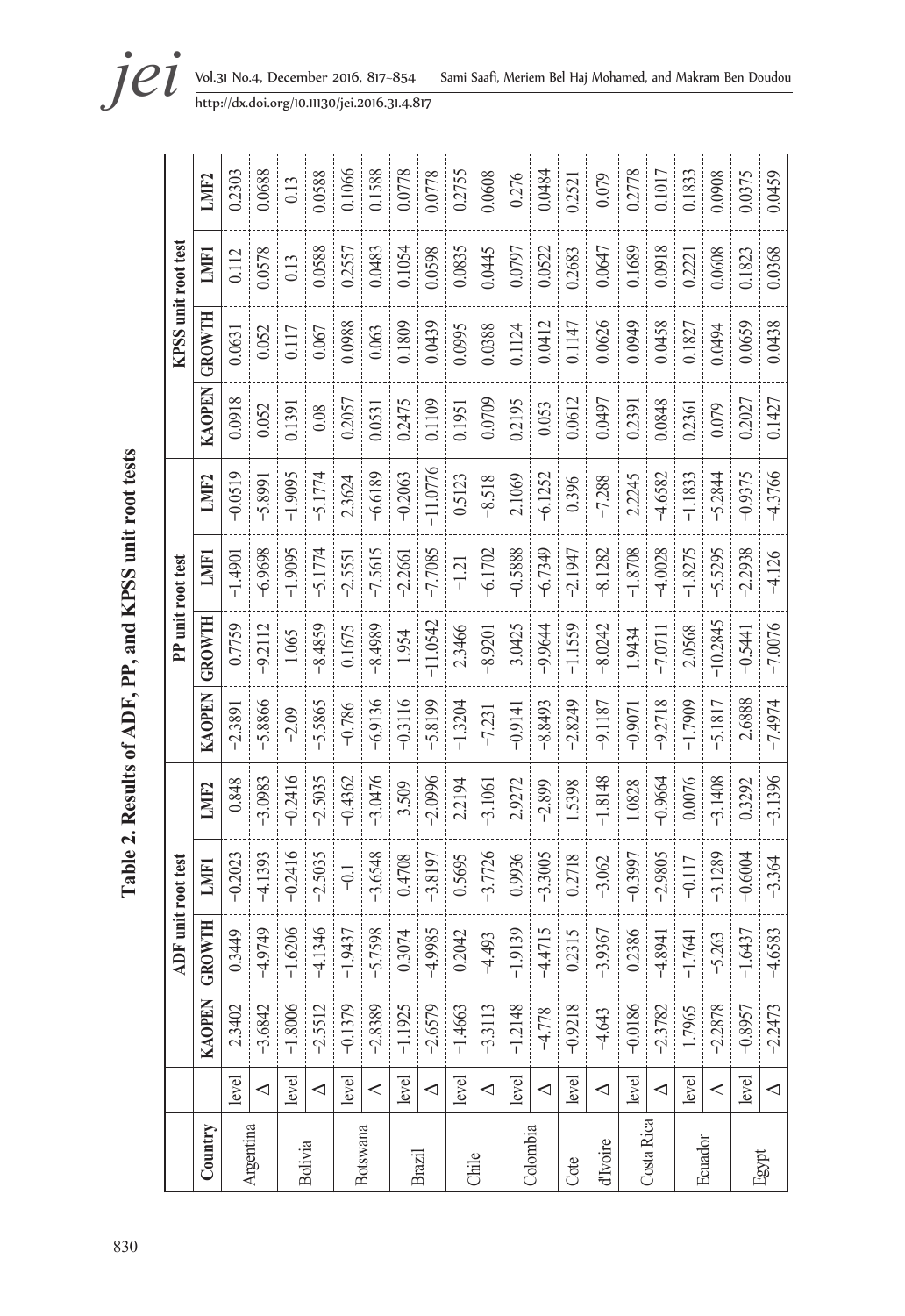|           |       |               | ADF unit root test    |           |           |               | PP unit root test |           |                   |        | KPSS unit root test |        |        |
|-----------|-------|---------------|-----------------------|-----------|-----------|---------------|-------------------|-----------|-------------------|--------|---------------------|--------|--------|
| Country   |       | <b>KAOPEN</b> | ROWTH<br>$\mathbf{C}$ | LMF1      | LMIF2     | <b>KAOPEN</b> | GROWTH            | LMFI      | LMI <sub>F2</sub> | KAOPEN | GROWTH              | LMF1   | LMIF2  |
| South     | level | $-1.8889$     | $-1.096$              | 1.5828    | 3.4817    | $-1.7061$     | 4.4695            | $-0.2417$ | 0.6731            | 0.0636 | 0.1121              | 0.238  | 0.284  |
| Korea     | ◁     | $-3.1907$     | $-5.7717$             | $-2.6288$ | $-2.713$  | $-6.024$      | $-12.2516$        | $-8.3855$ | $-10.1863$        | 0.0473 | 0.0446              | 0.0744 | 0.0705 |
|           | level | $-0.7352$     | $-1.5031$             | 2.1054    | 3.0342    | $-0.8066$     | 0.4267            | $-0.7403$ | $-0.0457$         | 0.2546 | 0.0495              | 0.0394 | 0.1909 |
| Malaysia  | ◁     | $-2.7138$     | $-5.7853$             | -3.5767   | $-2.8552$ | $-5.9157$     | $-11.405$         | 10.5346   | $-10.6407$        | 0.0742 | 0.0495              | 0.0387 | 0.0509 |
|           | level | $-1.7463$     | 0.2988                | 1.0852    | 4.0475    | $-1.922$      | 2.0045            | $-1.3036$ | 0.4581            | 0.1853 | 0.0768              | 0.1216 | 0.2775 |
| Mexico    | ◁     | $-3.1778$     | $-5.2984$             | $-4.0487$ | $-3.0018$ | $-5.8953$     | -9.9908           | $-6.8591$ | $-9.2218$         | 0.0663 | 0.0432              | 0.0608 | 0.0825 |
|           | level | $-1.177$      | 0.2195                | $-1.0414$ | 0.5313    | $-1.1495$     | 1.9651            | $-1.7813$ | $-0.9423$         | 0.1367 | 0.095               | 0.0831 | 0.2031 |
| Paraguay  | ◁     | $-3.0302$     | $-4.4867$             | $-2.9439$ | $-2.6672$ | $-6.861$      | $-9.7655$         | $-5.3856$ | $-8.1757$         | 0.112  | 0.0488              | 0.0722 | 0.1057 |
|           | level | $-0.8904$     | 0.2158                | 0.3208    | 3.2115    | $-1.05$       | 0.9793            | $-2.1633$ | 1.4158            | 0.0912 | 0.1154              | 0.0623 | 0.2901 |
| Peru      | ◁     | $-2.8229$     | $-4.5726$             | $-4.92$   | $-1.9151$ | $-5.2523$     | $-8.1772$         | $-6.8279$ | $-8.1508$         | 0.0668 | 0.0353              | 0.0328 | 0.0707 |
|           | level | $-0.6635$     | 0.5719                | 1.2227    | 0.6898    | $-2.741$      | 3.9817            | $-1.3192$ | $-1.1602$         | 0.1118 | 0.1517              | 0.1788 | 0.1493 |
| Tunisia   | ◁     | $-3.4157$     | $-6.5063$             | $-3.5848$ | $-3.2524$ | -6.1644       | $-15.7914$        | $-7.2868$ | $-7.0199$         | 0.0408 | 0.0781              | 0.0629 | 0.0591 |
|           | level | $-0.516$      | 0.1618                | $-0.4557$ | 1.2866    | $-1.1065$     | 1.4971            | $-1.757$  | 2.0149            | 0.1321 | 0.0535              | 0.0634 | 0.2282 |
| Uruguay   | ◁     | $-3.3075$     | $-4.771$              | $-3.3079$ | $-1.6977$ | $-6.4921$     | $-6.6731$         | $-5.711$  | $-6.8939$         | 0.0669 | 0.0358              | 0.0594 | 0.1199 |
|           | level | $-1.9322$     | 0.3727                | $-0.0021$ | $-0.6236$ | 0.0873        | $-0.118$          | $-1.9973$ | $-1.2831$         | 0.0873 | 0.0634              | 0.2138 | 0.1221 |
| Venezuela | ◁     | $-3.4274$     | $-5.8108$             | $-3.7527$ | $-3.0439$ | $-5.6487$     | $-9.8788$         | $-6.9445$ | $-4.9924$         | 0.0647 | 0.0494              | 0.0486 | 0.1298 |
|           |       |               |                       |           |           |               |                   |           |                   |        |                     |        |        |

(Notes) (i) GROWTH: per capita GDP growth, KAPOEN: capital account openness index, LMF1: aggregate stock of external assets and liabilities to GDP, LMF2: (Notes) (i) GROWTH: per capita GDP growth, KAPOEN: capital account openness index, LMF1: aggregate stock of external assets and liabilities to GDP, LMF2: sum of total foreign equity assets and liabilities as a share of GDP. sum of total foreign equity assets and liabilities as a share of GDP.

(ii)  $\Delta$  : the first difference operator. (ii)  $\Delta$  : the first difference operator.

Critical values at 1%, 5%, and 10% levels of significance for the KPSS are 0.119, 0.146, and 0.216, respectively. Critical values at 1%, 5%, and 10% levels of significance for the KPSS are 0.119, 0.146, and 0.216, respectively. (ii) Critical values at 1%, 5%, and 10% levels of significance for the ADF are -2.62, -1.95, and -1.61, respectively. (iii) Critical values at 1% , 5%, and 10% levels of significance for the ADF are −2.62, −1.95, and −1.61, respectively. Critical values at 1%, 5%, and 10% levels of significance for the PP are -3.57, -2.92, and -2.6, respectively. Critical values at 1% , 5%, and10% levels of significance for the PP are −3.57, −2.92, and −2.6, respectively.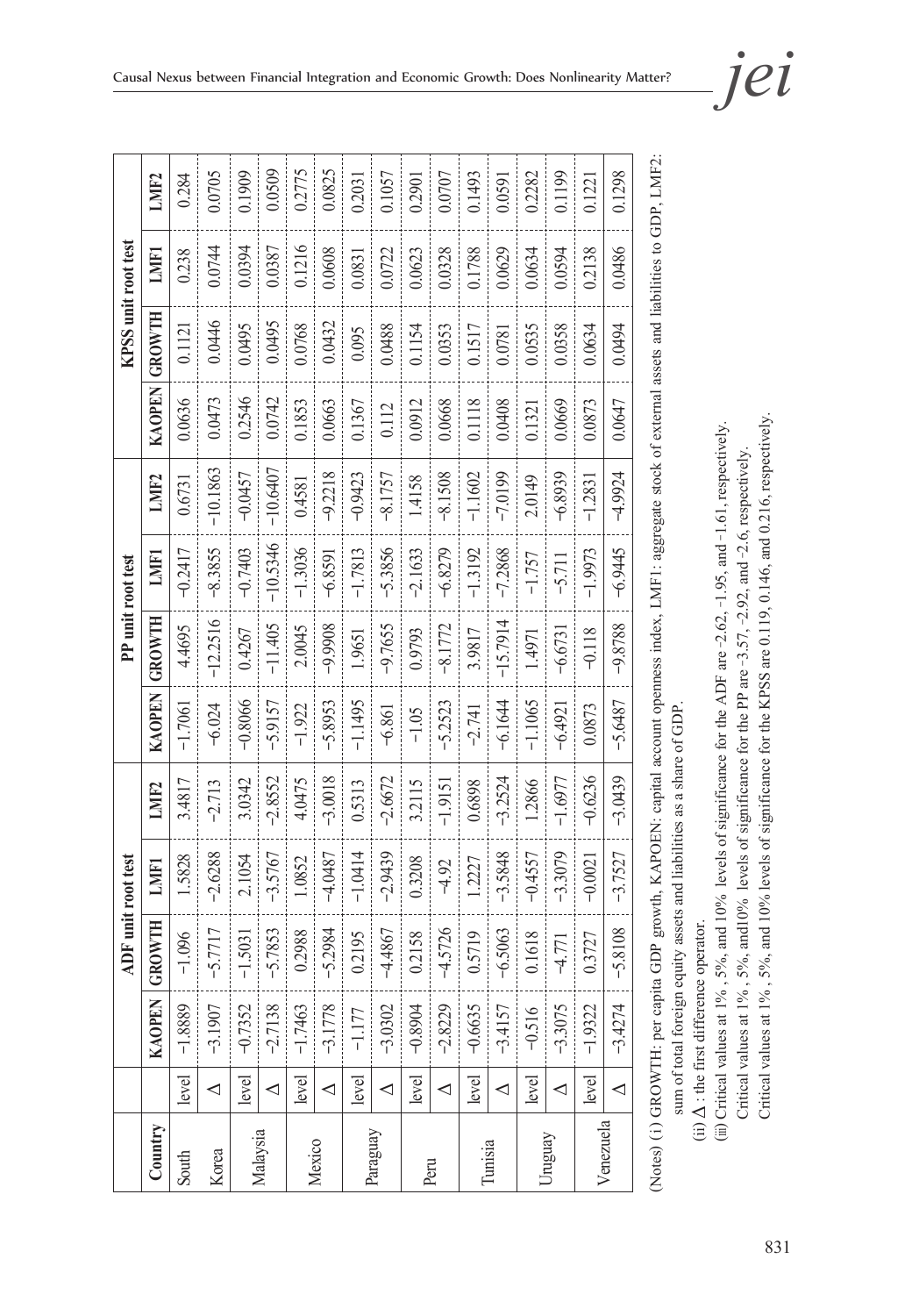|                 |          | <b>KAOPEN</b>     |              | LMF1              |              | LMF2              |              | <b>GROWTH</b>     |              |
|-----------------|----------|-------------------|--------------|-------------------|--------------|-------------------|--------------|-------------------|--------------|
| Country         |          | <b>Statistics</b> | <b>Break</b> | <b>Statistics</b> | <b>Break</b> | <b>Statistics</b> | <b>Break</b> | <b>Statistics</b> | <b>Break</b> |
|                 | level    | $-3.723$          | 1992         | $-8.4243$         | 2001         | $-3.192$          | 2000         | $-4.0339$         | 1990         |
| Argentina       | Δ        | $-4.2801$         | 1996         | $-5.3532$         | 2003         | $-5.9512$         | 2003         | $-5.9262$         | 2001         |
|                 | level    | -3.3778           | 1980         | $-2.755$          | 1980         | $-2.755$          | 1980         | $-3.2814$         | 1977         |
| <b>Bolivia</b>  | Δ        | $-4.6456$         | 1984         | $-3.0446$         | 1991         | $-3.0446$         | 1991         | $-5.7402$         | 1982         |
|                 | level    | $-3.6055$         | 1995         | $-1.9596$         | 1980         | $-3.6792$         | 1983         | $-6.0189$         | 1989         |
| <b>Botswana</b> | Δ        | $-3.9102$         | 1993         | $-5.3009$         | 2005         | $-5.1085$         | 1976         | $-5.9379$         | 1986         |
|                 | level    | $-5.2021$         | 2001         | $-3.5684$         | 1986         | -4.1414           | 1998         | $-4.8374$         | 1980         |
| <b>Brazil</b>   | Δ        | $-4.3617$         | 2008         | $-4.5621$         | 1983         | -4.6446           | 1996         | $-5.6885$         | 1982         |
|                 | level    | $-4.8279$         | 2000         | $-4.5636$         | 1990         | $-2.2268$         | 1997         | $-3.974$          | 1997         |
| Chile           | Δ        | -3.6491           | 1997         | $-4.3587$         | 1985         | $-4.8935$         | 2002         | -4.8724           | 1974         |
|                 | level    | $-5.3883$         | 2003         | $-3.6547$         | 1996         | $-2.5766$         | 2002         | $-4.024$          | 2002         |
| Colombia        | Δ        | $-6.1607$         | 2007         | $-4.1478$         | 2002         | $-5.8973$         | 1995         | $-4.7681$         | 1998         |
|                 | level    | $-4.4227$         | 1986         | $-3.1836$         | 1980         | $-4.0361$         | 1997         | $-4.413$          | 1978         |
| Cote d'Ivoire   | Δ        | $-4.7655$         | 1976         | $-4.8462$         | 1993         | $-3.1675$         | 2003         | $-4.0485$         | 1981         |
|                 | level    | $-3.0203$         | 1993         | $-3.3526$         | 1980         | $-2.4505$         | 1997         | $-4.1886$         | 1979         |
| Costa Rica      | Δ        | $-3.8378$         | 1998         | $-4.2508$         | 1984         | $-4.1334$         | 1995         | $-5.8947$         | 1981         |
|                 | level    | $-3.3814$         | 2003         | -3.4973           | 1985         | $-2.8962$         | 1994         | -4.9302           | 1976         |
| Ecuador         | Δ        | $-3.2314$         | 2009         | $-3.852$          | 1989         | $-7.0721$         | 1999         | $-5.6979$         | 1974         |
|                 | level    | $-4.8225$         | 1993         | $-3.7137$         | 1978         | $-4.1183$         | 1990         | $-4.5246$         | 1985         |
| Egypt           | $\Delta$ | $-3.5922$         | 2001         | $-4.096$          | 1989         | $-3.6788$         | 2007         | $-6.1987$         | 1976         |
| South Korea     | level    | $-3.8175$         | 1995         | $-2.7043$         | 1985         | $-1.5829$         | 1997         | $-5.017$          | 1982         |
|                 | Δ        | $-3.6441$         | 1998         | -3.8484           | 1991         | $-6.6571$         | 1996         | $-5.8285$         | 1997         |
| Malaysia        | level    | $-3.2434$         | 1981         | $-4.2128$         | 1988         | $-3.0483$         | 1992         | $-3.9161$         | 1988         |
|                 | Δ        | $-4.385$          | 1999         | $-4.7127$         | 1986         | $-5.1785$         | 1995         | $-5.9896$         | 1986         |
| Mexico          | level    | $-6.1971$         | 1981         | $-2.9894$         | 1981         | $-2.4881$         | 2003         | $-5.0386$         | 1981         |
|                 | Δ        | $-4.3622$         | 1985         | $-5.8946$         | 1986         | $-7.2094$         | 2006         | $-5.4049$         | 1985         |
|                 | level    | -4.9404           | 1985         | -3.4371           | 1980         | $-3.5686$         | 2000         | $-3.8615$         | 1978         |
| Morocco         | Δ        | -7.911            | 1994         | $-4.5083$         | 1984         | $-5.3271$         | 2008         | $-6.4005$         | 1976         |
|                 | level    | $-4.1781$         | 1996         | -4.9518           | 1999         | $-3.2572$         | 1993         | $-4.3716$         | 1981         |
| Paraguay        | Δ        | $-3.9388$         | 1987         | $-4.0956$         | 2002         | $-4.6054$         | 1999         | $-4.8576$         | 1979         |
| Peru            | level    | $-4.2097$         | 1991         | $-5.9468$         | 1976         | $-1.6128$         | 1980         | $-4.3161$         | 1981         |
|                 | Δ        | $-3.9692$         | 1989         | $-5.2349$         | 1988         | $-5.5881$         | 1992         | $-4.7741$         | 1989         |

## **Table 3. Results of Zivot unit root test**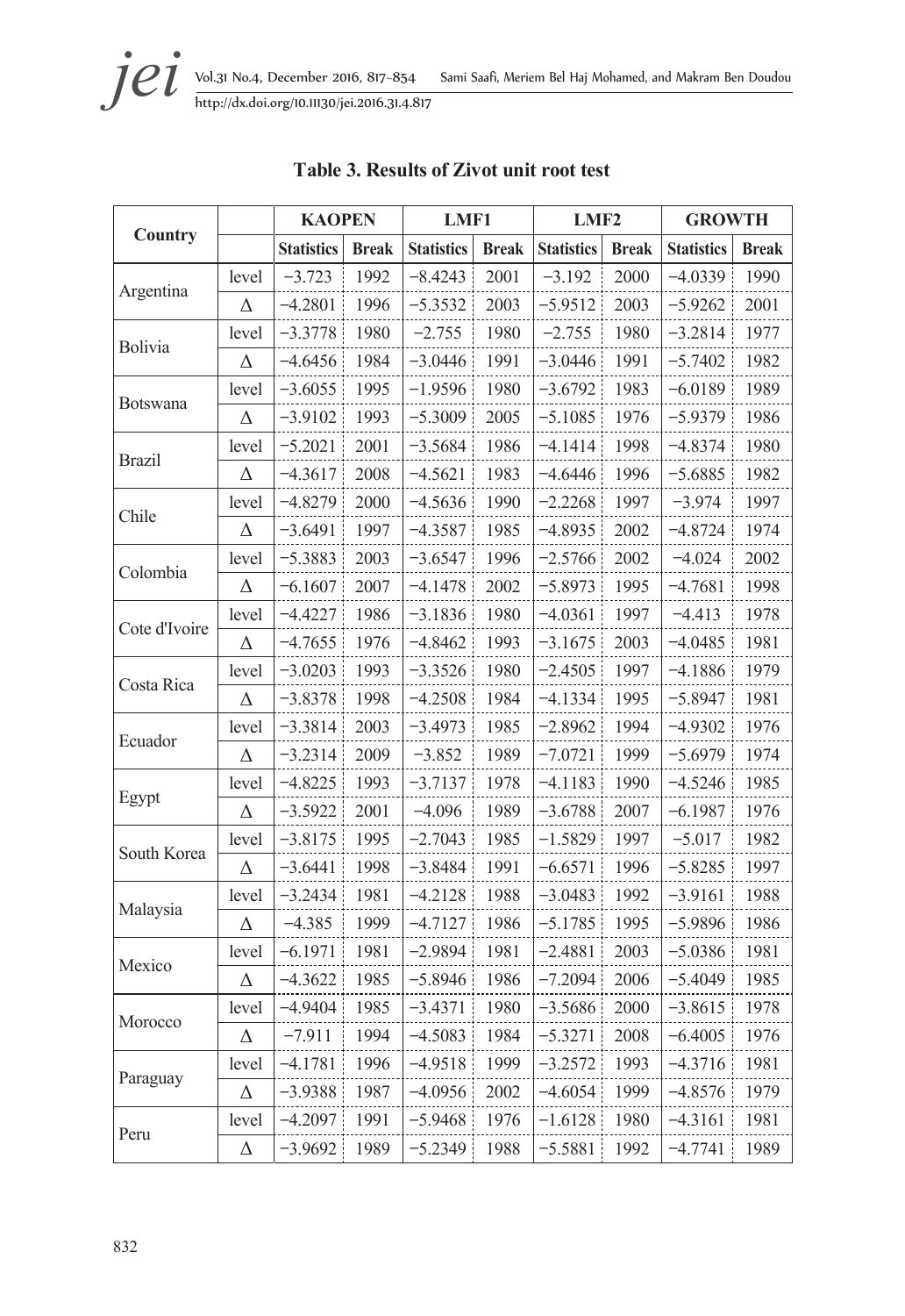|                |       | <b>KAOPEN</b>     |              | LMF1              |              | LMF <sub>2</sub>  |              | <b>GROWTH</b>     |              |
|----------------|-------|-------------------|--------------|-------------------|--------------|-------------------|--------------|-------------------|--------------|
| <b>Country</b> |       | <b>Statistics</b> | <b>Break</b> | <b>Statistics</b> | <b>Break</b> | <b>Statistics</b> | <b>Break</b> | <b>Statistics</b> | <b>Break</b> |
| Tunisia        | level | $-4.1144$         | 1991         | $-3.7604$         | 1981         | $-4.5997$         | 1980         | $-5.4073$         | 1995         |
|                | Λ     | $-5.0583$         | 1994         | $-4.8882:$        | 1986         | $-4.29$           | 1984         | $-7.1095$         | 2007         |
|                | level | $-3.6196$         | 1979         | $-3.1957$         | 2009         | $-3.1446$         | 2005         | $-4.4913$         | 1980         |
| Uruguay        |       | $-4.9641$         | 1994         | $-3.9925$         | 2003         | $-3.5467$         | 1999         | $-5.0758$         | 2001         |
|                | level | $-3.954$          | 1995         | $-3.1714$         | 2003         | $-2.866$          | 1995         | $-4.663$          | 2003         |
| Venezuela      |       | $-4.302$          | 2000         | $-4.2146$         | 2003         | $-6.3845$         | 2002         | $-6.34$           | 2006         |

- (Notes) (i) GROWTH: per capita GDP growth, KAPOEN: capital account openness index, LMF1: aggregate stock of external assets and liabilities to GDP, LMF2: sum of total foreign equity assets and liabilities as a share of GDP.
	- (ii)  $\Delta$  : the first difference operator.
	- (iii) Critical values at 1%, 5%, and 10% levels of significance for the ZA are −5.34, −4.8, and −4.58, respectively.

## **IV. Results**

#### **A. Linear causality test results**

Having established the integration properties of each of the variables under consideration, we apply the causality approach developed by Toda and Yamamoto (1995). However, it is also well-known that this testing method is very sensitive to the number of lags included in the regression. Thus, prior to causality analysis, we have to determine the appropriate lag length for the various models. To that end, we employed four lag selection information criteria often employed in the literature, namely, the Aikaike Information Criterion (AIC), Schwarz Information Criterion (SIC), Final Prediction Error (FPE) and Hannan Quinn (HQ) information criterion. To conserve space, these results are not reported here but are available from the authors upon request.

Table 4 reports results of the Granger non-causality test from the Toda and Yamamoto (1995) procedure. The MWALD test statistics regarding the causal relation between financial integration and growth in the 19 emerging and developing countries (rows) that conform to our sample and their corresponding significance levels are presented in the first three columns of results. Of the 19 countries, the results show that none of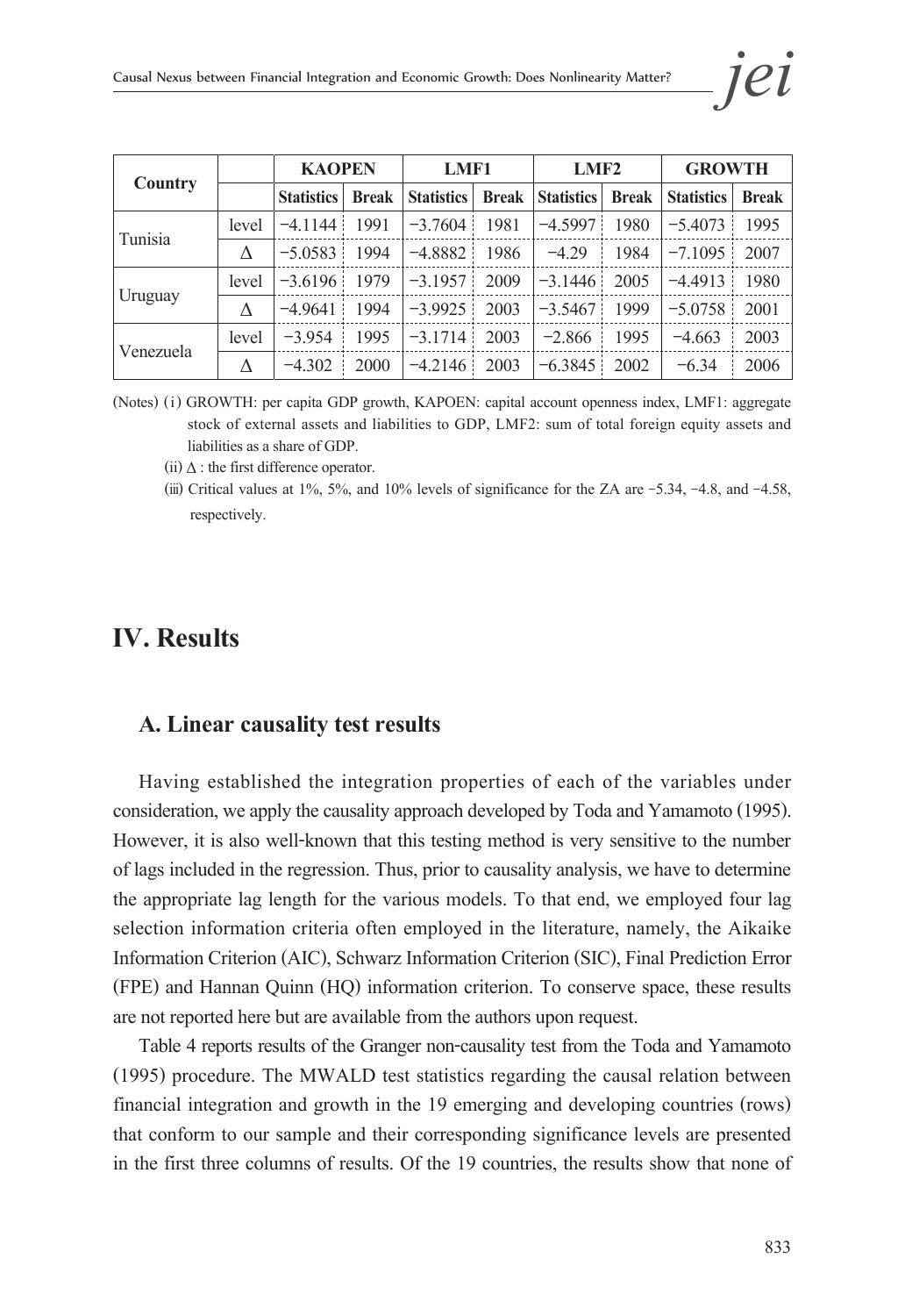the financial integration indicators causes economic growth in the cases of Argentina, Botswana, Brazil, Chile, Cote d'Ivoire, Colombia, Egypt, South Korea, Morocco, and Paraguay. Similar findings for Botswana are reported by Ahmed and Mmolainyane (2014). Further, the same picture is observed for Bolivia, Costa Rica, Ecuador, Malaysia, Tunisia, Uruguay, and Venezuela, in which only one of the financial openness proxies causes economic growth. For Mexico and Peru, on the other hand, we found greater evidence against the null hypothesis of an absence of Granger causality from financial integration to growth. In fact, in each of these two countries, Granger causality was detected in two of the three proxies of financial integration.

The three columns on the right in Table 4 report the results regarding the presence of a causal link from growth to financial integration. The significance of the  $\rho$ -values for the MWALD statistic provides evidence against the null hypothesis of no causality running from the capital account openness index to real GDP growth in Bolivia, Cote d'Ivoire, Colombia, and Ecuador. This evidence is even stronger—in terms of number of countries and significance levels—for the aggregate stock of external assets and liabilities as a percentage of GDP. Moreover, the evidence favorable to a causal link from the sum of total foreign equity assets and liabilities as a share of GDP to growth is mainly found in developing countries (Bolivia, Chile, South Korea, and Paraguay). It can also be observed that the null hypothesis of the lack of causality from financial integration to growth cannot be rejected in Bolivia for any of the financial integration indicators analyzed.

Taken together, the results displayed in Table 4 reveal the following findings. Based on the capital account openness index as proxy for financial integration, we found evidence of linear Granger causality for six countries, namely, Bolivia, Cote d'Ivoire, Colombia, Ecuador, Mexico, and Uruguay. In Cote d'Ivoire, Colombia, and Ecuador, causality runs from economic growth to financial integration; in Mexico and Uruguay, causality runs from financial integration to economic growth, and in Bolivia, we found that financial integration and economic growth are mutually causal. While using the aggregate stock of external assets and liabilities (as a percentage of GDP) as a measure of financial integration, the results indicate that there is a unidirectional causality running from financial integration to economic growth in Costa Rica, Mexico, Peru, and Venezuela. However, in the case of Bolivia, Cote d'Ivoire, South Korea, Malaysia, and Uruguay, causality runs from economic growth to financial integration. Turning now to the sum of total foreign equity assets and liabilities as a share of GDP as a proxy for financial integration, the results show evidence of unidirectional causality running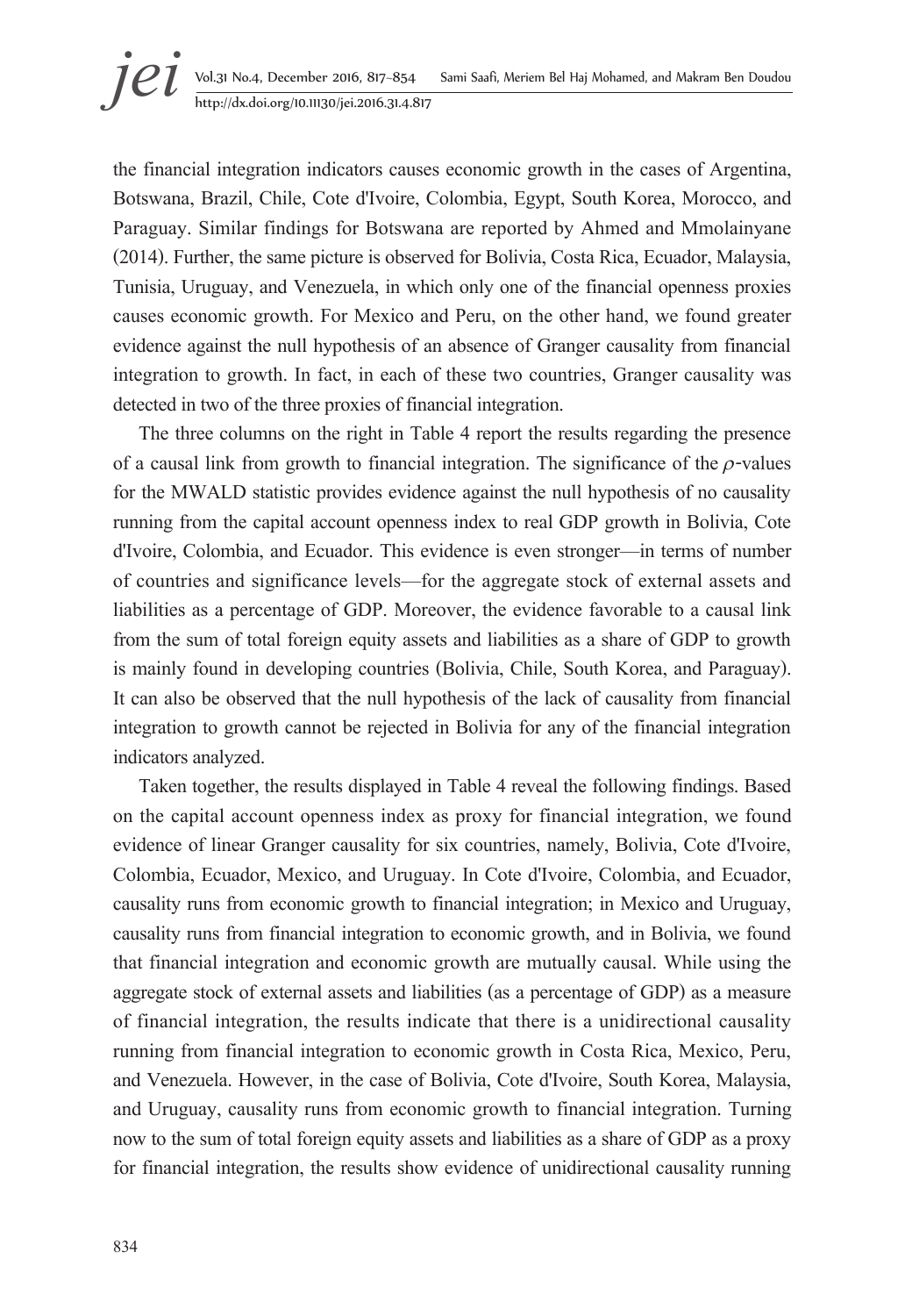from financial integration to economic growth in Ecuador, Malaysia, Peru, and Tunisia, whereas unidirectional causality runs from economic growth to financial integration in Bolivia, Chile, South Korea, and Paraguay. Therefore, our results highlight that the causality link between financial integration and economic growth is sensitive to the indicator of financial integration chosen.

In sum, it can be stated that except for Mexico and Peru, the results from the linear Granger causality tests do not provide strong evidence supporting the view that financial integration is an important determinant of economic growth in developing countries. These results differ from those in the studies by Rajan and Zingales (1998), Prasad *et al.* (2003), Bonfiglioli (2008), Baltagi *et al.* (2009), Gehringer (2012), and Sandri (2014), which suggested that there was a significant correlation between financial integration and economic growth variables. However, our results are quite consistent with the studies of Edison *et al.* (2002), Alfaro *et al.* (2005), Bussière and Fratzscher (2008), and Gourinchas and Jeanne (2013).

This may imply the failure of prior linear tests in capturing the relationship between financial integration and economic growth. Therefore, as stressed earlier, we also apply a nonlinear approach in this study to further examine the issue.

| <b>Country</b>  |               | Financial integration $\rightarrow$<br><b>Economic growth</b> |                  |               | Economic growth $\rightarrow$<br><b>Financial integration</b> |           |
|-----------------|---------------|---------------------------------------------------------------|------------------|---------------|---------------------------------------------------------------|-----------|
|                 | <b>KAOPEN</b> | LMF1                                                          | LMF <sub>2</sub> | <b>KAOPEN</b> | LMF1                                                          | LMF2      |
| Argentina       | 2.2           | 3.0                                                           | 0.9              | 2.0           | 3.8                                                           | 0.6       |
| <b>Bolivia</b>  | $6.4**$       | 0.74                                                          | 0.74             | $7.0**$       | $11.2***$                                                     | $11.2***$ |
| <b>Botswana</b> | 1.9           | 1.8                                                           | 4.1              | 0.34          | 1.5                                                           | 0.88      |
| <b>Brazil</b>   | 3.3           | 1.8                                                           | 5.7              | 1.0           | 1.5                                                           | 1.7       |
| Chile           | 1.3           | 2.4                                                           | 1.2              | 3.1           | 3.6                                                           | $6.3**$   |
| Cote d'Ivoire   | 0.21          | 0.84                                                          | 0.043            | $8.5**$       | $7.2**$                                                       | 1.1       |
| Colombia        | 2.0           | 2.5                                                           | 0.043            | $5.9*$        | 2.0                                                           | 1.1       |
| Costa Rica      | 2.0           | $7.5**$                                                       | 0.043            | 2.3           | 0.41                                                          | 1.1       |
| Ecuador         | 1.7           | 2.3                                                           | $10.8***$        | $5.2*$        | 1.1                                                           | 2.6       |
| Egypt           | 0.64          | 2.3                                                           | 0.45             | 0.15          | 1.1                                                           | 1.7       |
| South Korea     | 0.66          | 3.4                                                           | 2.9              | 0.65          | $13.4***$                                                     | $6.7**$   |
| Malaysia        | 1.6           | 4.4                                                           | $11.0**$         | 0.61          | $9.8***$                                                      | 3.9       |

|  |  | Table 4. Granger (non-)causality MWALD test statistics |  |  |
|--|--|--------------------------------------------------------|--|--|
|--|--|--------------------------------------------------------|--|--|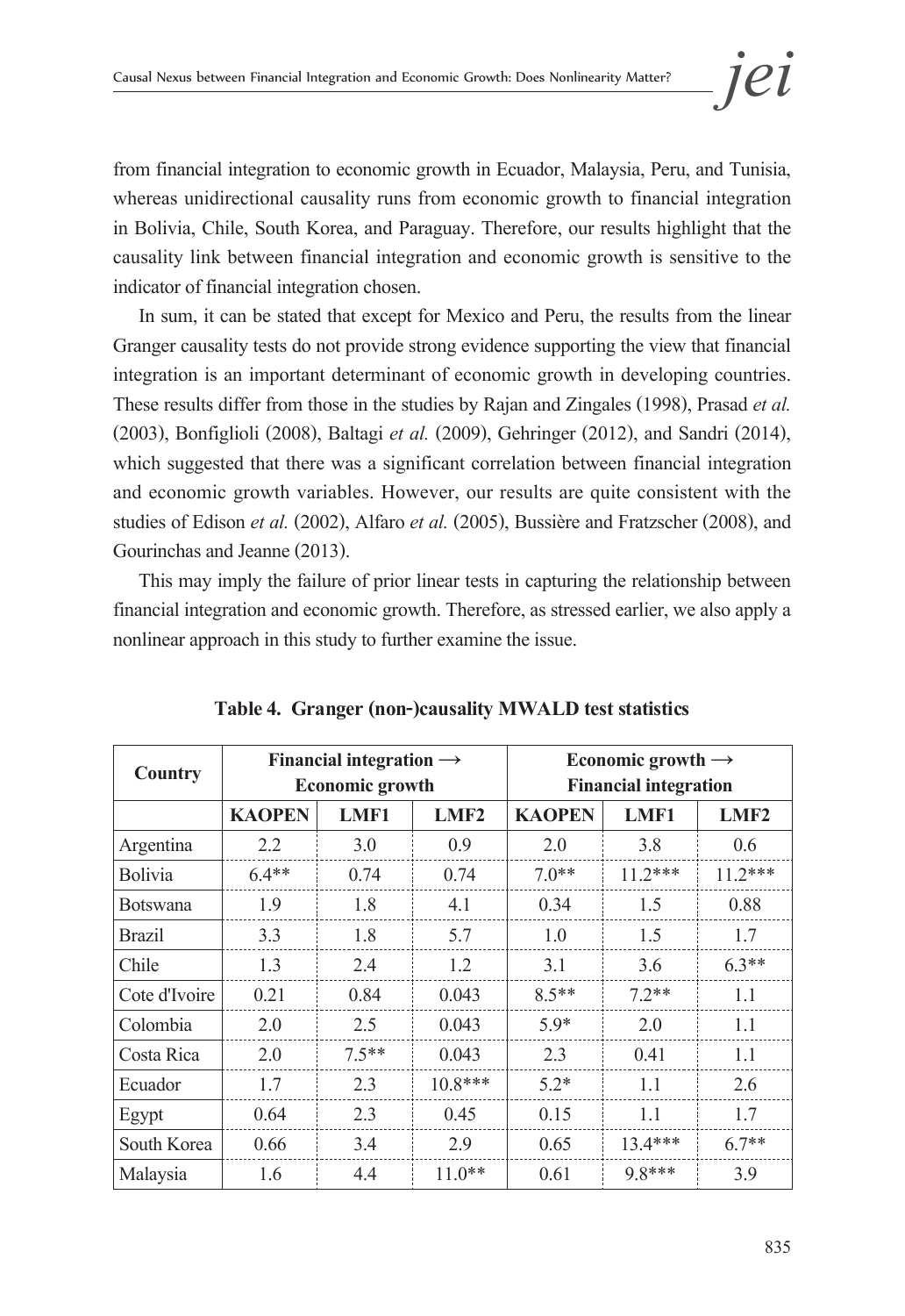| <b>Country</b> |               | Financial integration $\rightarrow$<br><b>Economic growth</b> |         |               | Economic growth $\rightarrow$<br><b>Financial integration</b> |        |
|----------------|---------------|---------------------------------------------------------------|---------|---------------|---------------------------------------------------------------|--------|
|                | <b>KAOPEN</b> | LMF1                                                          | LMF2    | <b>KAOPEN</b> | LMF1                                                          | LMF2   |
| Mexico         | $9.4***$      | $7.4**$                                                       | 4.2     | 0.52          | 2.3                                                           | 3.4    |
| Morocco        | 1.1           | 3.3                                                           | 3.8     | 1.3           | 3.9                                                           | 1.8    |
| Paraguay       | 0.12          | 1.5                                                           | 3.9     | 1.6           | 3.7                                                           | $4.7*$ |
| Peru           | 2.6           | $12.4***$                                                     | $6.4**$ | 2.1           | 4.2                                                           | 0.81   |
| Tunisia        | 0.65          | 3.4                                                           | $92***$ | 0.33          | 2.4                                                           | 0.99   |
| Uruguay        | $8.3**$       | 2.9                                                           | 4.1     | 0.71          | $27.0***$                                                     | 3.0    |
| Venezuela      | 3.3           | $6.4**$                                                       | 0.7     | 1.7           | 2.1                                                           | 0.73   |

(Notes) (i) GROWTH: per capita GDP growth, KAPOEN: capital account openness index, LMF1: aggregate stock of external assets and liabilities to GDP, LMF2: sum of total foreign equity assets and liabilities as a share of GDP.

(ii) For  $X \rightarrow Y$ , H0: X does not cause Y.

## **B. Nonlinear Granger causality test results**

Before implementing the nonlinear Granger causality test recently developed by Kyrtsou and Labys (2006), it is crucial to first determine whether the data are characterized by nonlinearities. For this purpose, the BDS nonlinearity test proposed by Brock *et al.* (1987) was performed on the residual series of VAR models to assess the validity of the iid assumption. The results reported in Table 5 reveal that irrespective of the implemented dimension, the null hypothesis of linearity should be rejected at the 1% level of significance for all series under consideration. Such a result signifies that instead of the standard Granger causality test, the nonlinear Granger causality test would appear to be more appropriate.

Applying the Kyrtsou and Labys (2006) nonlinear Granger causality test yields the results reported in Table 6. The results indicate that none of the financial integration proxy variables causes economic growth in the cases of Brazil, Chile, Cote d'Ivoire, Costa Rica, Egypt, Ecuador, South Korea, Malaysia, Mexico, Paraguay, and Peru. As for Argentina, Bolivia, Colombia, Tunisia, Morocco, and Venezuela, however, we found strong empirical support for a nonlinear causal link from financial integration to growth. In fact, for each of these cases listed above, Granger causality was detected in

<sup>(</sup>iii) \*\*\*, \*\* and \* denote rejection of the null hypothesis at the  $1\%$ ,  $5\%$ , and  $10\%$  significance levels, respectively.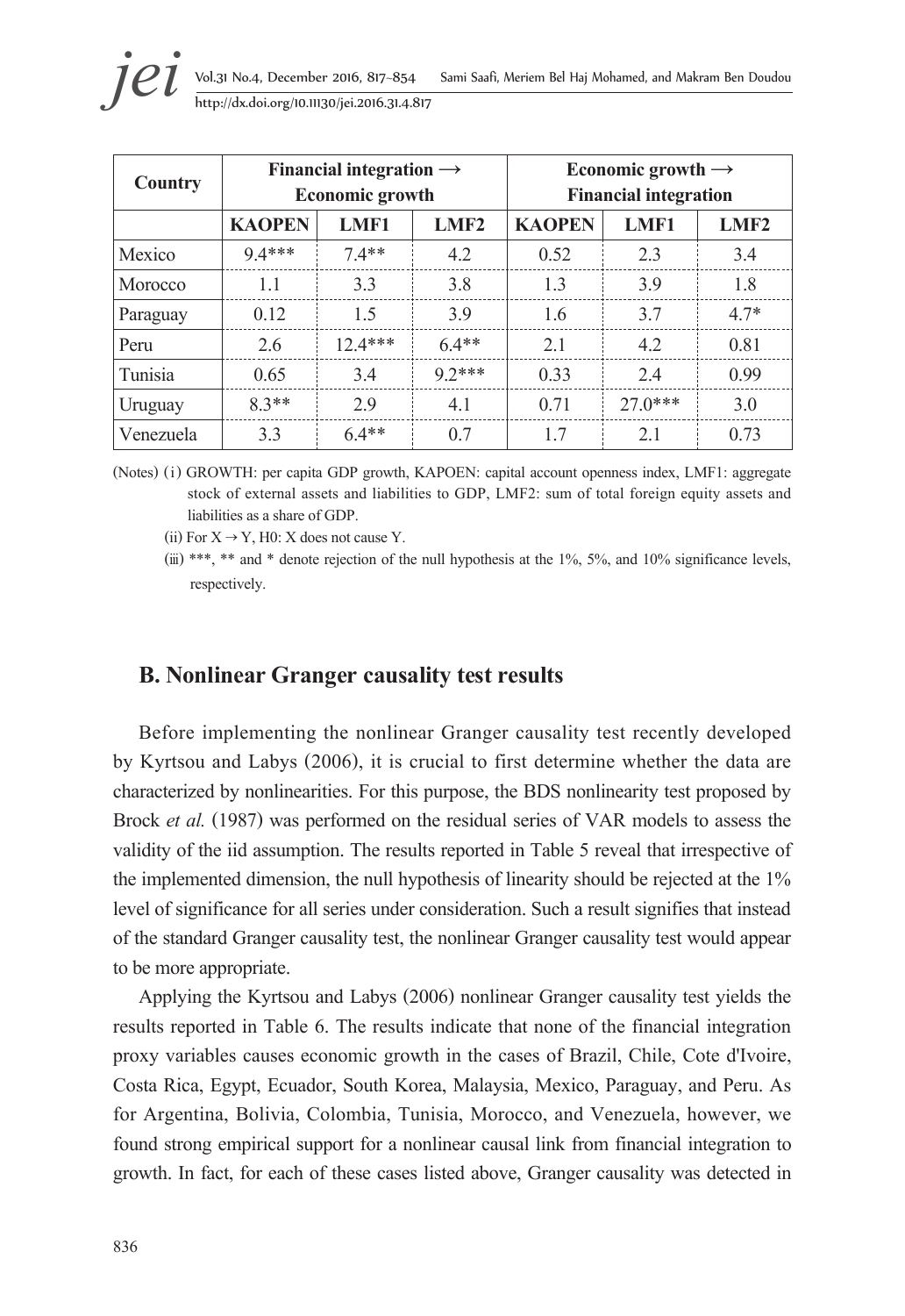at least two of the three financial integration indicators. Nevertheless, in these countries, the results do not show a uniform structure. For instance, while the aggregate stock of external assets and liabilities as well as the stock of liabilities cause economic growth in Colombia, Tunisia, and Morocco, either the capital account openness index or the stock of external assets and liabilities cause economic growth in Argentina and Venezuela.

Compared with the linear Granger causality test result, the nonlinear test result for Bolivia is consistent. For Argentina, Bolivia, Colombia, Tunisia, Morocco, and Venezuela, the results are in sharp contrast to those obtained by the Toda–Yamamoto test, which show no causal relationship running from financial integration indicators to economic growth. These results confirm that the causal relation between financial integration and economic growth is not strictly linear but also nonlinear. However, it is worth noting that such findings deserve further substantive investigations which could help support or refute the results presented here.

Regarding causality from economic growth to financial integration, the results clearly indicate that at the 10% significance level, financial integration is not sensitive to economic growth in Colombia, Morocco, Tunisia, Venezuela, and Peru, in which none of the financial integration indicators is associated with the percapita GDP growth. For the remaining 13 countries, however, the results provide evidence of a causal link from economic growth to financial integration. Most notably, this evidence is stronger in Cote d'Ivoire and Malaysia, in which all the financial integration indicators are associated with percapita GDP growth. Furthermore, albeit by only one indicator, a two-way Granger causality between financial integration and economic growth was observed in Bolivia and Uruguay.

In summary, according to the nonlinear Granger causality tests, there seems to be evidence, albeit relatively weak, supporting the view that financial integration is an important determinant of economic growth in developing countries. That is, more extensive financial integration will lead to more economic growth. These findings are complementary to those of Kose *et al.* (2011) and Chen and Quang (2014), who showed that statistically significant relations between financial integration and economic growth exist when allowance is made for nonlinearities. Thus, the results presented here reinforce related literature by showing that financial integration and economic growth interact in a nonlinear fashion.

Based on our results, it seems promising for future research to investigate the specific type of nonlinearities that characterize the relationship between financial integration and economic growth. It would also be interesting for future research to examine the impact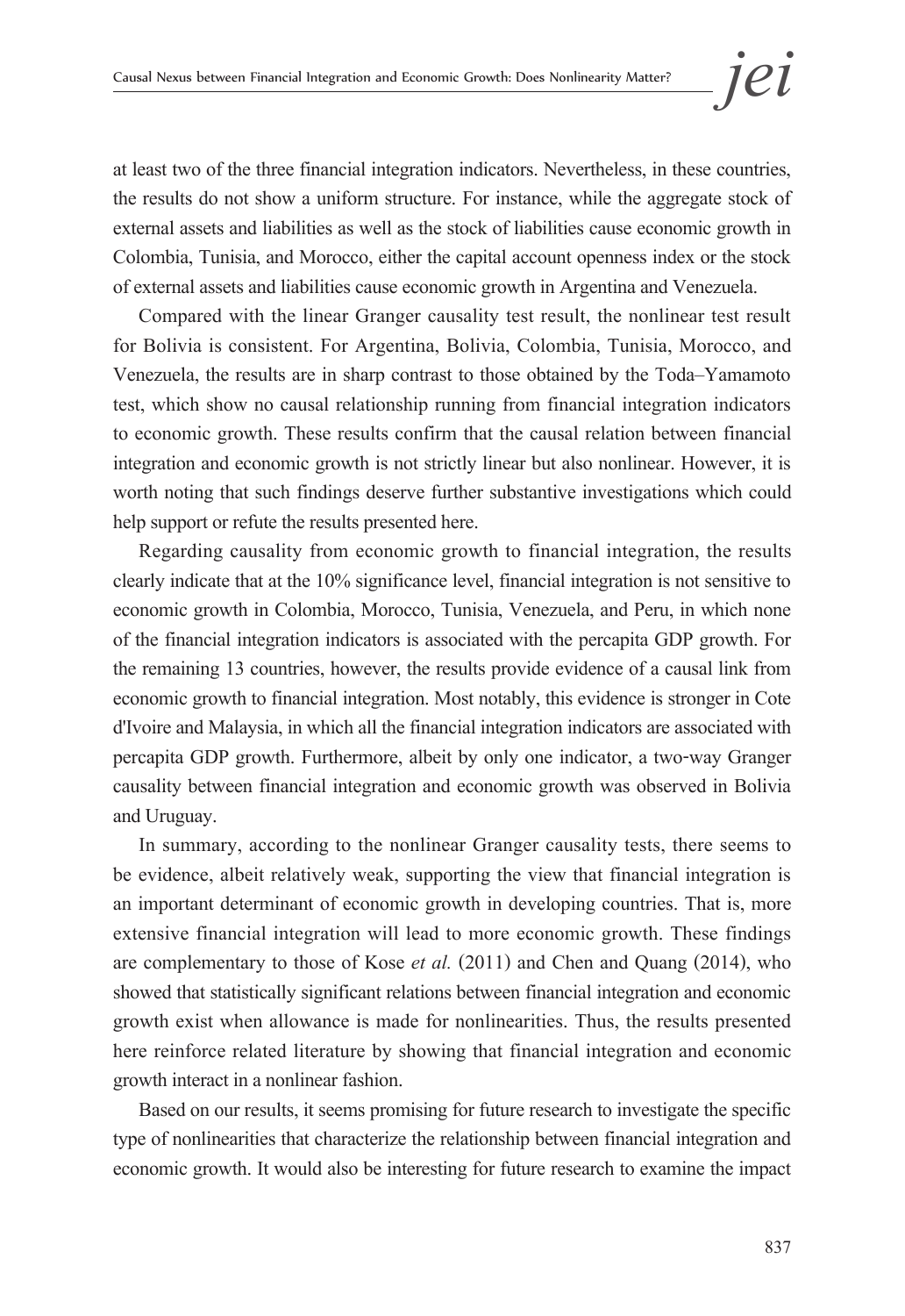

of nonlinearity on the performance of the linear modeling techniques that have been employed so far in the related literature. This exercise could provide an explanation for the inconclusive results reported by previous research (Eichengreen 2001, Prasad *et al.* 2003, Kose *et al.* 2010, Schularick and Steger 2010, Bumann *et al.* 2013).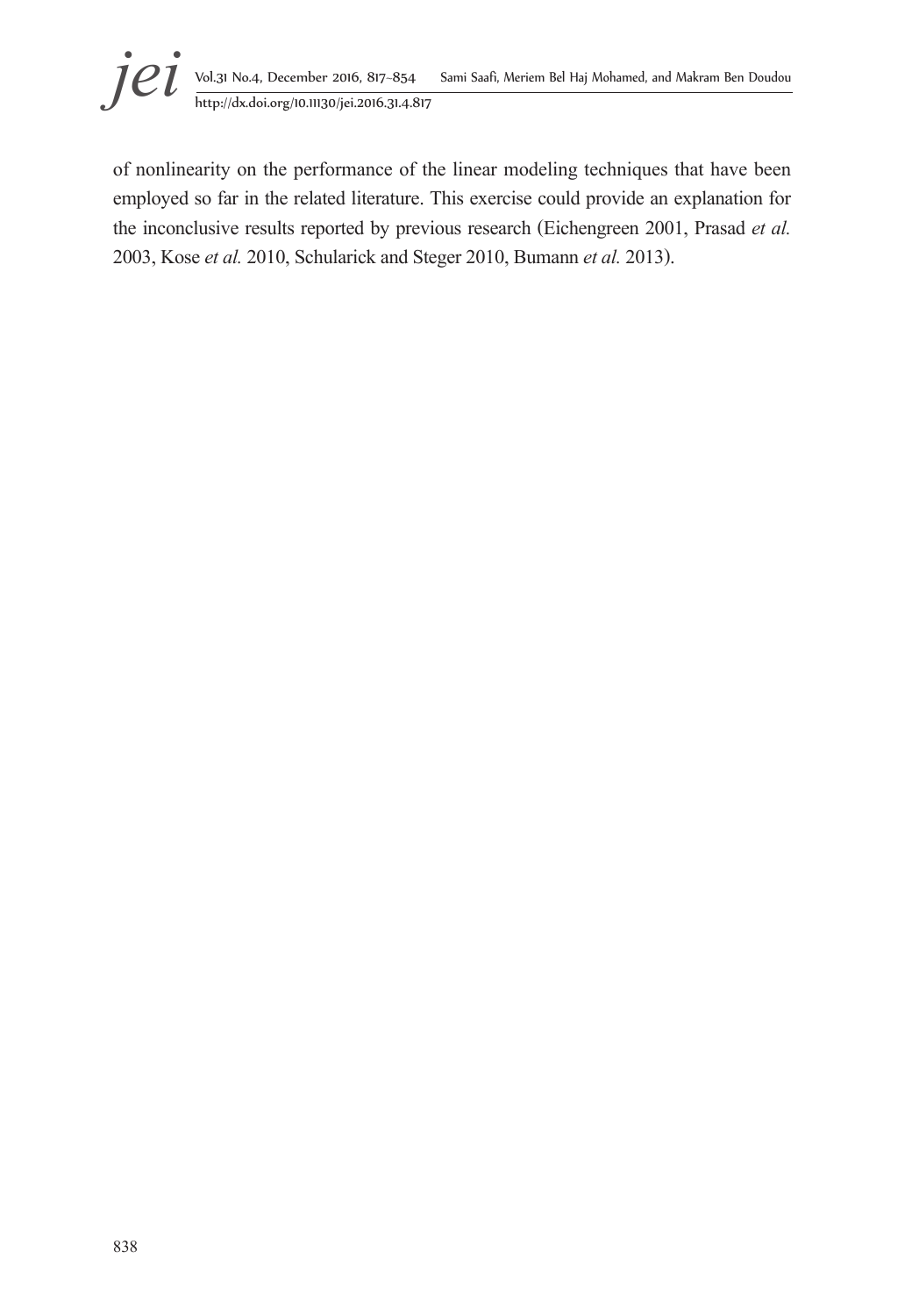|           | Embedding          |             | <b>GROWTH</b> | <b>KAOPEN</b> |             | LMF1        |            | LMF <sub>2</sub> |           |
|-----------|--------------------|-------------|---------------|---------------|-------------|-------------|------------|------------------|-----------|
| Country   | dimension (m)      | W statistic | P-value       | W statistic   | P-value     | W statistic | $P$ -value | W statistic      | P-value   |
|           | $\mathcal{L}$      | $-0.1792$   | 0.8578        | 10.1609       | $2.2e-16$   | 13.4354     | $2.2e-16$  | 8,00E-04         | 0.9994    |
|           | ς                  | $-42.2562$  | $2.2e-16$     | 12.3078       | $2.2e-16$   | 15.1872     | $2.2e-16$  | 0.0071           | 0.9943    |
| Argentina | 4                  | $-25.1656$  | $2.2e-16$     | 16.733        | $2.2e-16$   | 17.3576     | $2.2e-16$  | 0.0188           | 0.985     |
|           | $\Omega$           | $-17.1292$  | $2.2e-16$     | 29.316        | $2.2e-16$   | 20.2114     | $2.2e-16$  | 0.034            | 0.9729    |
|           | $\mathbf 2$        | 7.8552      | $3.99e-15$    | 9.4148        | $2.2e-16$   | 30.8703     | $2.2e-16$  | 30.8703          | $2.2e-16$ |
|           | ξ                  | 9.8331      | $2.2e-16$     | 12.4407       | $2.2e-16$   | 34.1843     | $2.2e-16$  | 34.1843          | $2.2e-16$ |
| Bolivia   | 4                  | 3.8105      | 0.0001387     | 15.9917       | $2.2e-16$   | 37.0938     | $2.2e-16$  | 37.0938          | $2.2e-16$ |
|           | 5                  | $-1.185$    | 0.236         | 20.8133       | $2.2e-16$   | 40.755      | $2.2e-16$  | 40.755           | $2.2e-16$ |
|           | $\mathcal{L}$      | 3.2806      | 0.001036      | 18.5589       | $2.2e-16$   | 17.4658     | $2.2e-16$  | 30.2151          | $2.2e-16$ |
|           | ξ                  | $-5.5132$   | 3.524e-08     | 29.8818       | $2.2e-16$   | 18.9212     | $2.2e-16$  | 27.2169          | $2.2e-16$ |
| Botswana  | 4                  | $-3.2066$   | 0.001343      | 47.3461       | $2.2e-16$   | 20.5292     | $2.2e-16$  | 24.5708          | $2.2e-16$ |
|           | 5                  | $-2.1278$   | 0.03336       | 73.8498       | $2.2e-16$   | 21.5258     | $2.2e-16$  | 22.539           | $2.2e-16$ |
|           | $\mathcal{C}$      | $-17.9215$  | $2.2e-16$     | 8.0329        | $9.522e-16$ | 13.1953     | $2.2e-16$  | $-0.3877$        | 0.6982    |
|           | ς                  | $-12.4488$  | $2.2e-16$     | 9.2868        | $2.2e-16$   | 12.5517     | $2.2e-16$  | 0.3349           | 0.7377    |
| Brazil    | 4                  | $-7.3471$   | $2.026 - 13$  | 0.9516        | $2.2e-16$   | 11.0986     | $2.2e-16$  | $-2.2057$        | 0.0274    |
|           | 5                  | $-4.9531$   | $7.304e-07$   | 13.2733       | $2.2e-16$   | 10.3779     | $2.2e-16$  | $-2.55$          | 0.01077   |
|           | $\scriptstyle\sim$ | $-10.5308$  | $2.2e-16$     | 7.6474        | $2.05e-14$  | 38.8436     | $2.2e-16$  | 13.4618          | $2.2e-16$ |
| Chile     | ξ                  | $-13.8999$  | $2.2e-16$     | 9.3406        | $2.2e-16$   | 42.1262     | $2.2e-16$  | 14.3169          | $2.2e-16$ |
|           | 4                  | $-8.2141$   | $2.2e-16$     | 11.1651       | $2.2e-16$   | 45.283      | $2.2e-16$  | 15.2336          | $2.2e-16$ |
|           | 5                  | $-5.5453$   | 2.935e-08     | 15.3768       | $2.2e-16$   | 49.9623     | $2.2e-16$  | 16.7288          | $2.2e-16$ |

Table 4. The BDS test **Table 4. The BDS test**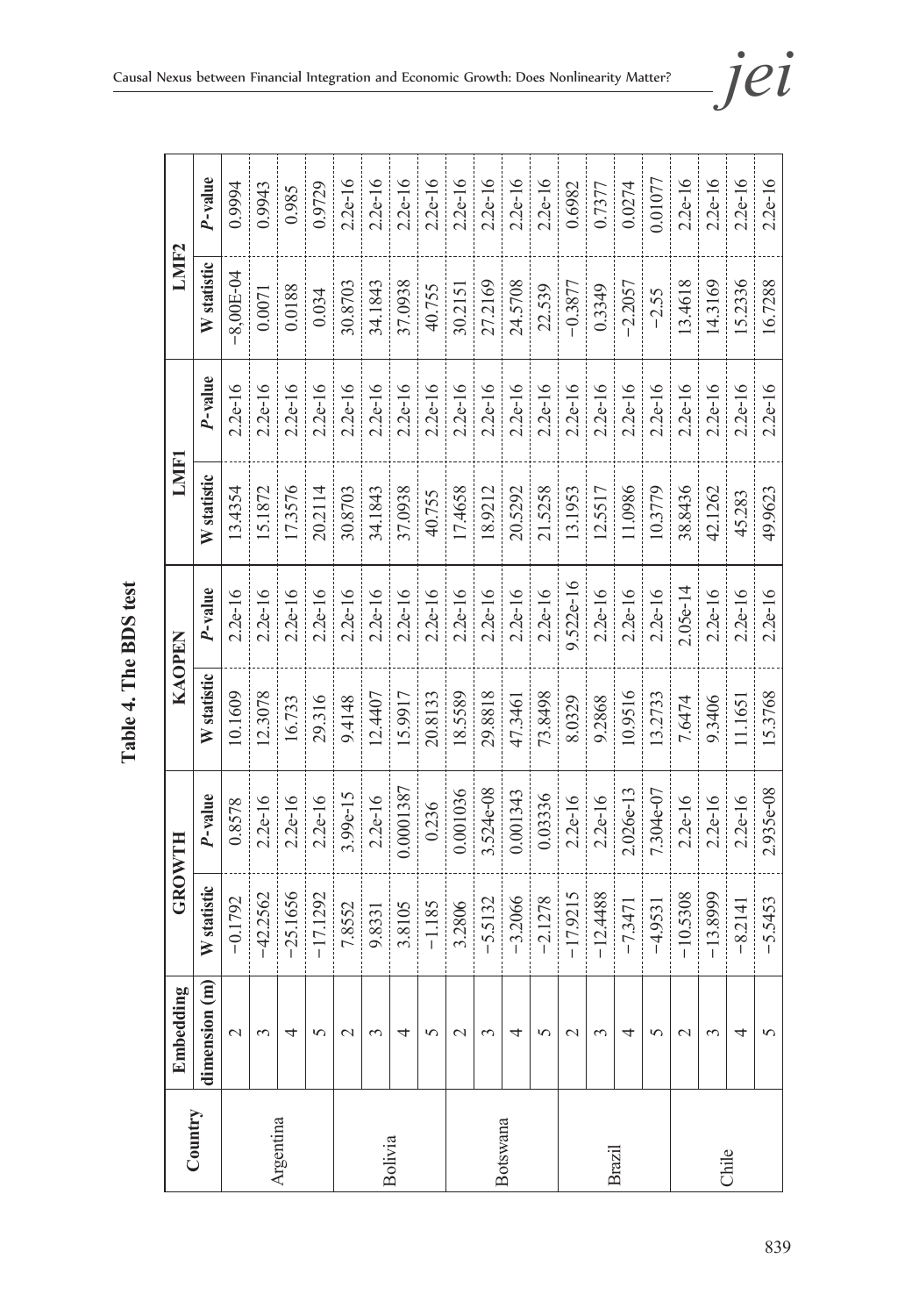| 840           | Embedding        | GROWTH      |           | KAOPEN      |           | <b>LMF1</b> |            | LMIF <sub>2</sub> |           |
|---------------|------------------|-------------|-----------|-------------|-----------|-------------|------------|-------------------|-----------|
| Country       | dimension (m)    | W statistic | P-value   | W statistic | P-value   | W statistic | $P$ -value | W statistic       | P-value   |
|               | $\mathcal{L}$    | 24.2933     | $2.2e-16$ | 15.795      | $2.2e-16$ | 14.5882     | $2.2e-16$  | $-398.7213$       | $2.2e-16$ |
|               | 3                | 32.7843     | $2.2e-16$ | 18.7875     | $2.2e-16$ | 12.3069     | $2.2e-16$  | $-249.7136$       | $2.2e-16$ |
| Colombia      | 4                | $-12.9556$  | $2.2e-16$ | 22.5869     | $2.2e-16$ | 12.7489     | $2.2e-16$  | $-149.3202$       | $2.2e-16$ |
|               | $\Omega$         | $-8.784$    | $2.2e-16$ | 32.3653     | $2.2e-16$ | 12.9362     | $2.2e-16$  | $-102.0676$       | $2.2e-16$ |
|               | $\mathrel{\sim}$ | 1.336       | 0.1815    | 78.3761     | $2.2e-16$ | 26.6088     | $2.2e-16$  | 13.1814           | $2.2e-16$ |
|               | $\sim$           | $-2.5818$   | 0.00983   | 92.8106     | $2.2e-16$ | 32.6445     | $2.2e-16$  | 13.8662           | $2.2e-16$ |
| Cote d'Ivoire | 4                | $-1.4564$   | 0.1453    | 118,6123    | $2.2e-16$ | 41.4731     | $2.2e-16$  | 16.375            | $2.2e-16$ |
|               | $\sqrt{2}$       | $-0.9337$   | 0.3505    | 160.4669    | $2.2e-16$ | 54.5804     | $2.2e-16$  | 19.1531           | $2.2e-16$ |
|               | $\mathcal{C}$    | 13.1282     | $2.2e-16$ | 358.0805    | $2.2e-16$ | 19.0028     | $2.2e-16$  | 2.7839            | 0.005371  |
|               | 3                | $-23.266$   | $2.2e-16$ | 798.5546    | $2.2e-16$ | 21.6312     | $2.2e-16$  | 2.7881            | 0.005301  |
| Costa Rica    | 4                | $-13.9991$  | $2.2e-16$ | 2197.4102   | $2.2e-16$ | 24.7941     | $2.2e-16$  | 2.6033            | 0.009233  |
|               | 5                | $-9.6308$   | $2.2e-16$ | 5846.947    | $2.2e-16$ | 29.4735     | $2.2e-16$  | 2.3888            | 0.0169    |
|               | $\mathbf 2$      | 4.8314      | l.356e-06 | 17.0056     | $2.2e-16$ | 21.9729     | $2.2e-16$  | $-13.6325$        | $2.2e-16$ |
| Ecuador       | ξ                | 23.6726     | $2.2e-16$ | 21.6344     | $2.2e-16$ | 21.8595     | $2.2e-16$  | 1.483             | 0.1381    |
|               | 4                | 99.5778     | $2.2e-16$ | 33.4178     | $2.2e-16$ | 21.9011     | $2.2e-16$  | $-7.6252$         | $2.2e-16$ |
|               | 5                | $-4.682$    | 2.841e-06 | 47.833      | $2.2e-16$ | 22.3245     | $2.2e-16$  | $-5.1475$         | $2.2e-16$ |
|               | $\mathbf 2$      | $-0.7865$   | 0.4316    | 9.8377      | $2.2e-16$ | 19.3986     | $2.2e-16$  | 15.3472           | $2.2e-16$ |
|               | ξ                | $-0.6038$   | 0.546     | 13.3293     | $2.2e-16$ | 22.2398     | $2.2e-16$  | 17.054            | $2.2e-16$ |
| Egypt         | 4                | $-3.3899$   | 0.0006991 | 18.7037     | $2.2e-16$ | 25.6282     | $2.2e-16$  | 18.4097           | $2.2e-16$ |
|               | 5                | $-2.2512$   | 0.02437   | 27.4827     | $2.2e-16$ | 29.6627     | $2.2e-16$  | 20.496            | $2.2e-16$ |

**jei** Vol.31 No.4, December 2016, 817–854 Sami Saafi, Meriem Bel Haj Mohamed, and Makram Ben Doudou<br>http://dx.doi.org/10.11130/jei.2016.31.4.817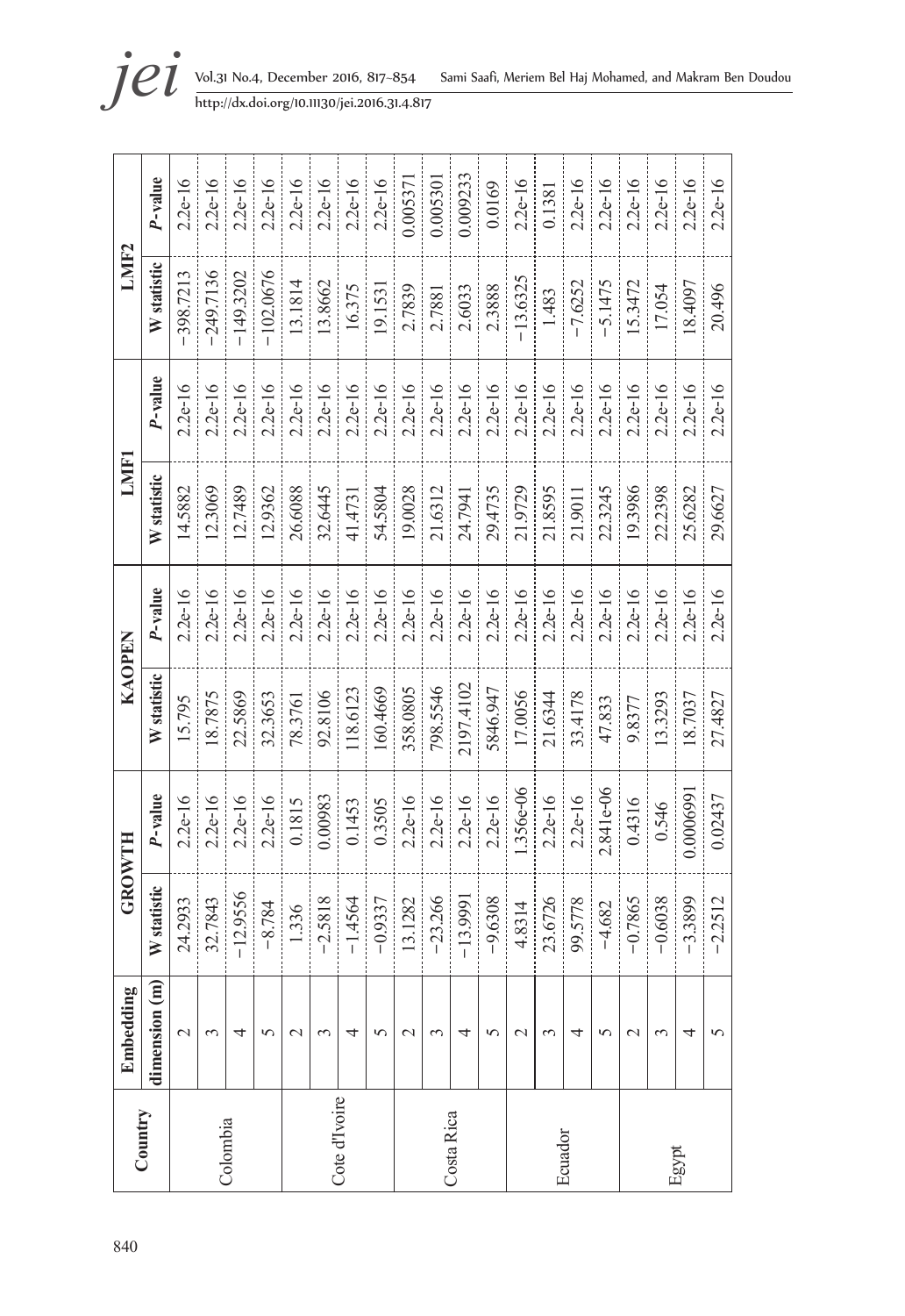|             | Embedding       | GROWTH      |             | KAOPEN      |           | LMF1        |             | LMIF2       |            |
|-------------|-----------------|-------------|-------------|-------------|-----------|-------------|-------------|-------------|------------|
| Country     | dimension (m)   | W statistic | P-value     | W statistic | P-value   | W statistic | P-value     | W statistic | P-value    |
|             | $\mathcal{L}$   | $-144.7694$ | $2.2e-16$   | 67.0199     | $2.2e-16$ | 9.9955      | $2.2e-16$   | $-0.0378$   | 0.9698     |
|             | 3               | $-269.8091$ | $2.2e-16$   | 63.9979     | $2.2e-16$ | 9.365       | $2.2e-16$   | $-0.046$    | 0.9633     |
| South Korea | 4               | $-161.1477$ | $2.2e-16$   | 60.8848     | $2.2e-16$ | 8.7904      | $2.2e-16$   | $-0.0489$   | 0.961      |
|             | $\Omega$        | $-110.0179$ | $2.2e-16$   | 56.7685     | $2.2e-16$ | 8.3298      | $2.2e-16$   | $-0.0483$   | 0.9615     |
|             | $\mathcal{L}$   | 9.6541      | $2.2e-16$   | 205.3531    | $2.2e-16$ | 72.9042     | $2.2e-16$   | 7.5098      | $5.92e-14$ |
|             | $\mathfrak{g}$  | 17.2103     | $2.2e-16$   | 321.9691    | $2.2e-16$ | 86.4125     | $2.2e-16$   | 8.7143      | $2.2e-16$  |
| Malaysia    | 4               | 25.4207     | $2.2e-16$   | 539.1104    | $2.2e-16$ | 107.2224    | $2.2e-16$   | 9.0578      | $2.2e-16$  |
|             | $\Omega$        | $-5.2519$   | $.505e-07$  | 920.3219    | $2.2e-16$ | 40.1484     | $2.2e-16$   | 9.5582      | $2.2e-16$  |
|             | $\mathbf 2$     | 11.4191     | $2.2e-16$   | 67.1957     | $2.2e-16$ | 17.8735     | $2.2e-16$   | 8.9724      | $2.2e-16$  |
|             | 3               | 5.716       | $1.091e-08$ | 129.2638    | $2.2e-16$ | 16.8003     | $2.2e-16$   | 10.3221     | $2.2e-16$  |
| Mexico      | 4               | $-5.2191$   | 1.798e-07   | 273.5422    | $2.2e-16$ | 15.2726     | $2.2e-16$   | 12.0045     | $2.2e-16$  |
|             | 5               | $-3.4999$   | 0.0004654   | 618.5014    | $2.2e-16$ | 14.7951     | $2.2e-16$   | 14.3784     | $2.2e-16$  |
|             | $\mathcal{L}$   | 14.2889     | $2.2e-16$   | 26.5109     | $2.2e-16$ | 20.0536     | $2.2e-16$   | 0.1216      | 0.9032     |
|             | 3               | $-9.164$    | $2.2e-16$   | 32.7042     | $2.2e-16$ | 22.2507     | $2.2e-16$   | 0.174       | 0.8618     |
| Morocco     | 4               | $-5.3846$   | $7.259e-08$ | 40.9195     | $2.2e-16$ | 24.7719     | $2.2e-16$   | 0.2216      | 0.8246     |
|             | $\sigma$        | $-3.6129$   | 0.0003028   | 58.2434     | $2.2e-16$ | 28.617      | $2.2e-16$   | 0.2684      | 0.7884     |
|             | $\mathbf{\sim}$ | 40.3307     | $2.2e-16$   | 29.2204     | $2.2e-16$ | 7.0951      | $1.293e-12$ | $-0.1919$   | 0.8478     |
|             | $\mathfrak{g}$  | 34.4011     | $2.2e-16$   | 42.068      | $2.2e-16$ | 7.8117      | 5.642e-15   | $-0.2618$   | 0.7934     |
| Paraguay    | 4               | $-6.868$    | 6.513e-12   | 59.1932     | $2.2e-16$ | 8.5798      | $2.2e-16$   | $-0.318$    | 0.7505     |
|             | $\sim$          | $-4.6259$   | $3.73 - 06$ | 105.5598    | $2.2e-16$ | 9.5766      | $2.2e-16$   | $-0.3676$   | 0.7132     |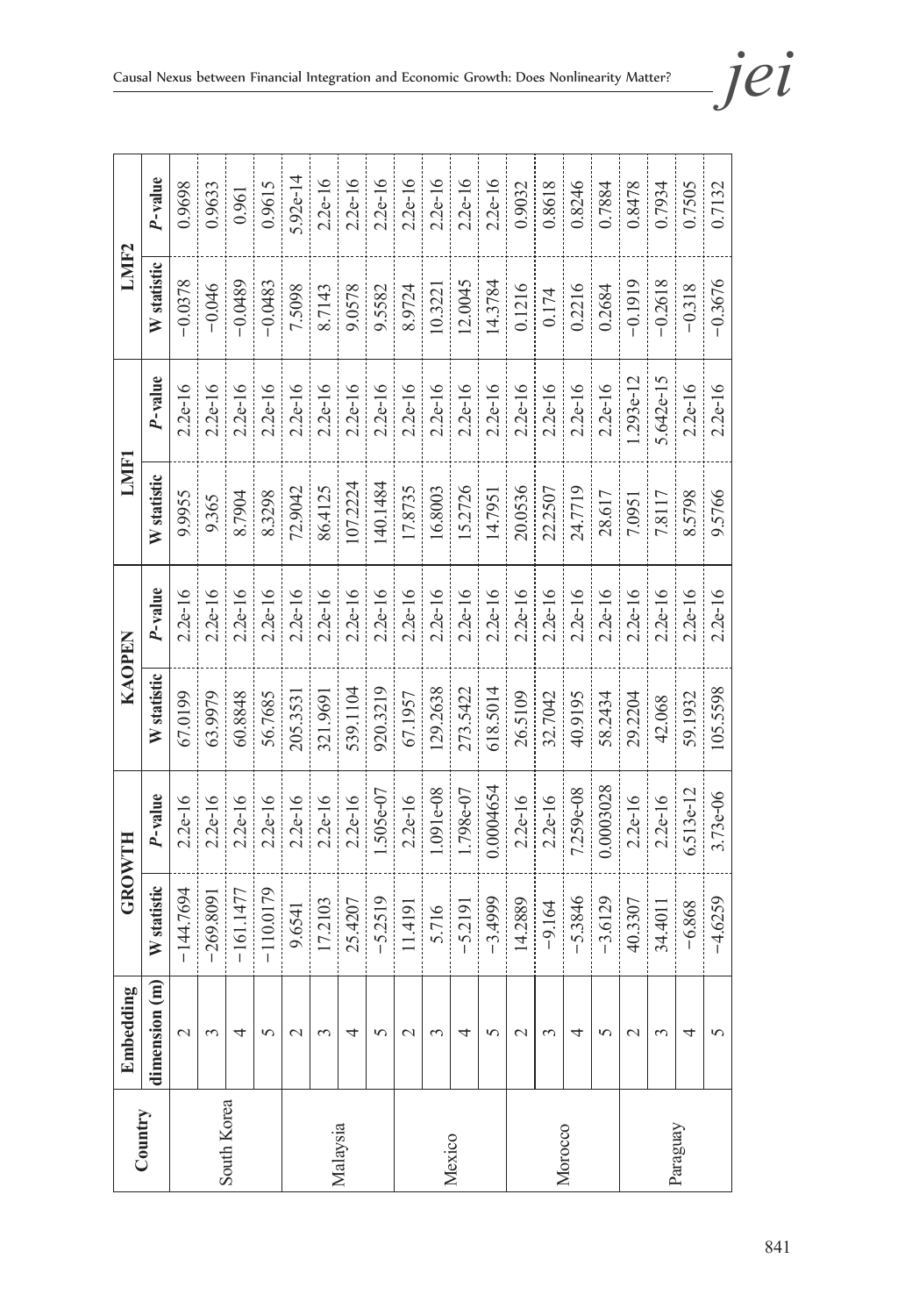|           | Embedding     | GROWTH      |             | KAOPEN      |             | LMF1        |           | LMIF2       |              |
|-----------|---------------|-------------|-------------|-------------|-------------|-------------|-----------|-------------|--------------|
| Country   | dimension (m) | W statistic | P-value     | W statistic | P-value     | W statistic | P-value   | W statistic | P-value      |
|           | 2             | 13.434      | $2.2e-16$   | 82.9626     | $2.2e-16$   | 0.5822      | 0.5604    | $-0.5595$   | 0.5758       |
| Peru      | 3             | $-11.3999$  | $2.2e-16$   | 218.8469    | $2.2e-16$   | 0.8513      | 0.3946    | $-40.0063$  | $2.2e-16$    |
|           | 4             | $-6.7204$   | $.812e-11$  | 663.9952    | $2.2e-16$   | 0.1641      | 0.8697    | $-165.8136$ | $2.2e-16$    |
|           | 5             | $-4.5251$   | $6.036e-06$ | 2295.206    | $2.2e-16$   | 0.243       | 0.808     | $-211.1424$ | $2.2e-16$    |
|           | $\mathbf 2$   | 1.1993      | 0.2304      | 5.448       | $5.093e-08$ | 24.0679     | $2.2e-16$ | $-0.4875$   | 0.6259       |
|           | 3             | 0.6483      | 0.5168      | 5.2065      | 1.924e-07   | 26.8083     | $2.2e-16$ | $-48.8217$  | $2.2e-16$    |
| Tunisia   | 4             | $-4.6029$   | 4.166e-06   | 4.9902      | $6.032e-07$ | 30.3052     | $2.2e-16$ | -47.1049    | $2.2e-16$    |
|           | 5             | $-3.0792$   | 0.002076    | 4.868       | $1.127e-06$ | 35.2475     | $2.2e-16$ | $-36.6988$  | $2.2e-16$    |
|           | $\mathcal{C}$ | 3.4744      | 0.000512    | 41.8266     | $2.2e-16$   | 48.072      | $2.2e-16$ | $-10.2773$  | $2.2e-16$    |
|           | 3             | 82.8378     | $2.2e-16$   | 85.0639     | $2.2e-16$   | 60.1387     | $2.2e-16$ | $-5.3498$   | $8.807e-08$  |
| Jruguay   | 4             | $-10.217$   | $2.2e-16$   | 203.418     | $2.2e-16$   | 81.2016     | $2.2e-16$ | $-9.0564$   | $2.2e-16$    |
|           | 5             | $-6.9133$   | 4.734e-12   | 536.7428    | $2.2e-16$   | 113.4311    | $2.2e-16$ | $-6.125$    | $9.068e-10$  |
|           | $\mathcal{L}$ | 4.1599      | 3.183e-05   | 256.3595    | $2.2e-16$   | 29.3747     | $2.2e-16$ | 4.4228      | $9.743 - 06$ |
|           | 3             | $-6.6814$   | 2.366e-11   | 407.9361    | $2.2e-16$   | 33.8615     | $2.2e-16$ | 4.039       | 5.369e-05    |
| Venezuela | 4             | $-3.9018$   | 9.547e-05   | 586.2169    | $2.2e-16$   | 38.301      | $2.2e-16$ | 3.577       | 0.0003476    |
|           | $\sqrt{2}$    | $-2.6006$   | 0.009307    | 785.0805    | $2.2e-16$   | 44.4305     | $2.2e-16$ | 3.2749      | 0.001057     |



**jei** Vol.31 No.4, December 2016, 817–854 Sami Saafi, Meriem Bel Haj Mohamed, and Makram Ben Doudou<br>http://dx.doi.org/10.11130/jei.2016.31.4.817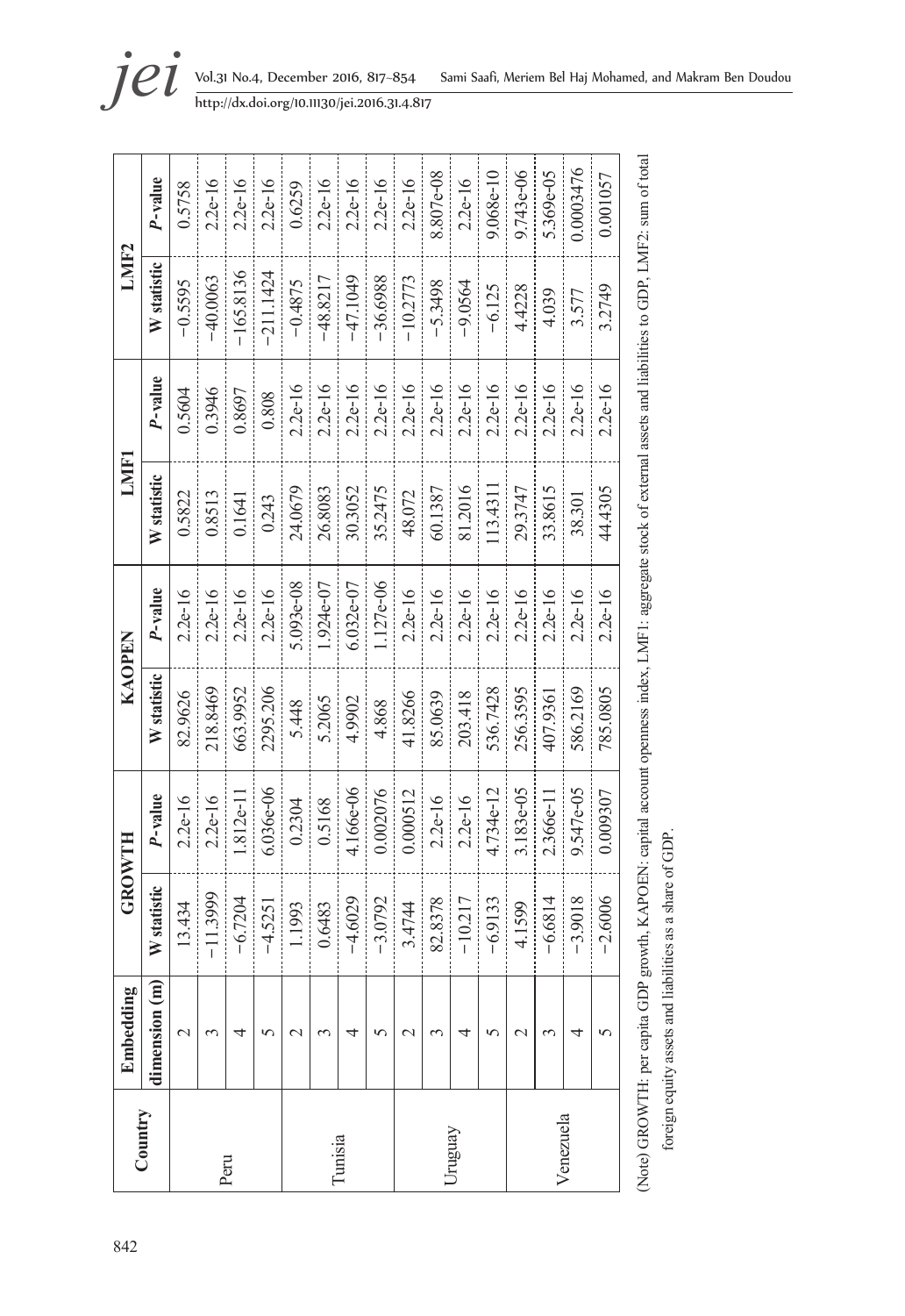| <b>Country</b>  | Financial integration $\longrightarrow$<br><b>Economic growth</b> |           |                  | Economic growth $\rightarrow$<br><b>Financial integration</b> |           |           |
|-----------------|-------------------------------------------------------------------|-----------|------------------|---------------------------------------------------------------|-----------|-----------|
|                 | <b>KAOPEN</b>                                                     | LMF1      | LMF <sub>2</sub> | <b>KAOPEN</b>                                                 | LMF1      | LMF2      |
| Argentina       | $5.58***$                                                         | $7.43***$ | 1.42             | $0.0549***$                                                   | 0.119     | 0.21      |
| Bolivia         | 5.12                                                              | $2.53*$   | $3.44**$         | 0.454                                                         | 5.05***   | 0.507     |
| <b>Botswana</b> | 0.135                                                             | 0.0774    | 0.0774           | 0.0348                                                        | $3.35*$   | $3.35*$   |
| <b>Brazil</b>   | 0.296                                                             | 0.257     | 1.25             | 0.0215                                                        | $4.15***$ | $3.12**$  |
| Chile           | 0.0143                                                            | 0.309     | 2.61             | $4.13**$                                                      | 0.52      | $4**$     |
| Cote d'Ivoire   | 0.476                                                             | 0.0738    | 1.2              | $12***$                                                       | $2.7*$    | $5.31**$  |
| Colombia        | 1.38                                                              | $3.55*$   | $6.85**$         | 0.0331                                                        | 0.118     | 0.0166    |
| Costa Rica      | 0.585                                                             | 0.363     | 1.65             | 0.183                                                         | 5.85***   | $2.43*$   |
| Ecuador         | 0.362                                                             | 0.0887    | 0.148            | 0.0253                                                        | $14.5***$ | 22.6***   |
| Egypt           | 0.0887                                                            | 0.0999    | 0.596            | 14.5***                                                       | $3.73**$  | 0.243     |
| South Korea     | 0.0426                                                            | 0.0603    | 0.154            | 0.112                                                         | 4.98***   | $5.14***$ |
| Malaysia        | 0.376                                                             | 0.0512    | 0.072            | $3.26**$                                                      | $2.56*$   | $11.4***$ |
| Mexico          | 0.409                                                             | 0.435     | 0.0103           | $2.96*$                                                       | $5.54**$  | 0.227     |
| Morocco         | 0.44                                                              | $11***$   | $9.58***$        | 0.254                                                         | 0.0635    | 1.24      |
| Paraguay        | 0.0567                                                            | 1.02      | 0.0567           | $12.2***$                                                     | 0.296     | $12.2***$ |
| Peru            | 0.0208                                                            | 0.353     | 0.0168           | 2.16                                                          | 0.404     | 0.581     |
| Tunisia         | 1.82                                                              | $2.11*$   | $3.58**$         | 0.561                                                         | 0.128     | 0.45      |
| Uruguay         | 7.8***                                                            | 0.0233    | $3.69**$         | $2.79***$                                                     | 0.374     | 0.126     |
| Venezuela       | $8.63***$                                                         | $3.35**$  | 2.53             | 0.0965                                                        | 1.08      | 0.694     |

Table 6. Granger (non-)causality S<sub>F</sub> test statistics

(Notes) (i) GROWTH: per capita GDP growth, KAPOEN: capital account openness index, LMF1: aggregate stock of external assets and liabilities to GDP, LMF2: sum of total foreign equity assets and liabilities as a share of GDP.

(ii) For  $X \rightarrow Y$ , H0: X does not cause Y.

(iii) \*\*\*, \*\* and \* denote rejection of the null hypothesis at the 1%, 5%, and 10% significance levels, respectively.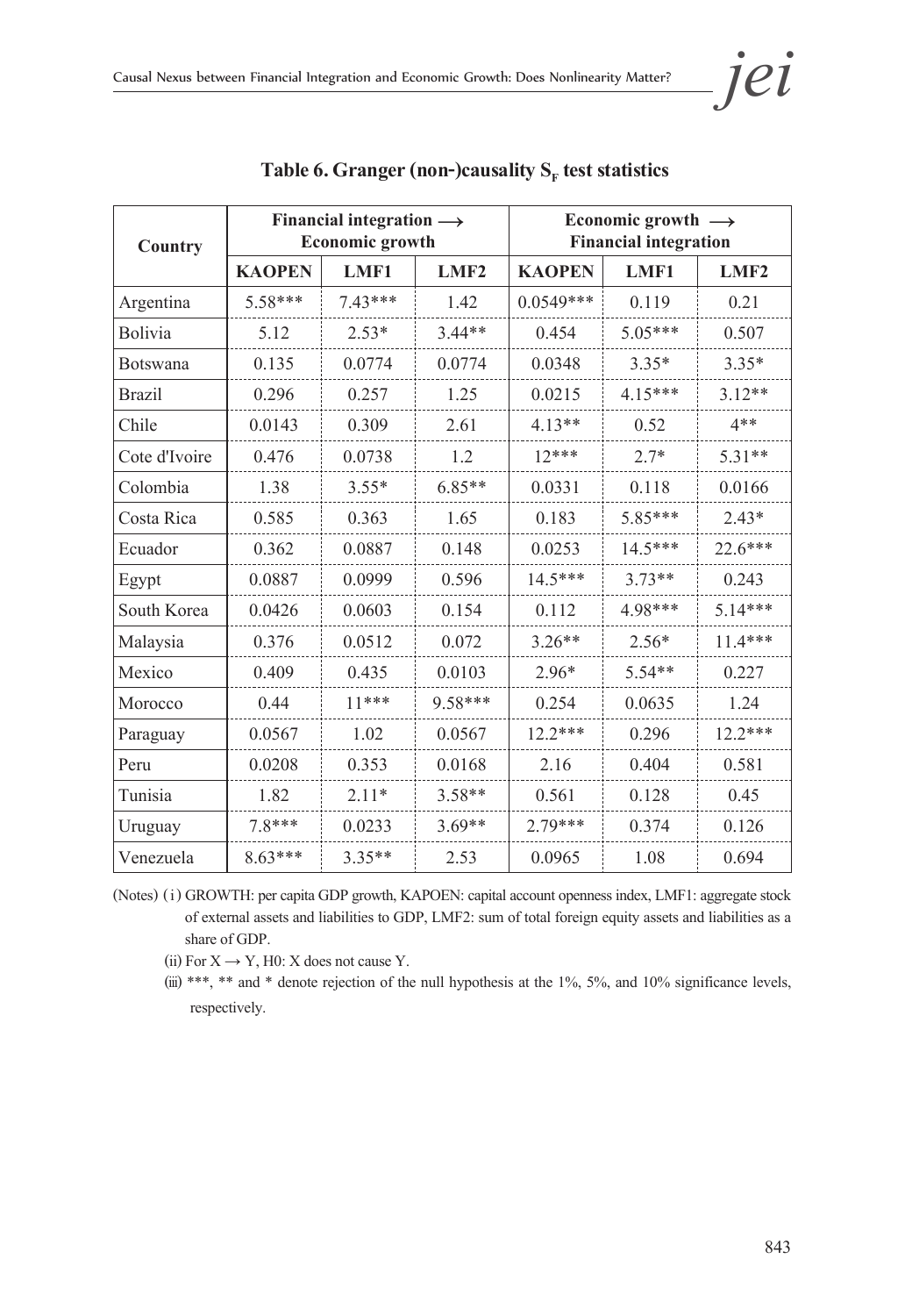## **V. Conclusions**

The main goal of this study was to investigate the linear and nonlinear causal linkages between financial integration and economic growth in 19 emerging and developing countries over the 1970~2011 period. To that end, we applied both linear and nonlinear causality tests to examine those relations. In particular, apart from the implementation of the modified version of the Granger causality test based on Toda and Yamamoto (1995), we employed the nonlinear and asymmetric causality test of Kyrtsou and Labys (2006), which, unlike the conventional Granger causality test, has the ability to detect nonlinear causal relations between variables. Overall, the findings obtained from the nonlinear causality test tend to reject the neutrality hypothesis for the financial integration–growth relation in 18 of the 19 developing countries under consideration. In the majority of the countries under investigation, the evidence is in line with the growth hypothesis where causality running from economic growth to financial integration was detected in Brazil, Chile, Cote d'Ivoire, Costa Rica, Ecuador, Egypt, South Korea, Malaysia, Mexico, and Paraguay. The opposite causality running from financial integration to economic growth was found in Argentina, Bolivia, Colombia, Morocco, Tunisia, and Venezuela. In contrast, the neutrality hypothesis was supported only in Peru, whereas the feedback hypothesis was supported in Bolivia and Uruguay.

The above heterogeneity in the causality results may suggest that there are important differences in the mechanisms through which financial integration affects economic growth across countries. These mechanisms include financial sector development (Hermes and Lensink 2003, Alfaro *et al.* 2004, Kose *et al.* 2011), institutional quality (Bekaert *et al.* 2005, Chanda 2005), trade openness (Eichengreen 2001, Aizenman and Noy 2008), stability of macroeconomic policies (Arteta *et al.* 2003, Mody and Murshid 2005, Chen and Quang 2014) and the sectoral composition of the economy (Guven 2016), among others. Other factors, such as domestic credit (Lane and McQuade 2014), fiscal policy (Pierdzioch 2004, Koenig and Zeyneloglu 2010), and initial levels of economic development (Vo and Daly 2007), may also determine the degree of financial integration and, in turn, impact the strength and causality direction of the financial integration–growth nexus.

Some highlights can be drawn from the evidence presented in this study. First, the causal relation between financial integration and economic growth is not uniform across the emerging and developing countries. Therefore, the study confirms that the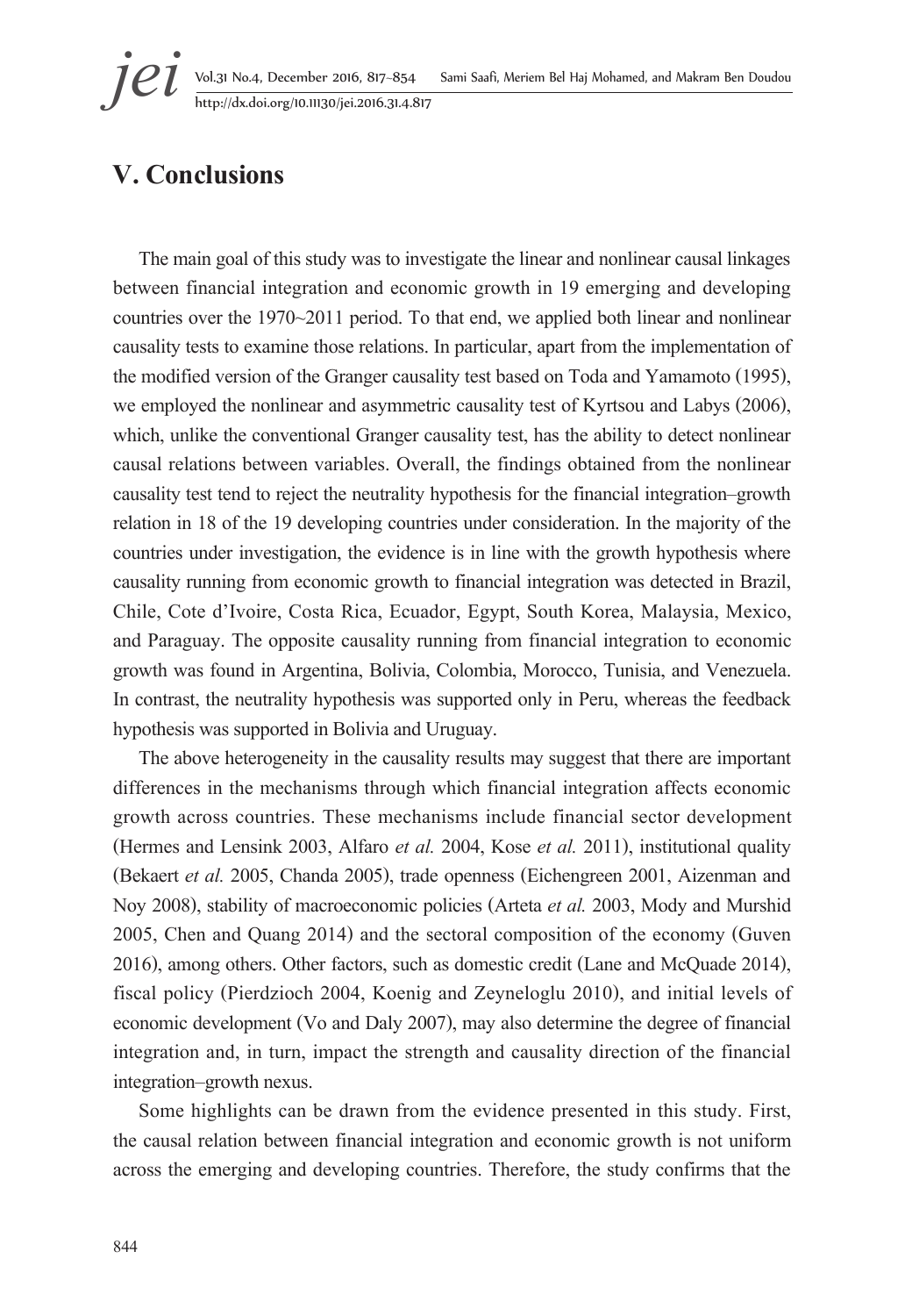homogeneity assumption in previous studies (Kose *et al.* 2011, Chen and Quang 2014), even for developing countries, can result in misleading findings while analyzing the link between financial integration and economic growth. In addition, the link between financial integration and economic growth is sensitive to the indicator of financial integration. Taken together, the results of this study indicate clear evidence of the nonlinear causality relation between these two variables. The neutrality hypothesis seems to be rejected for the majority of the 19 developing countries studied during the 1970~2011 period.

Furthermore, regarding the empirical approach, the findings also highlight the importance of testing for nonlinear linkages in addition to linear ones. We found that while the linear causality test indicated that there is no causality between economic growth and each of the financial integration indicators in either direction in Argentina, Botswana, Brazil, Egypt, and Morocco, there was evidence of nonlinear Granger causality for all five countries. Therefore, the existence of a dynamic nonlinear relationship between the two variables was established. In this respect, these results may be useful in future work, as they suggest that researchers should consider nonlinear empirical regularities when exploring the relationship between financial integration and economic growth.

In terms of policy implications, the results here suggest that in countries where bidirectional Granger causality between financial integration and economic growth was found, policies designed to enhance financial integration and economic growth will be mutually beneficial. In countries where evidence shows unidirectional Granger causality running from financial integration to economic growth, policies formulated to promote financial integration will lead to increased economic growth. Moreover, policies designed to enhance efficiency of the financial system could possibly lead to an increase in economic growth. However, in a country where Granger causality runs from economic growth to financial integration, policies designed to enhance growth will promote financial integration.

Despite our promising results, this study suffers from several limitations. First, the bivariate framework used here may be subject to the problem of potential omitted variable bias. Thus, this framework can be readily extended to other multivariate modeling frameworks, where financial integration and economic growth are also determined by other economic factors such as initial levels of economic development, financial sector development, trade openness, and the quality of state institutions. Such an analysis helps disentangle the channels through which financial openness affects economic growth (and *vice versa*). Second, even if our testing procedure can detect nonlinear causal dependence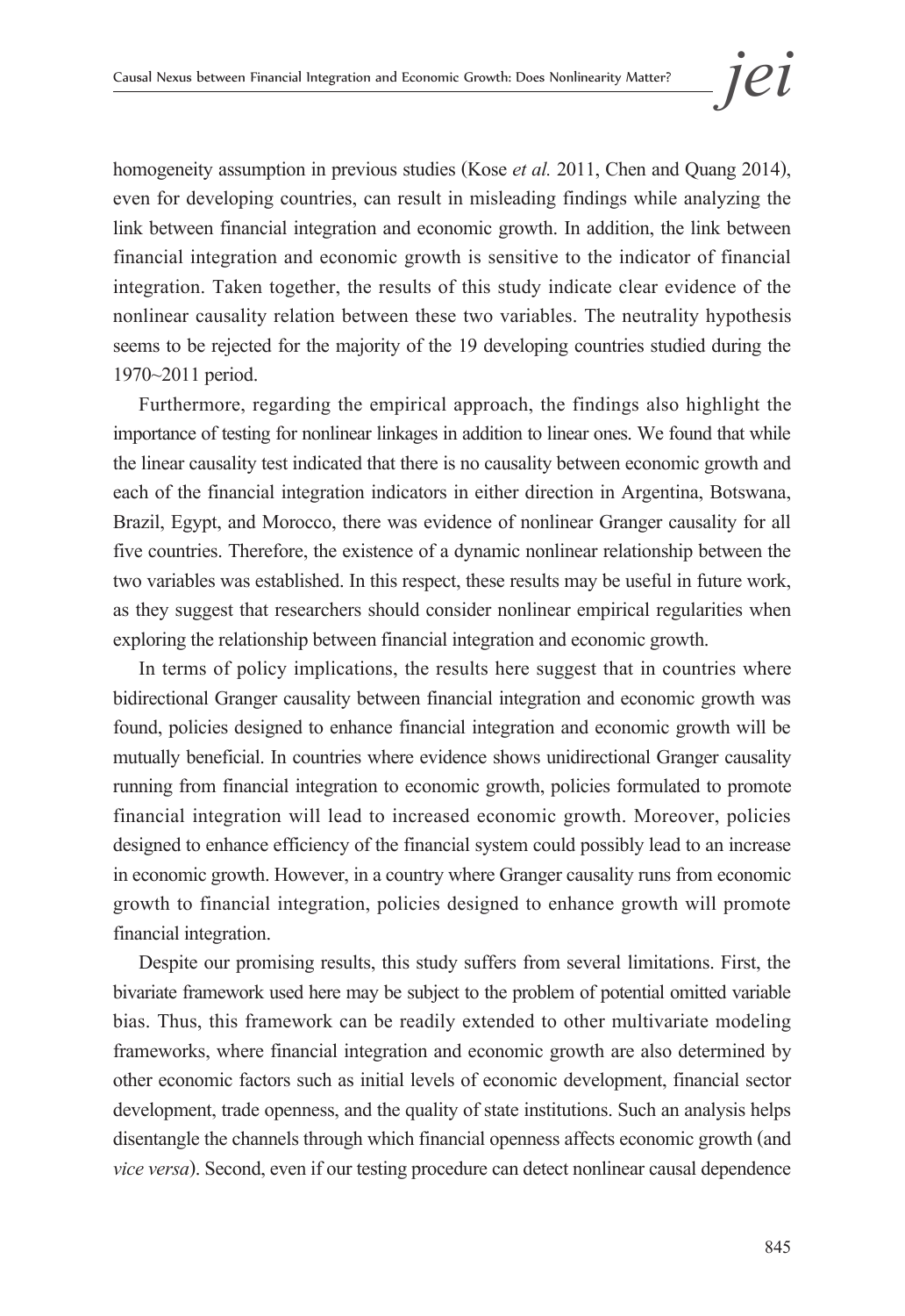

with high power, it provides no guidance regarding the source of the nonlinear dependence. Such guidance seems to be an area for potentially fruitful future research. In addition, it is possible that the causal relation between variables of interest changes over time. In such cases, time-varying causality tests represent an attractive alternative.

*Received 20 April 2016, Revised 20 April 2016, Accepted 25 October 2016*

## **References**

Abu-Bader, Suleiman, and Abu-Qarn, Aamer. "Financial development and economic growth: empirical evidence from MENA countries." *Review of Development Economics* 12 (2008): 803–817.

Acemoglu, Daron, and Zilibotti, Fabrizio. "Was Prometheus unbound by chance? Risk Diversification, and Growth."*Journal of Political Economy* 105 (1997): 709-751.

Ahmed, Abdullahi D. "International financial integration, investment and economic performance in sub-Saharan African countries."*Global Economy Journal* 4, 5 (2011): 1–26.

Ahmed, Abdullahi D. "Effects of financial liberalization on financial market development and economic performance of the SSA region: an empirical assessment." *Economic Modelling*, 30 (2013): 261–273.

Ahmed, Abdullahi D."Integration of financial markets, financial development and growth: Is Africa different?"*Journal of International Financial Markets, Institutions & Money*, 42 (2016): 43-59.

Ahmed, Abdullahi D., and Mmolainyane, Kelesego K. "Financial integration, capital market development and economic performance: empirical evidence from Botswana." *Economic Modelling* 42 (2014): 1 – 14.

Ajmi, Ahdi N., El Montasser, Ghassen, and Nguyen, Duc K. "Testing the relationships between energy consumption and income in G7 countries with nonlinear causality tests." *Economic Modelling* 35 (2013): 126 – 133.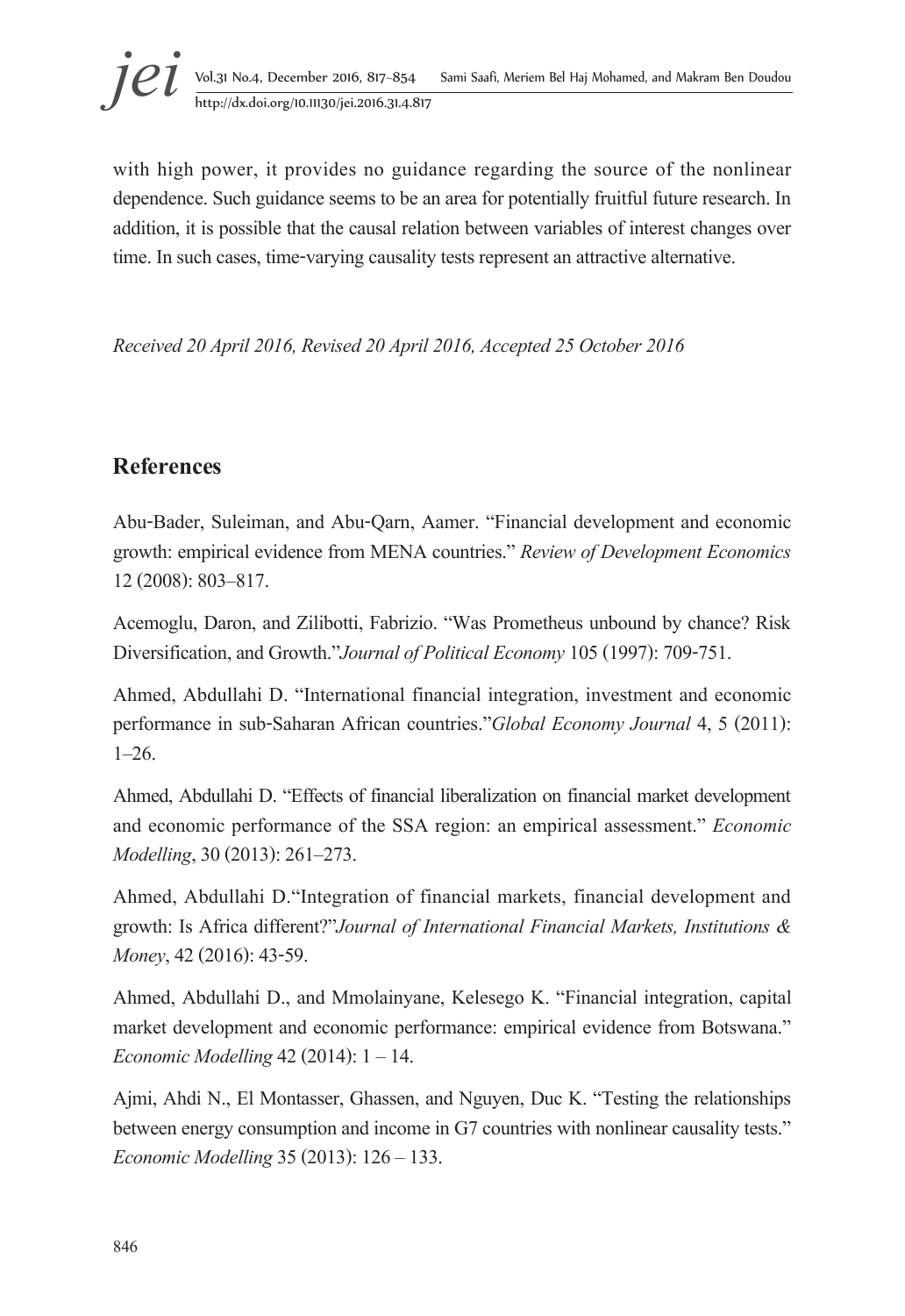Alfaro, Laura, Chanda, Areendam, Kalemli, Ozcan S., and Sayek, Selin. "FDI and economic growth: the role of local financial markets", *Journal of International Economics*  64 (2004): 89–112.

Alfaro, Laura, Kalemli, Ozcan S., and Volosovych, Vadym. "Capital flows in a globalised world: the role of policies and institutions." In*NBER Working Paper*, No. 11696, National Bureau of Economic Research, Cambridge, Massachusetts, 2005.

Amiri, Arshia, and Ventelou, Bruno. "Granger causality between total expenditure on health and GDP in OECD: Evidence from the Toda–Yamamoto approach." *Economics Letters* 116 (2012): 541–544.

Arteta, Carlos, Eichengreen, Barry, and Wyplosz, Charles. "When does capital account liberalization help more than it hurts?" In: Helpman, E., Sadka, E. (Eds.), *Economic Policy in the International Economy: Essays in Honor of Assaf Razin*, pp.177–206. Cambridge: University Press, Cambridge, 2003.

Atil, Ahmed, Lahiani, Amine, and Nguyen, Duc K. "Asymmetric and nonlinear passthrough of crude oil prices to gasoline and natural gas prices", *Energy Policy* 65 (2014): 567–573.

Aizenman, Joshua, and Noy, Ilan. "Links between trade and finance – a disaggregated analysis." In Edwards, S., Garcia, M.G.P. (Eds.), *Financial Markets Volatility and Performance in Emerging Markets*, National Bureau of Economic Research Conference Report. University of Chicago Press, Chicago, 2008.

Baek, Khung G, and Brock, William A. "A General Test for Non-Linear Granger Causality: Bivariate Model." *Working Paper*, Iowa State University and University of Wisconsin, Madison, WI, 1992.

Baltagi, Badi H., Demetriades, Panicos O., and Law, Siong H. "Financial development and openness: evidence from panel data." *Journal of Development Economics* 89 (2009): 285–296.

Bekaert, Geert, Harvey, Campbell R., and Lundblad, Christian. "Does financial liberalization spur growth?" *Journal of Financial Economics* 77, 1 (2005): 3–55.

Bildirici, Melike E., and Turkmen, Ceren. "Nonlinear causality between oil and precious metals." *Resources Policy* 46 (2015): 202–211.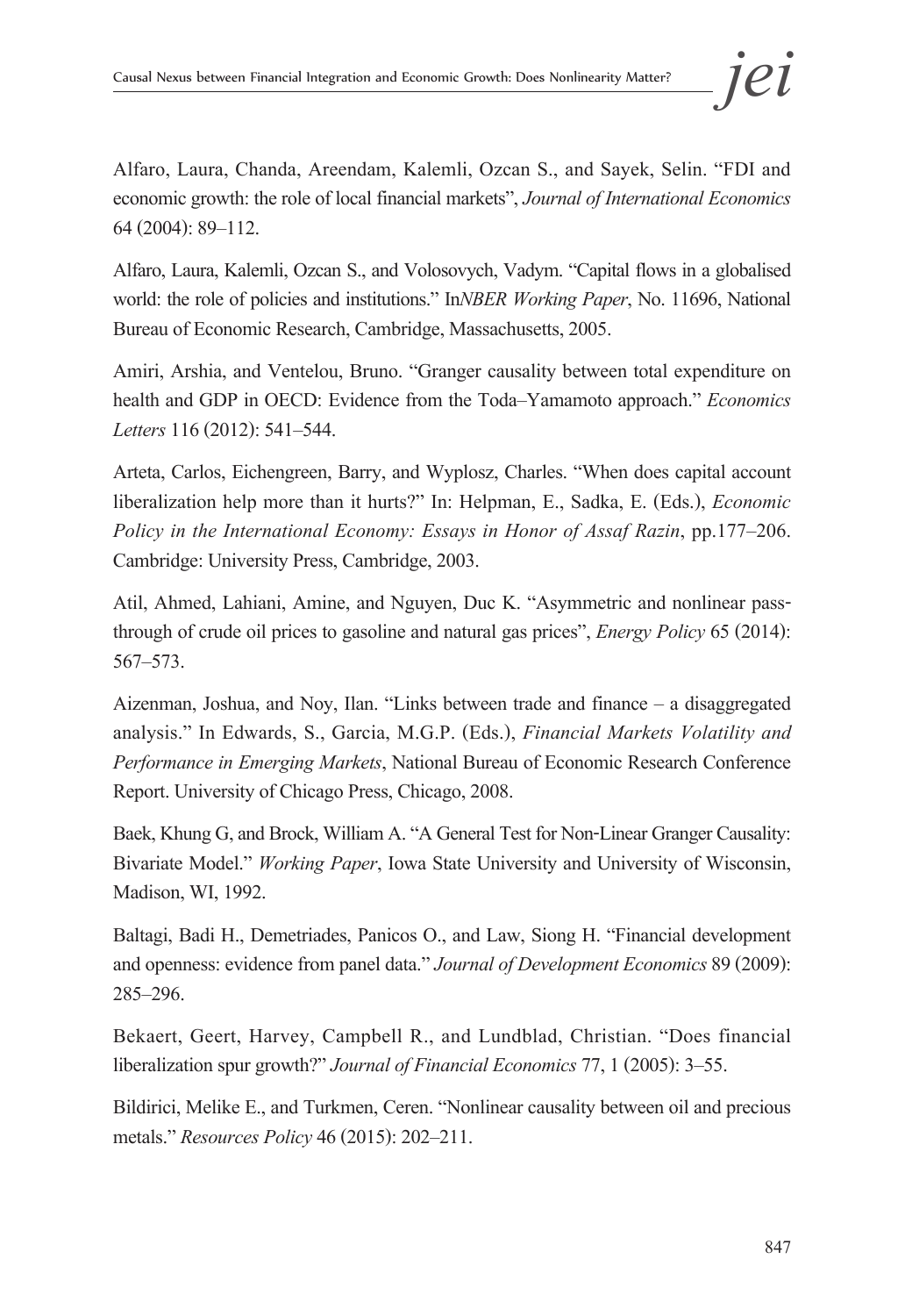# <sup>j</sup>eiii Vol.31 No.4, December 2016, 817–854 Sami Saafi, Meriem Bel Haj Mohamed, and Makram Ben Doudou http://dx.doi.org/10.11130/jei.2016.31.4.817 http://dx.doi.org/10.11130/jei.2016.31.4.817

Bonfiglioli, Alessandra. "Financial integration, productivity and capital accumulation." *Journal of International Economics* 76 (2008): 337–355.

Brock, William, Dechect, Davis W., and Scheinkman, José A. "A test for independence based on the correlation dimension." *Working Paper*, Department of Economics, University of Wisconsin, Madison, 1987.

Bumann, Silke, Hermes, Niels, and Lensink, Robert. "Financial liberalization and economic growth: A meta-analysis." *Journal of International Money and Finance* 33 (2013): 255–281.

Bussière, Matthieu, and Fratzscher, Marcel. "Financial openness and growth: short run gain, long-run pain." *Review of International Economics* 16, 1 (2008): 69–95.

Chanda, Areendam. "The influence of capital controls on long run growth: where and how much?" *Journal of Development Economics* 77, 2 (2005): 441–466.

Chen, Jinzhao, and Quang, Thérèse. "The impact of international financial integration on economic growth: New evidence on threshold effects." *Economic Modelling* 42 (2014): 475–489.

Chinn, Menzie D., and Ito, Hiro. "A new measure of financial openness."*Journal of Comparative Policy Analysis*10, 3 (2008): 309–322.

Clark,Judith A., and Mirza, Sadaf. "Comparison of some common methods of detecting Granger noncausality." *Journal of Statistical Computation and Simulation* 76 (2006): 207–231.

De Nicolò, Gianni, and Juvenal, Luciana. "Financial integration, globalization, and real activity." *Journal of financial stability* 10 (2014): 65–75.

Dickey, David A., and Fuller, Wayne A. "Distribution of The Estimators for Autoregressive Time Series with a Unit Root." *Journal of the American Statistical Association* 74 (1979): 427–431.

Dinar, Gülenay B., Dalgiç,Başak C., and Yidogan, Pelin V. "Financial Liberalization and Economic Growth in Turkey: A Reexamination." *Journal of Economics and Administrative Sciences* 33, 1 (2015): 19-43.

Dolado, Juan J., and Lütkepohl, Helmut. "Making Wald Test Work for Cointegrated VAR Systems." *Econometric Theory* 15 (1996): 369–386.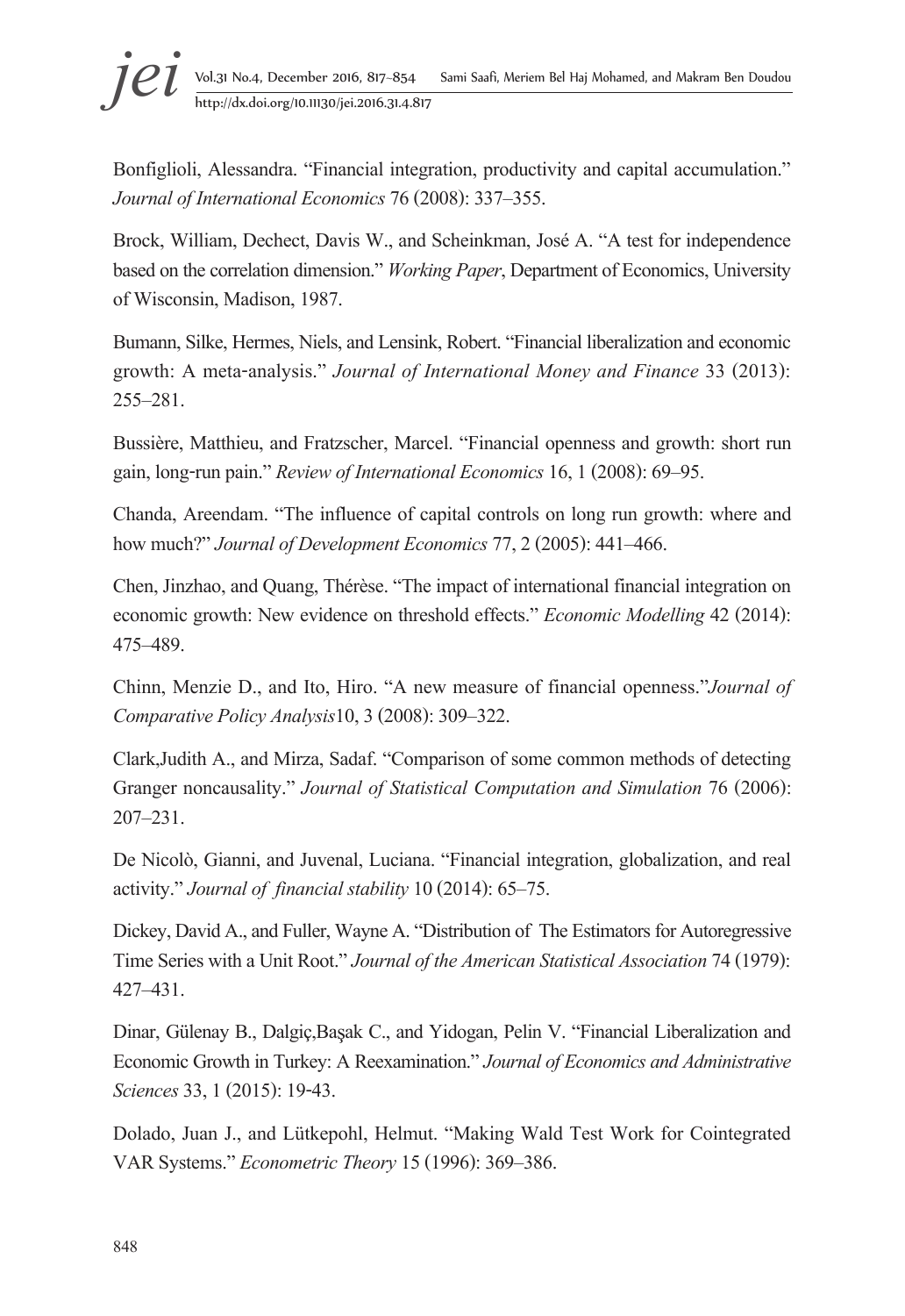Edison, Hali J., Levine, Ross, Ricci, Luca, and Sløk, Torsten. "International financial integration and economic growth." *Journal of International Money and Finance* 21, 6 (2002): 749–776.

Eichengreen, Barry. "Capital account liberalization: what do cross-country studies tell us?" *World Bank Economic Review* 15, 3 (2001): 341–365.

Eichengreen, Barry, and Leblang, David. "Capital account liberalization and growth: was Mr. Mahathir right?" *International Journal of Finance and Economics* 8 (2003): 205–224.

Fratzscher, Marcel, and Bussière, Matthieu. "Financial openness and growth: short-run gain, long-run gain?" *European Central Bank Working Paper*, 348 (2004): 1-37.

Friedrich, Christian, Schnabel, Isabel, and Zettelmeyer, Jeromin. "Financial integration and growth-Why is emerging Europe different?"*Journal of International Economics* 89 (2013): 522–538.

Gehringer, Agnieszka. "Financial liberalization, growth, productivity and capital accumulation: the case of European integration."*Discussion Papers*, Center for European Governance and Economic Development Research, n° 86 (2012).

Gehringer, Agnieszka. "Uneven effects of financial liberalization on productivity growth in the EU: Evidence from a dynamic panel investigation." *International Journal of Production Economics* 159 (2015): 334–346.

Giannetti, Mariassunta, Guiso, Luigi, Jappelli, Tullio, Padula, Mario, and Pagano, Marco. "Financial market integration, corporate financing and economic growth." *European commission economic papers*, n° 179 (2002).

Giles, David E.A. "Causality between the measured and underground economies in New Zealand." *Applied Economics Letters* 4 (1997): 63–67.

Gourinchas, Pierre O., and Jeanne, Olivier. "Capital flows to developing countries: the allocative puzzle." *The Review of Economic Studies* 80, 4 (2013): 1484–1515.

Granger, Clive W.J. "Investigating causal relations by econometric models and crossspectral methods." *Econometrica* 37 (1969): 424–439.

Gregory, AllanW., and Hansen, Bruce E. "Residual-based tests for cointegration in models with regime shifts.", *Journal of Econometrics* 70 (1996): 99–126.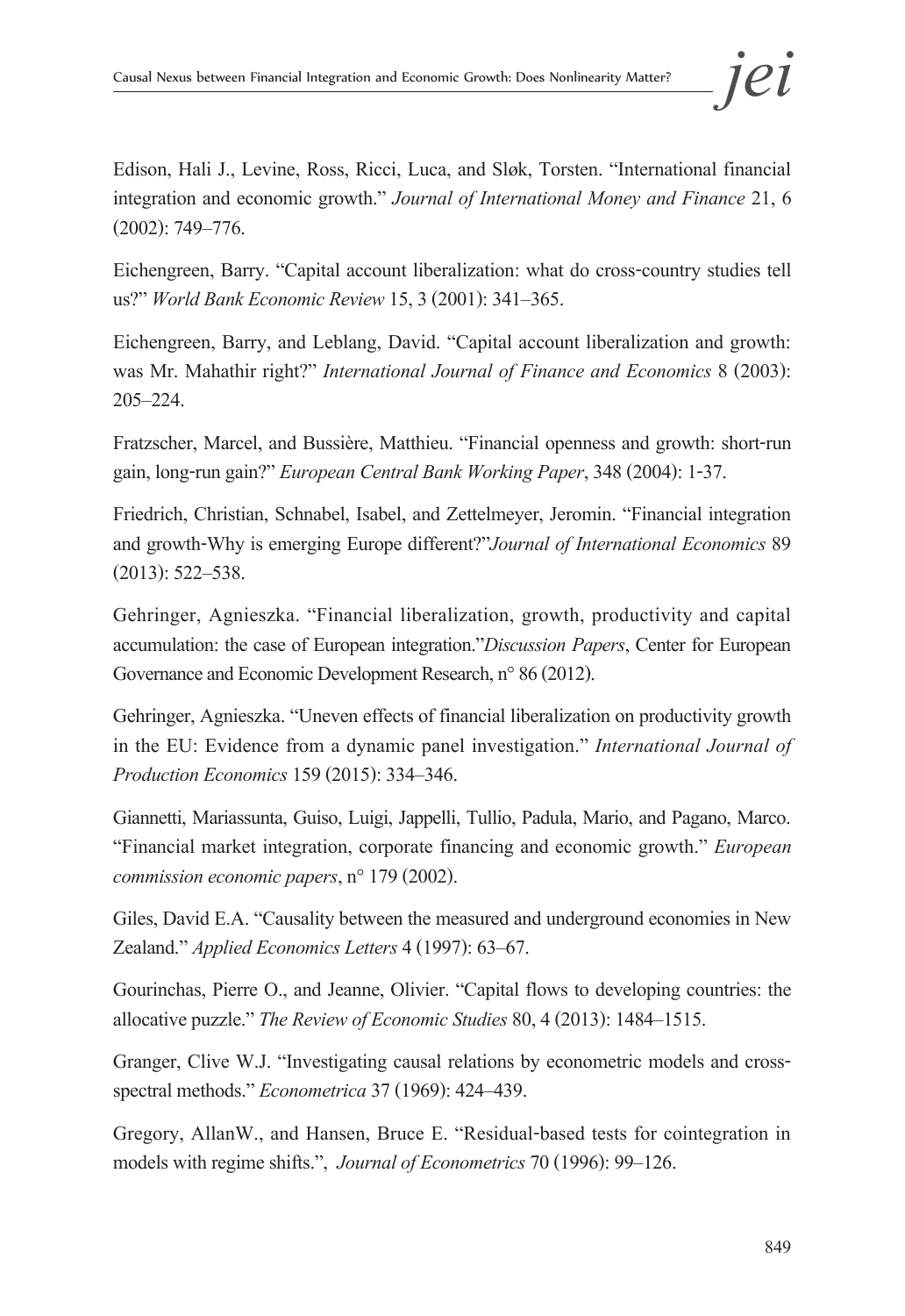# <sup>j</sup>eiii Vol.31 No.4, December 2016, 817–854 Sami Saafi, Meriem Bel Haj Mohamed, and Makram Ben Doudou http://dx.doi.org/10.11130/jei.2016.31.4.817 http://dx.doi.org/10.11130/jei.2016.31.4.817

Grilli, Vittorio, and Milesi-Ferretti, Gian M. "Economic effects and structural determinants of capital controls." International Monetary Fund Staff Papers 42, 3 (1995): 517–551.

Guven, Cahit. "Financial integration: The role of tradable and non-tradable goods." Economic Modelling 53 (2016): 345–353.

Henry, Peter B. "Do stock market liberalizations cause investment booms?" *Journal of Financial Economics*, 58 (2000): 301-334.

Hermes, Niels, and Lensink, Robert. "Foreign direct investment, financial development and economic growth." *Journal of Development Studies* 40, 1 (2003): 142–163.

Hiemstra, Craig, and Jones, Jonathan D. "Testing for Linear and Nonlinear Granger Causality in the Stock Price Volume Relation." *Journal of Finance* 49 (1994): 1639– 1664.

Honig, Adam. "Addressing causality in the effect of capital account liberalization on growth." *Journal of Macroeconomic*s 30, 4 (2008):1602–1616.

Hristu-Varsekelis, Dimitrios, and Kyrtsou, Catherine. "Evidence for Nonlinear Asymmetric Causality in US Inflation, Metal, and Stock Returns." *Discrete Dynamics in Nature and Society* 5, 3 (2008):1–7.

Hye, Qazi M. A., and Wizarat, Shahida. "Impact of financial liberalization on economic growth: a case study of Pakistan." *Asian Economic and Financial Review* 3, 2(2013): 270-282.

Jawaid, Syed T., and Raza, Syed A. "Effect of terms of trade on growth performance in India." *Economic Modelling* 33 (2013): 940–946.

Johansen, Søren. "Statistical Analysis of Cointegrating Vectors." *Journal of Economic Dynamics and Control* 12 (1988) 23: 1–254.

Johansen, Søren, and Juselius, Katariana. "Maximum Likelihood Estimation and Inference on Cointegration with Applications to the Demand for Money." *Oxford Bulletin of Economics and Statistics* 52 (1990): 169–209.

Kemba, Bernd, and Khan, Nazmus S. "Government debt and economic growth in the G7 countries: are there any causal linkages?" *Applied Economics Letters* 23, 6 (2016): 440- 443.

Klein, Michael W., and Olivei, Giovanni P. "Capital Account Liberalization, Financial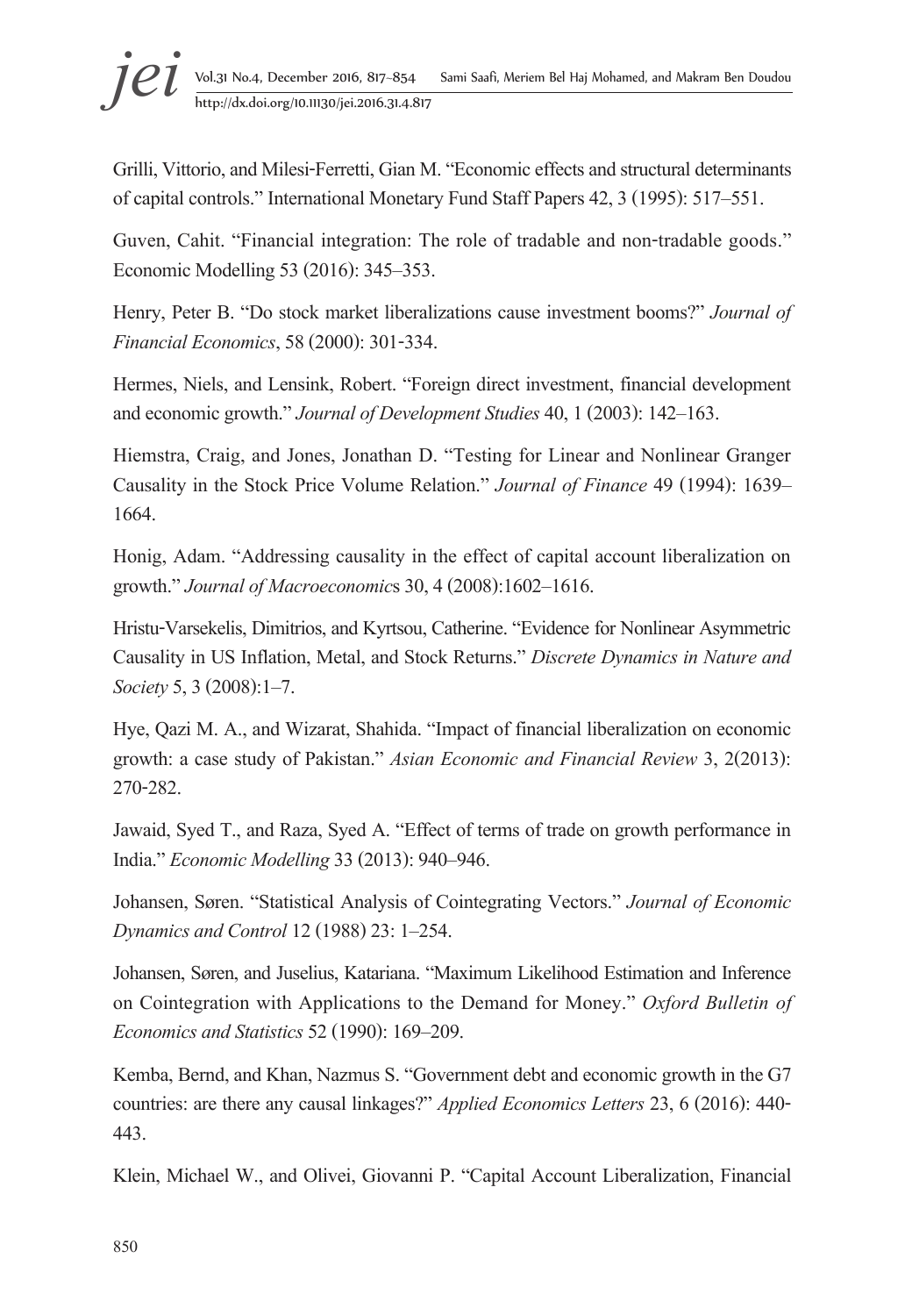Depth, and Economic Growth." *updated version of NBER Working Paper*, No. 7384 (2001).

Klein, Michael W., and Olivei, Giovanni P. "Capital account liberalization, financial depth, and economic growth." *Journal of International Money and Finance* 27 (2008): 861-875.

Koenig, Gilbert, and Zeyneloglu, Irem. "When does financial integration matter for fiscal policy in a currency union? A welfare-based approach." *Economic Modelling* 27 (2010): 620–630.

Kose, M. Ayhan, Prasad, Eswar, Rogoff,Kenneth, and Wei,Shang-Jin. "Financial globalization: A reappraisal." *IMF Staff Papers* 56 (2009): 8–62.

Kose, M. Ayhan, Prasad, Eswar, Rogoff, Kenneth, and Wei, Shang-Jin. "Financial globalization and economic policies", In: Rodrik, D., Rosenzweig, M.R. (Eds.), *Handbook of Development Economics*, Vol. 5 (2010): 4283–4362. North-Holland, Amsterdam.

Kose, M. Ayhan, Prasad, Eswar, and Taylor, Ashley D. "Thresholds in the process of international financial integration." *Journal of International Money and Finance* 30, 1 (2011): 147–179.

Kraay, Aart. "In search of the macroeconomic effects of capital account liberalization." *Manuscript*, World Bank, Washington, DC,1998.

Kumar, Manish. "A bivariate linear and nonlinear causality between stock prices and exchange rates." *Economics Bulletin* 29, 4 (2009), 2884 – 2895.

Kumar, Manish, and Thenmozhi, M. "Causal effect of volume on stock returns and conditional volatility in developed and emerging market." *American Journal of Finance and Accounting* 2, 4 (2012): 346–362.

Kwiatkowski, Denis, Phillips, Peter C.B., Schmidt, Peter, and Shin,Yongcheol . "Testing the Null Hypothesis of Stationarity against the Alternative of a Unit Root." *Journal of Econometrics* 54 (1992): 159–178.

Kyrtsou, Catherine, and Labys, Walter C. "Evidence for chaotic dependence between us inflation and commodity prices." *Journal of Macroeconomics* 28 (2006): 256–266.

Lane, Philip R., and McQuade, Peter. "Domestic Credit Growth and International Capital Flows." *The Scandinavian Journal of Economics* 116 (2014): 218–252.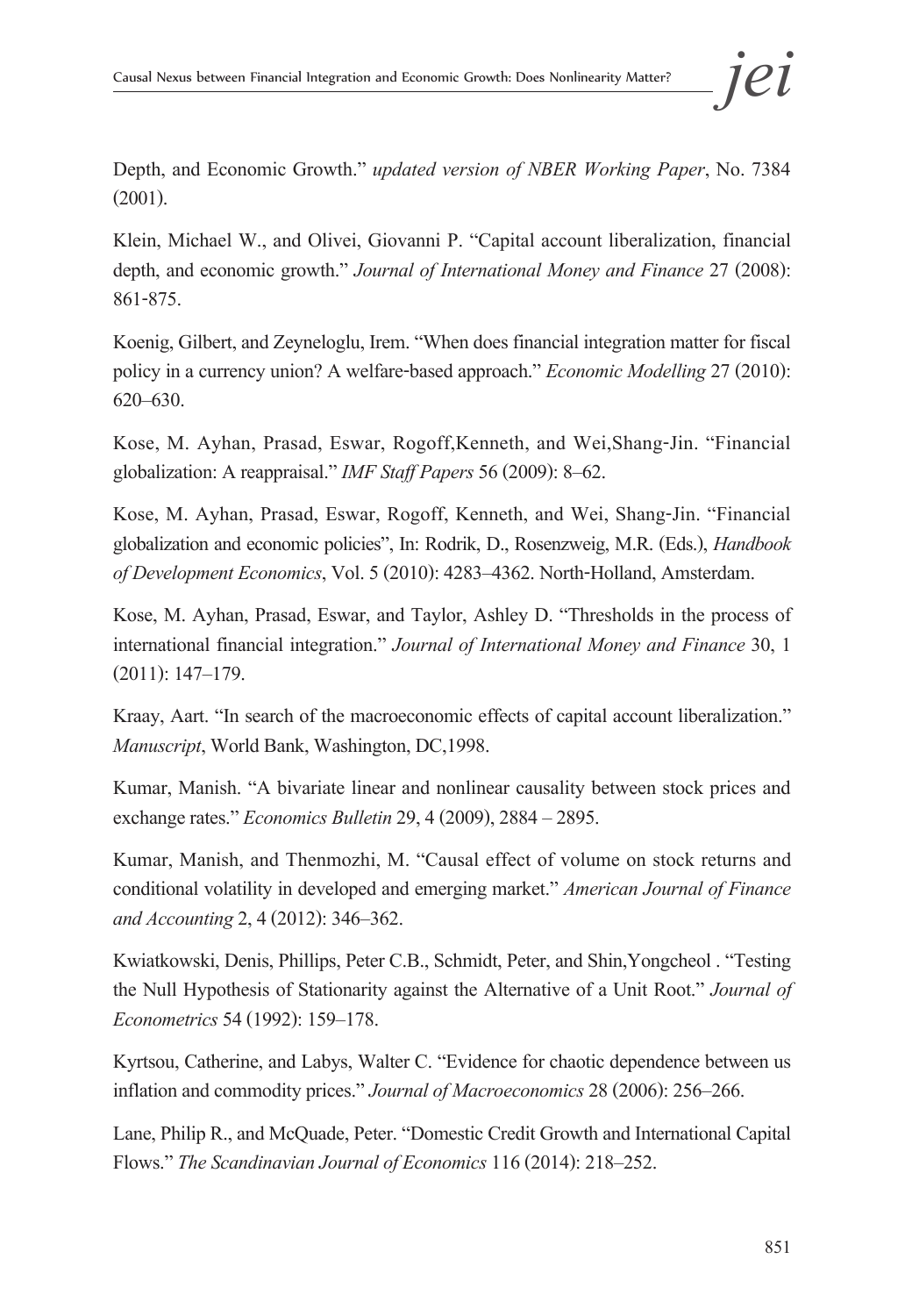# <sup>j</sup>eiii Vol.31 No.4, December 2016, 817–854 Sami Saafi, Meriem Bel Haj Mohamed, and Makram Ben Doudou http://dx.doi.org/10.11130/jei.2016.31.4.817 http://dx.doi.org/10.11130/jei.2016.31.4.817

Lane, Philip R., and Milesi-Ferretti, Gian M. "The external wealth of nations Mark II: revised and extended estimates of foreign assets and liabilities, 1970~2004." *Journal of International Economics* 73, 2 (2007): 223–250.

Le, Thai H., and Chang,Youngho. "Effects of oil price shocks on the stock market performance: Do nature of shocks and economies matter?" *Energy Economics* 51 (2015): 261-274.

Levine, Ross. "International Financial Liberalization and Economic Growth."*Review of International Economics* 9 (2001): 668-702.

Malik, Samreen. "Financial-integration thresholds for consumption risk-sharing." *International Review of Economics and Finance* 38 (2015): 73–93.

Mavrotas, George, and Kelly, Roger. "Old wine in new bottles: testing causality between savings and growth." *The Manchester School* 69 (2001): 97–105.

Menyah, Kojo, and Wolde-Rufael, Yemane. "Energy consumption, pollutant emissions and economic growth in South Africa." *Energy Economics* 32 (2010): 1374–1382.

Mishkin, Frederic S. *The next great globalization: How disadvantaged nations can harness their financial systems to get rich*, Princeton: Princeton University Press, 2006.

Mmolainyane, Kelesego K., and Ahmed, Abdullahi D. "The impact of financial integration in Botswana."*Journal of Policy Modeling* 37 (2015): 852–874.

Mody, Ashoka, and Murshid, Antu P. "Growing up with capital flows." *Journal of International Economics* 65, 1 (2005): 249–266.

Motelle, Sephooko, and Biekpe, Nicholas. "Financial integration and stability in the Southern African development community." *Journal of Economics and Business* 79 (2015): 100–117.

Nazlioglu, Saban, and Soytas, Ugur. "World oil prices and agricultural commodity prices: evidence from an emerging market."*Energy Economics* 33 (2011): 488–496.

Obstfeld, Maurice. "Risk-taking, Global Diversification, and Growth." *American Economic Review* 84 (1994): 1310–1329.

Payne, James E. "On the dynamics of energy consumption in the US." *Applied Energy* 86 (2009): 575–577.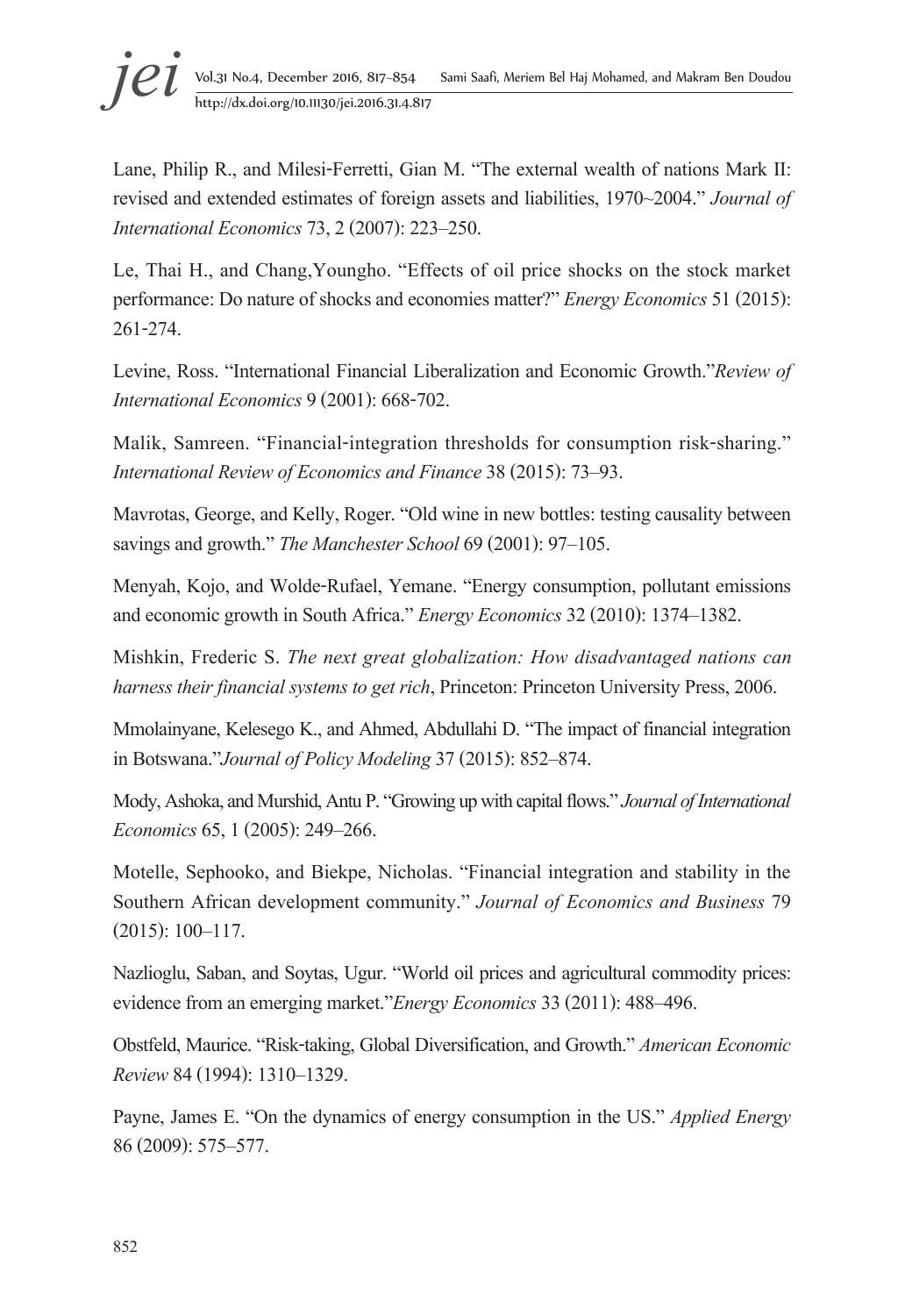Phillips, Peter C.B., and Perron, Pierre. "Testing for Unit root in Time Series Regression." *Biometrika* 75 (1988): 335–346.

Pierdzioch, Christian. "Capital mobility and the effectiveness of fiscal policy in open economies." *Journal of Macroeconomics* 26 (2004): 465–479.

Prasad, Eswar, Rogoff, Kenneth, Wei, Shang J. and Kose, M.Ayhan. "Effects of financial globalization on developing countries: some empirical evidence." *Occasional Paper*, n° 220, International Monetary Fund, Washington DC (2003).

Quinn, Dennis P. "The correlates of change in international financial regulation." *American Political Science Review* 91, 3 (1997): 531-551.

Quinn, Dennis P., and Toyoda, A. Maria."Does capital account liberalization lead to growth?" *The Review of Financial Studies* 21, 3 (2008): 1403–1449.

Rajan, Raghuram G., and Zingales, Luigi. "Financial dependence and growth." *American Economic Review* 88 (1998): 559-586.

Rambaldi, Alicia N., and Doran, Howard E. "Testing for Granger non-causality in cointegrated system made easy." *Working Papers in Econometrics and Applied Statistics*, No. 88, Department of Econometrics, University of New England (1996).

Ray, Sarbapriya. "Causal linkage between international financial integration and economic growth: evidence from post globalized Indian scenario." *Advances in Asian Social Science* 3, 4 (2012): 739-750.

Rodrik, Dani. "Who Needs Capital-Account Convertibility?" In: Fischer, S. (Ed.), *Should the IMF Pursue Capital Account Convertibility? Essays in International Finance*, No. 207 International Finance Section, Department of Economics, Princeton University, Princeton, New Jersey, 1998.

Saafi, Sami, Farhat,Abdeljelil, and Mohamed, Meriem B.H. "Testing the relationships between shadow economy and unemployment: empirical evidence from linear and nonlinear tests." *Studies in Nonlinear Dynamics & Econometrics* 19, 5 (2015a): 585–608.

Saafi, Sami, Mohamed, Meriem B.H., and Farhat,Abdeljelil. "Is there a causal relationship between unemployment and informal economy in Tunisia: evidence from linear and non-linear Granger causality."*Economics Bulletin* 35, 2 (2015b): 1191-1204.

Sandri, Damiano. "Growth and capital flows with risky entrepreneurship."*American*